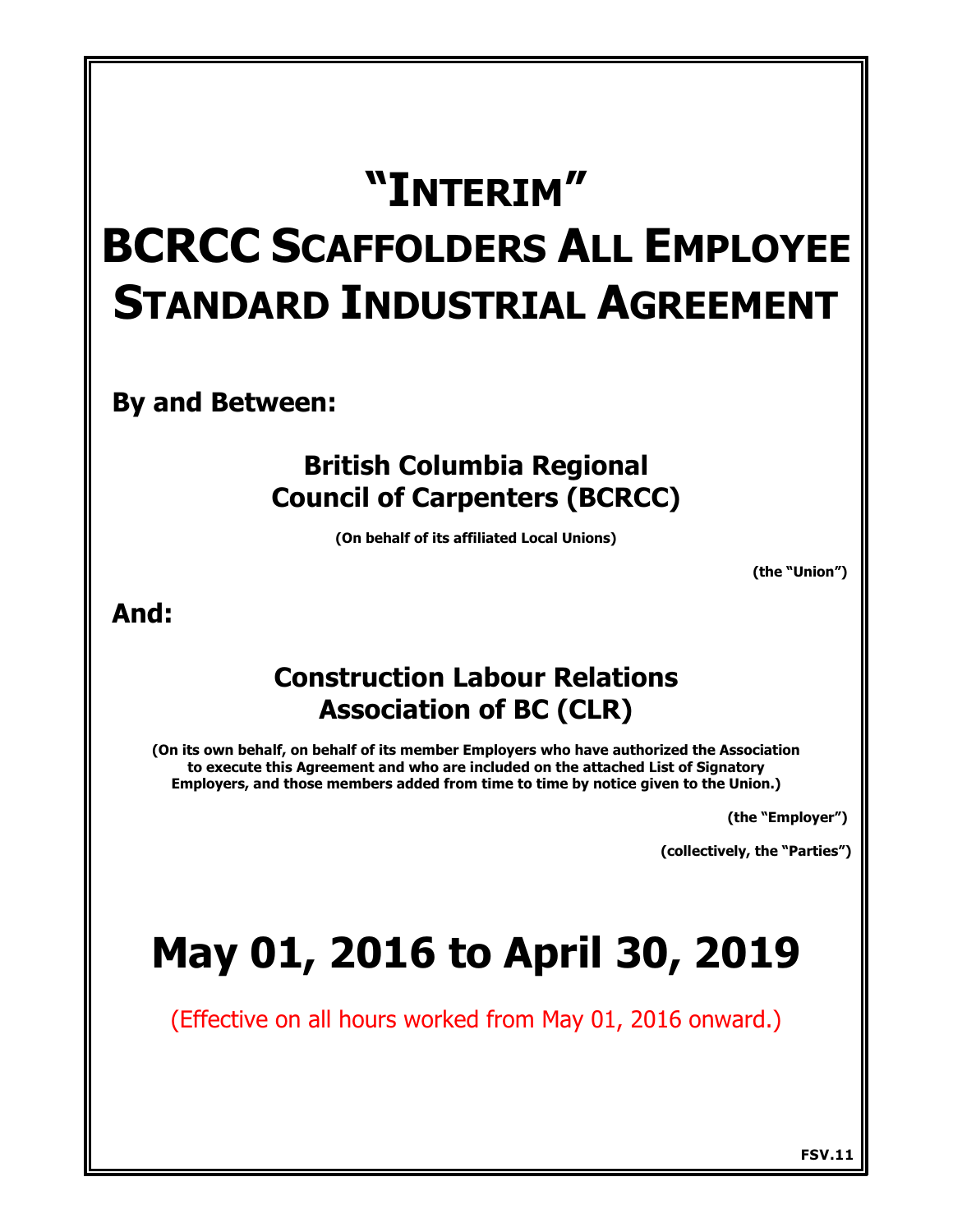### **TABLE OF CONTENTS PAGE 1 OF 2**

### **Refer to Appendix "A" for definitions and abbreviations applicable to this Agreement.**

| <b>Article</b> | 1.000  |                                               |
|----------------|--------|-----------------------------------------------|
| <b>Article</b> | 2.000  |                                               |
| <b>Article</b> | 3.000  |                                               |
| <b>Article</b> | 4.000  |                                               |
| <b>Article</b> | 5.000  |                                               |
| <b>Article</b> | 6.000  |                                               |
| <b>Article</b> | 7.000  | Travel Allowances and Out-Of-Town Projects 15 |
| <b>Article</b> | 8.000  |                                               |
| <b>Article</b> | 9.000  |                                               |
| <b>Article</b> | 10.000 |                                               |
| <b>Article</b> | 11.000 |                                               |
| <b>Article</b> | 12.000 |                                               |
| <b>Article</b> | 13.000 |                                               |
| <b>Article</b> | 14.000 |                                               |
| <b>Article</b> | 15.000 |                                               |
|                |        |                                               |

### **Minimum Straight Time Hourly Wage Rates and Breakdown of Monetary Package:**

### **Inside Lower Mainland/Fraser Valley**

| Schedule "A1.1"        |  |
|------------------------|--|
| Schedule "A1.2"        |  |
| Schedule "A1.3"        |  |
| Schedule "A1.4"        |  |
| <b>Schedule "A1.5"</b> |  |
| <b>Schedule "A1.6"</b> |  |

### **Outside Lower Mainland/Fraser Valley**

| Schedule "A2.1"        |  |
|------------------------|--|
| Schedule "A2.2"        |  |
| <b>Schedule "A2.3"</b> |  |
| Schedule "A2.4"        |  |
| <b>Schedule "A2.5"</b> |  |
| <b>Schedule "A2.6"</b> |  |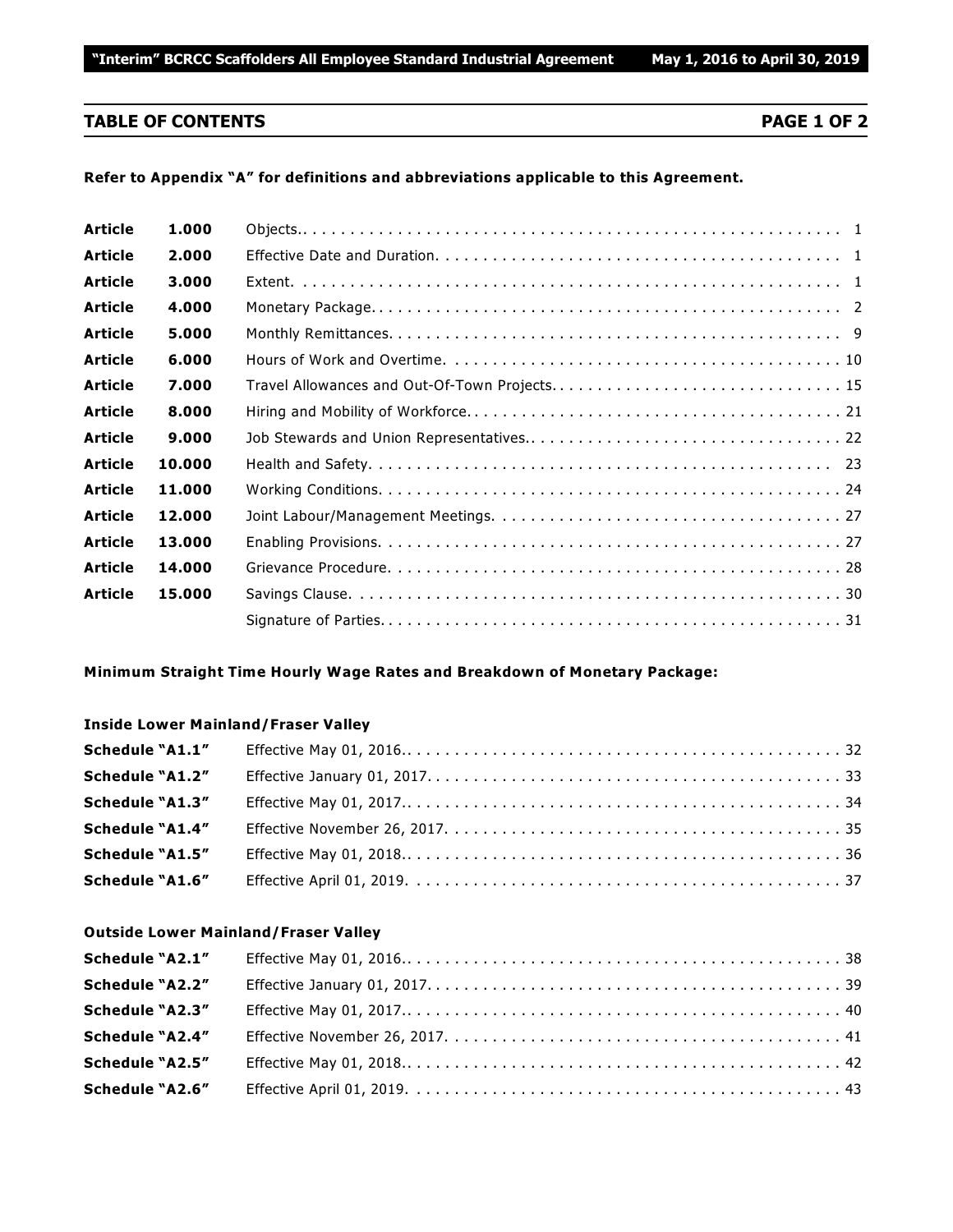### **TABLE OF CONTENTS PAGE 2 OF 2**

### **Employer Contributions and Employee Deductions:**

### **Inside Lower Mainland/Fraser Valley**

| Schedule "B1.1"        |  |
|------------------------|--|
| Schedule "B1.2"        |  |
| <b>Schedule "B1.3"</b> |  |
| <b>Schedule "B1.4"</b> |  |
| Schedule "B1.5"        |  |
| <b>Schedule "B1.6"</b> |  |

### **Outside Lower Mainland/Fraser Valley**

| Schedule "B2.1"        |  |
|------------------------|--|
| Schedule "B2.2"        |  |
| Schedule "B2.3"        |  |
| <b>Schedule "B2.4"</b> |  |
| Schedule "B2.5"        |  |
| <b>Schedule "B2.6"</b> |  |
| <b>Appendices:</b>     |  |

| Appendix "A" |  |
|--------------|--|
| Appendix "B" |  |
| Appendix "C" |  |
| Appendix "D" |  |
| Appendix "E" |  |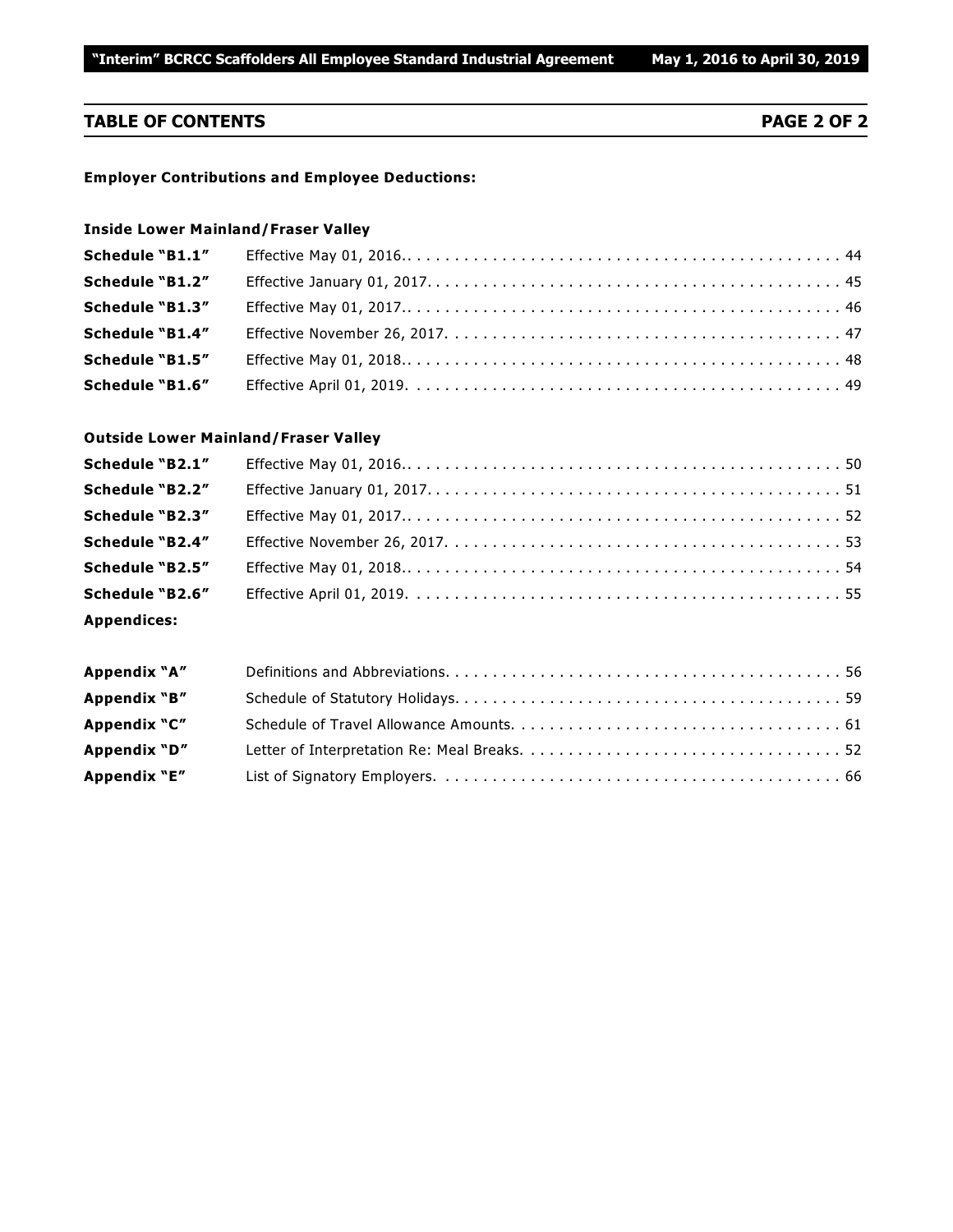### **ARTICLE 1.000 - OBJECTS**

The objects of this Agreement are to establish fair, reasonable and safe working conditions which will provide a mutually beneficial employment relationship between employees and Employers; an effective training strategy which will contribute to the development of a qualified and multi-skilled workforce that will elevate the trade; a mutually agreed upon method to facilitate the peaceful resolution of all disputes and grievances; prevent strikes and lockouts; and to avoid unnecessary waste of time and expense in the settlement of disputes connected with the industry.

### **ARTICLE 2.000 - EFFECTIVE DATE AND DURATION**

- **2.100** This Agreement shall be for the period from and including May 1, 2016, to and including April 30, 2019, and from year to year thereafter subject to the right of either Party to this Agreement, within four (4) months immediately preceding the date of expiry of this Agreement, which is April 30, 2019, or immediately preceding the last day of April in any year thereafter, by written notice to require the other Party to this Agreement to commence collective bargaining.
- **2.200** Should either Party give written notice to the other Party pursuant hereto, this Agreement shall thereafter continue in full force and effect until the Union shall give notice of strike, or the Employer shall give notice of a lockout, or the Parties shall conclude a renewal or revision of this Agreement, or a new collective agreement.
- **2.300** The operation of Section 50 (2) and Section 50 (3) of the *Labour Relations Code* is hereby excluded.
- **2.400** A copy of this Agreement shall be filed with the LRB.

### **ARTICLE 3.000 - EXTENT**

### **3.100 Recognition**

The Employer recognizes the Union as the exclusive bargaining agent for all employees in the bargaining unit, and the Union recognizes CLR as the exclusive bargaining agent for all CLR members who have authorized the Association to sign this Agreement on their behalf.

### **3.200 Management Rights and Subcontracting**

The Employer has the right to operate and manage its business in all respects, including subcontracting, subject only to the limitations expressly stated within this Agreement.

### **3.300 Application, Work Jurisdiction and Affiliation**

Without restricting Article 3.000 in any way, the Parties expressly agree to the following.

### **3.301 Application**

This Agreement shall govern only industrial work which is being performed in the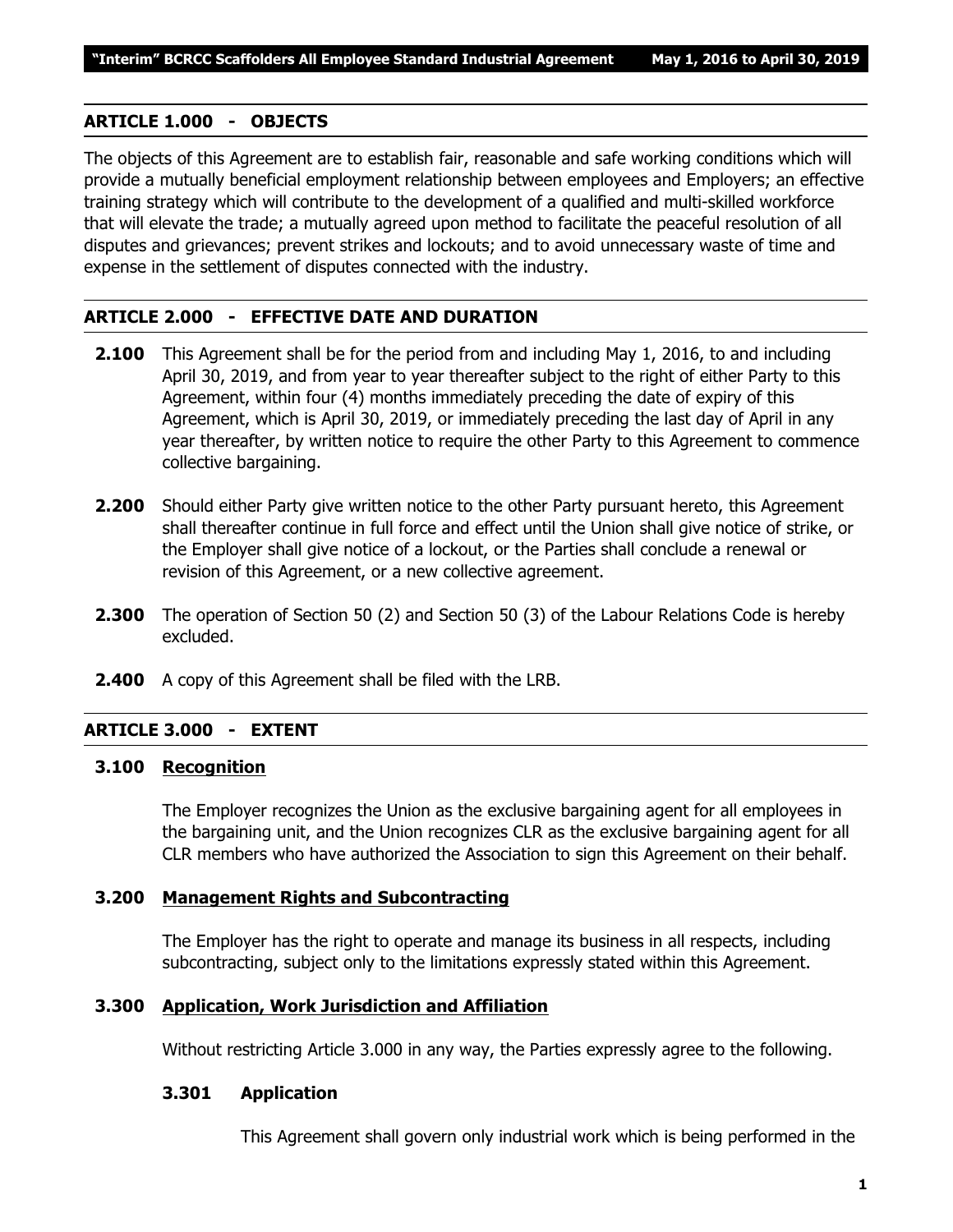province of British Columbia by bargaining unit members who are employees of the Employer. Notwithstanding the foregoing, one (1) employer representative who is not a member of the Union shall be permitted to work and/or provide direction on a project.

### **3.302 Affiliation**

- **(a)** Subject to reasonable notice given to the Employer, it shall not be a violation of this Agreement for the Union to withdraw its members from a project(s) for rendering assistance to labour organizations, and/or refusal on the part of Union members to handle any materials, equipment or product declared unfair by Building Trade Councils, or manufactured, assembled, or produced by an Employer whose employees are on strike against or are locked out by an Employer.
- **(b)** Notwithstanding Article 3.302 (a), the Union shall not restrict/limit, in any way or for any reason, an Employer's right to contract for work on a project and to complete such work in a cost efficient manner. The foregoing shall apply regardless of the union affiliation, or lack thereof, of any individual who may also be working on such project, and/or the work such individual(s) may be performing.
- **(c)** Without restricting/limiting the application of Article 3.302 (b), the Union shall not attempt to exert pressure upon an Employer for performing work on any project, nor shall the Union withdraw its members from any project or threaten to do so, unless otherwise permitted by the *Labour Relations Code*.

### **ARTICLE 4.000 - MONETARY PACKAGE**

### **4.100 Monetary Package**

Refer to Schedules "A1" and "A2".

### **4.200 Allocation of Monetary Package**

No monies may be transferred from the wage package (inclusive of wages plus annual vacation and statutory holiday pay) to Employer contributions (inclusive of the Union Benefit Plan, the Union Pension Plan, and all other Employer contributions) without the prior mutual agreement, in writing, of the Parties. Such mutual agreement shall not be unreasonably withheld.

### **4.300 Wages and Premiums**

### **4.301 Minimum Straight Time Hourly Wage Rates**

The schedules of minimum straight time hourly wage rates as provided for within Schedules "A1" and "A2" shall apply to all work performed in accordance with this Agreement. Notwithstanding the foregoing, refer to Articles 4.302 through 4.304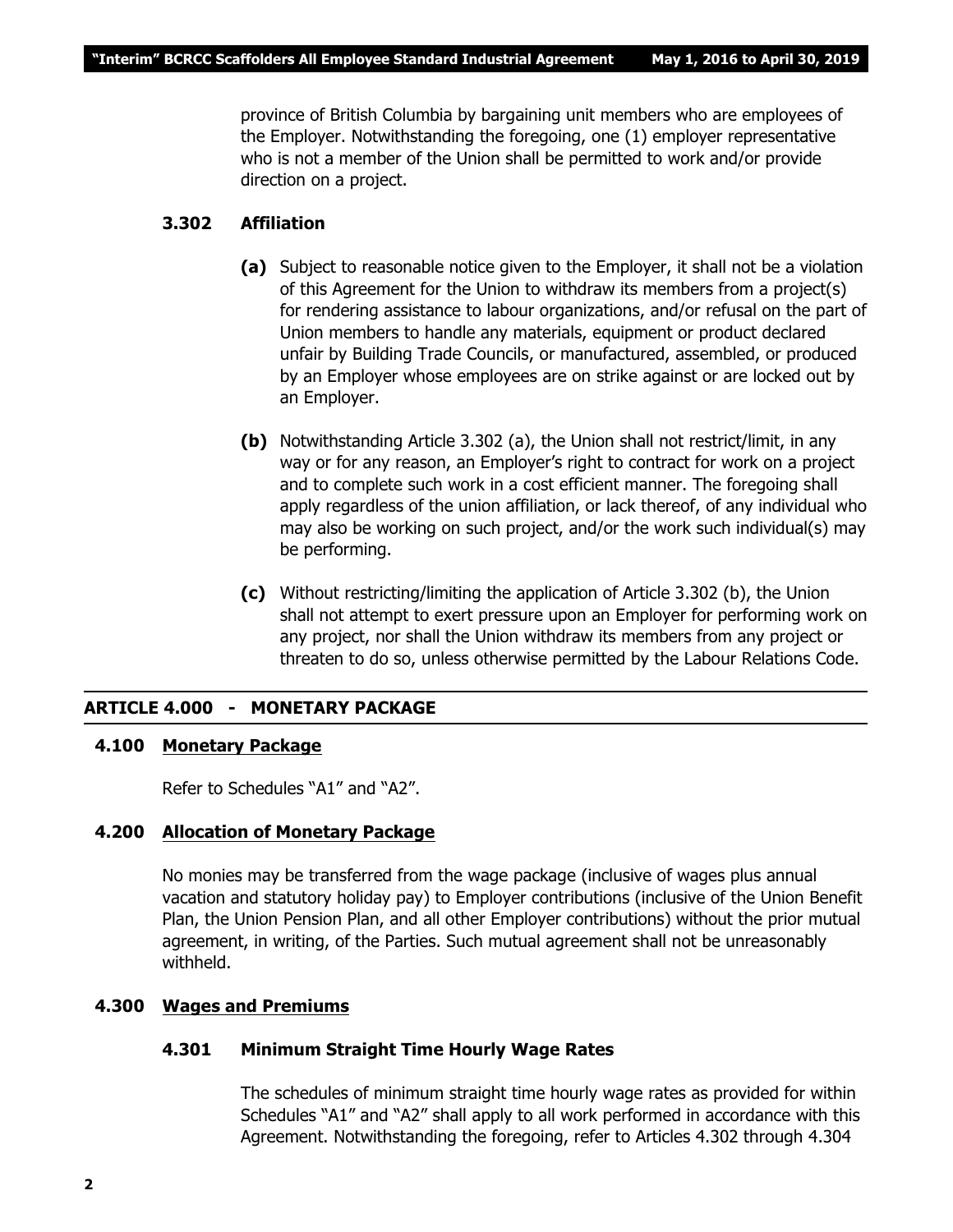for important clarifications and exceptions.

### **4.302 First Aid Attendant**

An employee who acts as a First Aid Attendant shall have his/her otherwise applicable straight time hourly wage rate increased by seventy-five cents (\$0.75) per hour earned.

### **4.303 Swing Stage and Bosun Chair**

An employee who works on a swing stage and/or in a bosun chair shall have his/her otherwise applicable straight time hourly wage rate increased by fifty cents (\$0.50) per hour earned. Such increase shall be paid for actual hours worked each day, or four (4) hours, whichever is greater.

### **4.304 Helicopters**

- **(a)** An employee who, during the course of a shift, is required to work directly with a helicopter, shall have his/her otherwise applicable hourly wage rate increased by twenty-five percent (25%). Such increase shall be paid for all hours of work performed on such shift.
- **(b)** The words, "to work directly with a helicopter" contained in Article 4.304 (a) shall be deemed to apply only to an employee expressly and specifically directed to perform work simultaneously, and in conjunction with, the use of a helicopter at his/her station of work. Nothing in Article 4.304 (a) shall be construed or interpreted in such manner as would entitle an employee to claim helicopter premiums for any other work performed on materials subsequently carried by helicopter, or for work in advance of, or preparatory to, operations subsequently performed with the use of a helicopter.
- **(c)** Article 4.304 (a) shall not apply to an employee who, during the course of a day, is not required to work with a helicopter, but who is transported to the project by helicopter. Notwithstanding the foregoing, such an employee shall receive a premium of one (1) additional hour per shift at his/her otherwise applicable minimum straight time hourly wage rate.

### **4.305 Metro Travel Premium Discontinued Effective October 11, 2011.**

The following provision has been included within this Agreement for historical reference purposes only.

The payment of a metro travel premium was discontinued effective October 11, 2011. In its place, from such date onward, a premium of one dollar (\$1.00) per hour earned has been applied to the Tradesperson's minimum straight time hourly wage rate for work performed inside the Lower Mainland/Fraser Valley. This premium is reflected within Schedules "A1" and "A2" as included within this Agreement and all other employee classifications have been re-calculated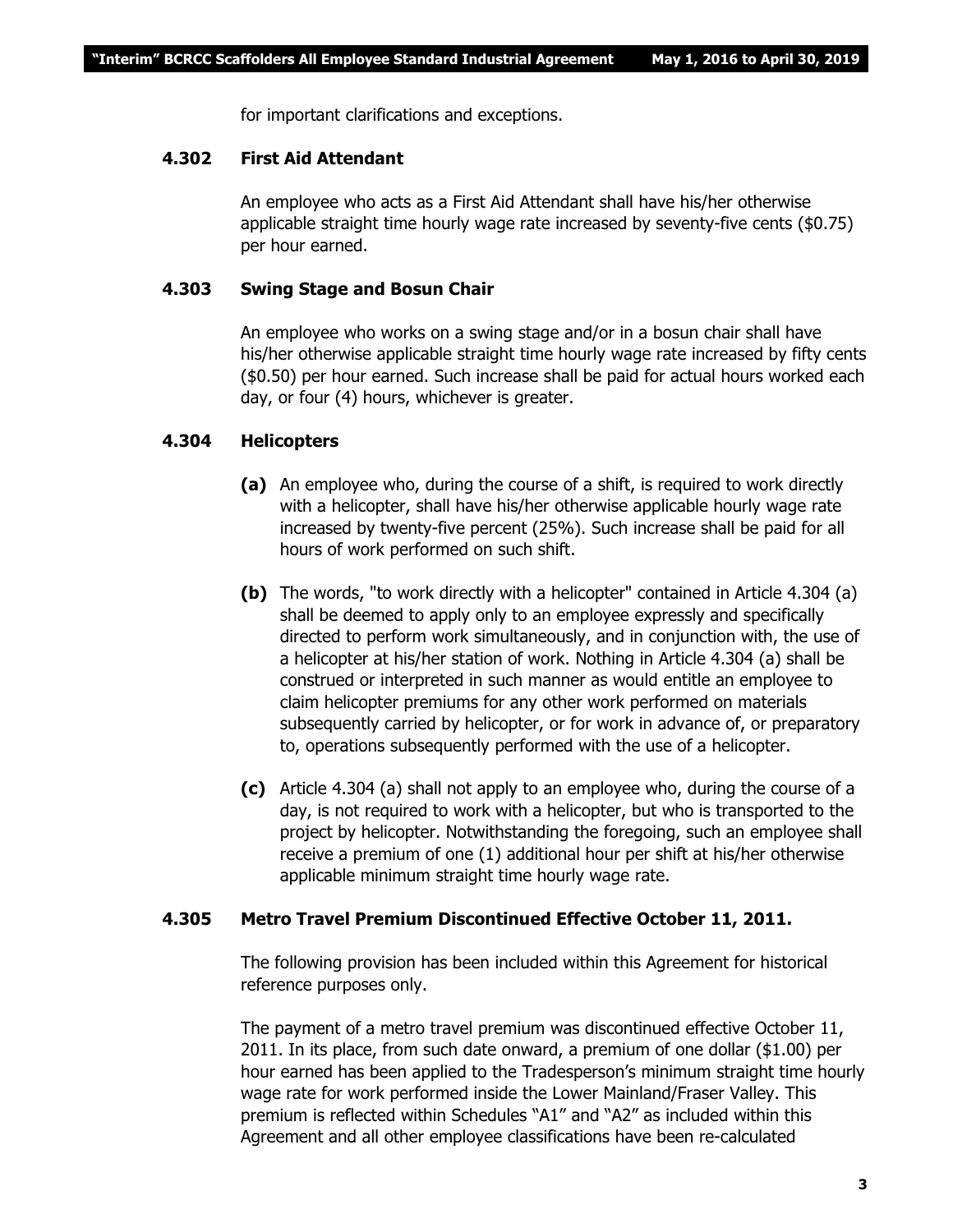accordingly.

### **4.400 Employee Classifications**

Unless otherwise restricted elsewhere within this Agreement, all employee classifications shall be entitled to receive annual vacation pay, statutory holiday pay, overtime premiums, shift premiums, travel allowances and any/all other premiums and/or allowances provided pursuant to this Agreement.

### **4.401 Foreman**

A Foreman shall be defined as an employee who issues orders or gives direction to other employees. All direction given to an employee(s) shall be provided by the Foreman to whom such employee(s) is/are regularly assigned.

- **(a)** When more than six (6) employees are employed, a "non working" Foreman shall be employed. The Employer shall not divide employees into several crews for the purpose of not having to employ a "non working" Foreman.
- **(b)** The minimum straight time hourly wage rate for a Foreman shall be one hundred fifteen percent (115%) of the applicable Tradesperson minimum straight time hourly wage rate on the project.

### **4.402 Semi Skilled Worker (SSW)**

- **(a)** There shall be eight (8) Semi Skilled Worker (SSW) classifications. The Employer shall retain the sole discretion to determine the appropriate classification for each SSW after having judged such individual's competency, merit and ability.
- **(b)** The minimum straight time hourly wage rate for an SSW shall be the applicable percentage of the applicable Tradesperson minimum straight time hourly wage rate on the project.

| Level $1$ SSW = 50% | Level 5 $SSW = 70\%$   |
|---------------------|------------------------|
| Level 2 SSW = 55%   | Level 6 $SSW = 75%$    |
| Level 3 SSW = 60%   | Level 7 $SSW = 85%$    |
| Level 4 SSW = 65%   | Level $8$ SSW = $90\%$ |
|                     |                        |

**(c)** Refer to Schedules "A1", "A2", "B1" and "B2" for a breakdown of the eight (8) SSW monetary packages.

### **4.403 Apprentice**

**(a)** There shall be eight (8) Apprentice classifications. The Employer shall employ a minimum of one (1) Apprentice, and the maximum ratio shall be one (1) Apprentice for every one (1) Foreman or Tradesperson. Such ratio shall apply on a company wide basis.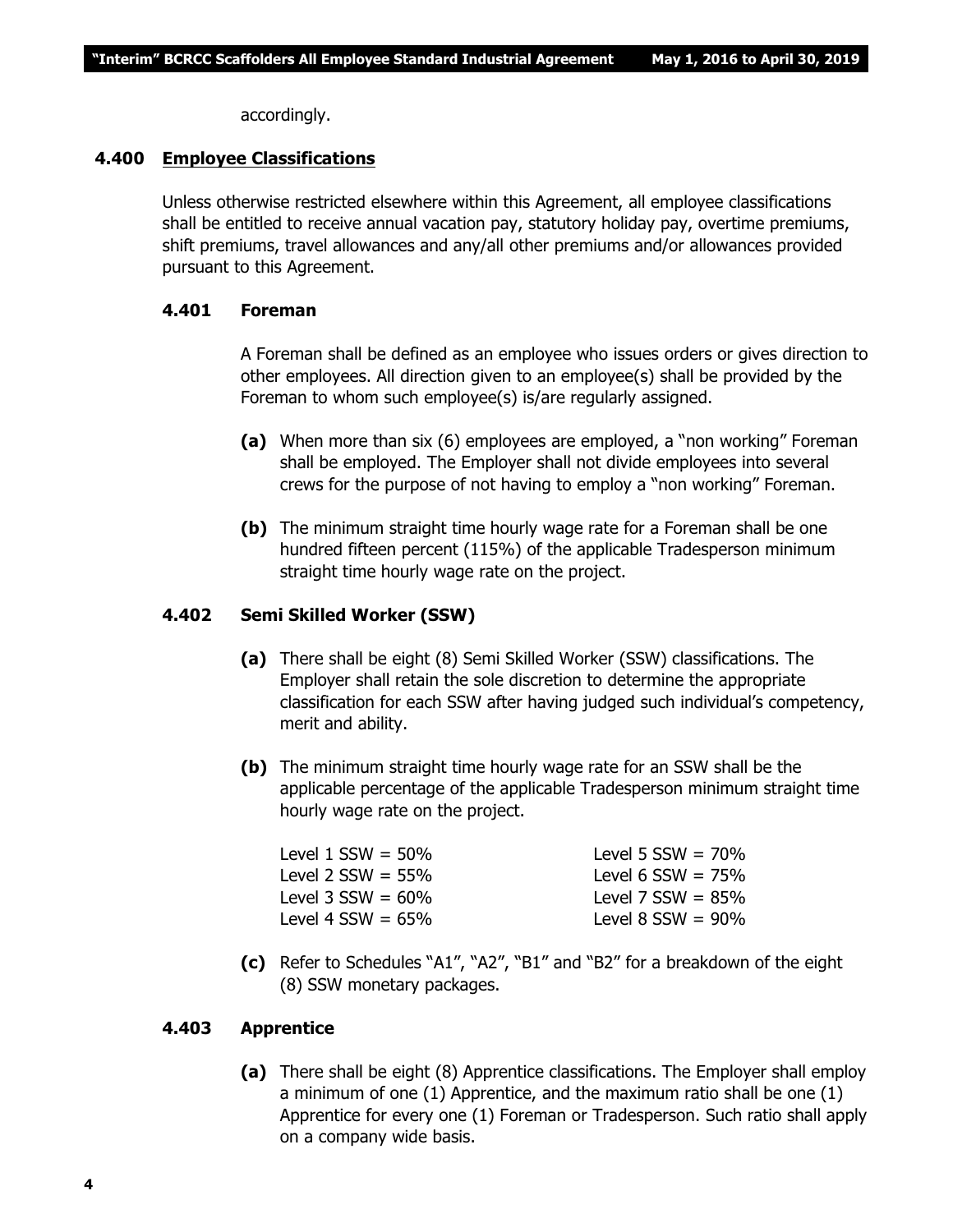**(b)** The minimum straight time hourly wage rate for an Apprentice shall be the applicable percentage of the applicable Tradesperson minimum straight time hourly wage rate on the project.

| $5th$ Term Apprentice = 70% |
|-----------------------------|
| $6th$ Term Apprentice = 75% |
| $7th$ Term Apprentice = 85% |
| $8th$ Term Apprentice = 90% |
|                             |

**(c)** Refer to Schedules "A1", "A2", "B1" and "B2" for a breakdown of the eight (8) Apprentice monetary packages.

### **4.404 Material Handler/Pre-Apprentice**

The work of a Material Handler/Pre-Apprentice shall include the handling on the job site of all material.

- **(a)** The Parties recognize the importance of recruiting future Apprentices. The Material Handler/Pre-Apprentice classification provides the opportunity to expose new workers to the industry and to determine their suitability. A Material Handler/Pre-Apprentice shall, in the case of competent workers, be a possible source of future Apprentices.
- **(b)** The minimum straight time hourly wage rate for a Material Handler/Pre-Apprentice shall be forty-five percent (45%) of the applicable Tradesperson minimum straight time hourly wage rate on the project.

### **4.500 Annual Vacation and Statutory Holidays**

### **4.501 Vacation Pay and Statutory Holiday Pay**

Annual vacation pay and statutory holiday pay shall be combined at the total rate of twelve percent (12%) of gross earnings, and shall be paid to each employee on each pay cheque and upon termination of employment.

### **4.502 Annual Vacation**

An employee may take up to three (3) weeks annual vacation in any calendar year. The vacation period shall be arranged by mutual agreement between the employee and the Employer.

### **4.503 Statutory Holidays**

**(a)** The following statutory holidays shall apply to all work governed by this Agreement. Refer also to Article 6.303 and Appendix "B".

New Year's Day, Family Day, Good Friday, Easter Monday, Victoria Day, Canada Day, the Friday preceding BC Day, BC Day, the Friday preceding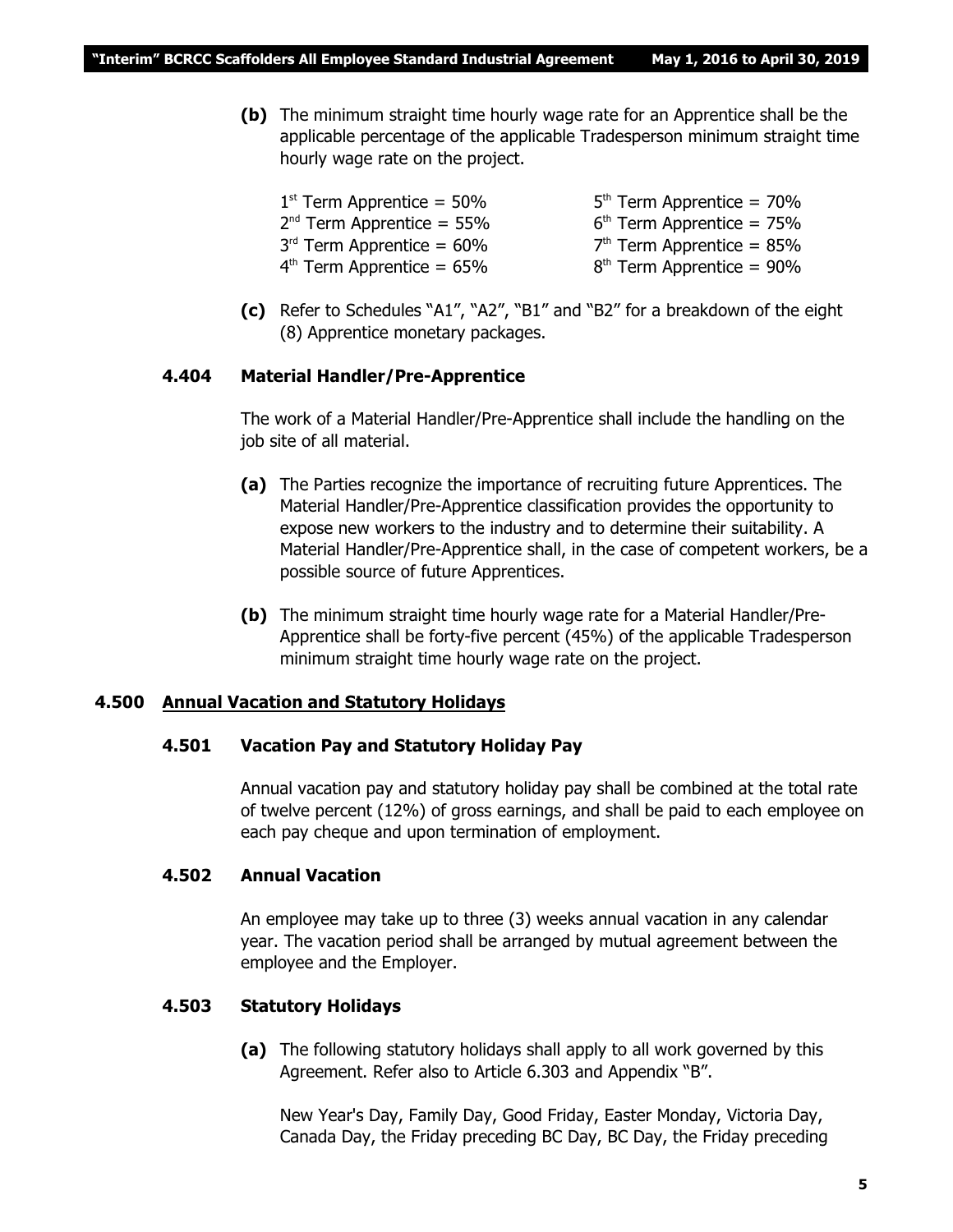Labour Day, Labour Day, Thanksgiving Day, Remembrance Day, Christmas Day, Boxing Day, and/or any other day so proclaimed by the federal and/or provincial government. When a statutory holiday falls on a Saturday or Sunday, the following working day(s) shall be observed.

**(b)** All work performed on statutory holidays, or days observed in place thereof, shall be paid for at two (2) times the otherwise applicable straight time hourly wage rate. No work shall be performed on Labour Day.

### **4.600 Employer Contributions**

The schedules of Employer contributions as provided for within Schedules "B1" and "B2" shall apply to all work performed in accordance with this Agreement. All Employer contributions shall be calculated on the basis of hours earned.

### **4.601 Union Benefit Plan**

The Employer shall contribute the required amount(s) to the Union Benefit Plan in the manner set forth in Article 5.000. Such amount(s), and the effective date(s) applicable thereto, shall be as stipulated within Schedules "B1" and "B2".

### **4.602 Union Pension Plan**

The Employer shall contribute the required amount(s) to the Union Pension Plan in the manner set forth in Article 5.000. Such amount(s), and the effective date(s) applicable thereto, shall be as stipulated within Schedules "B1" and "B2". No Employer contribution to the Union Pension Plan shall be required on behalf of a Material Handler/Pre-Apprentice.

### **4.603 CLR Contract Administration Fund (CAF)**

- **(a)** The Employer shall contribute the required amount(s), inclusive of GST, to the CAF in the manner set forth in Article 5.000. Such amount(s), and the effective date(s) applicable thereto, shall be as stipulated within Schedules "B1" and "B2". Notwithstanding the foregoing, CLR may alter the required amount by providing the Union with sixty (60) calendar days' written notice. CLR shall bear any/all costs which may be incurred as a result of having to change the monthly report to the administrator because of a change in the Employer contribution to the CAF.
- **(b)** The Union shall collect and forward to CLR, without exception, all monies designated for the CAF and received in accordance with the monthly report to the administrator. Payment to CLR shall be made by the Union not later than the last day of the month in which such amount was received and shall be accompanied with a summary report that provides hours of work and fund remittances by each Employer working under this Agreement. A designated representative of CLR may inspect, upon appointment, the receipts and records of the Union related to the CAF.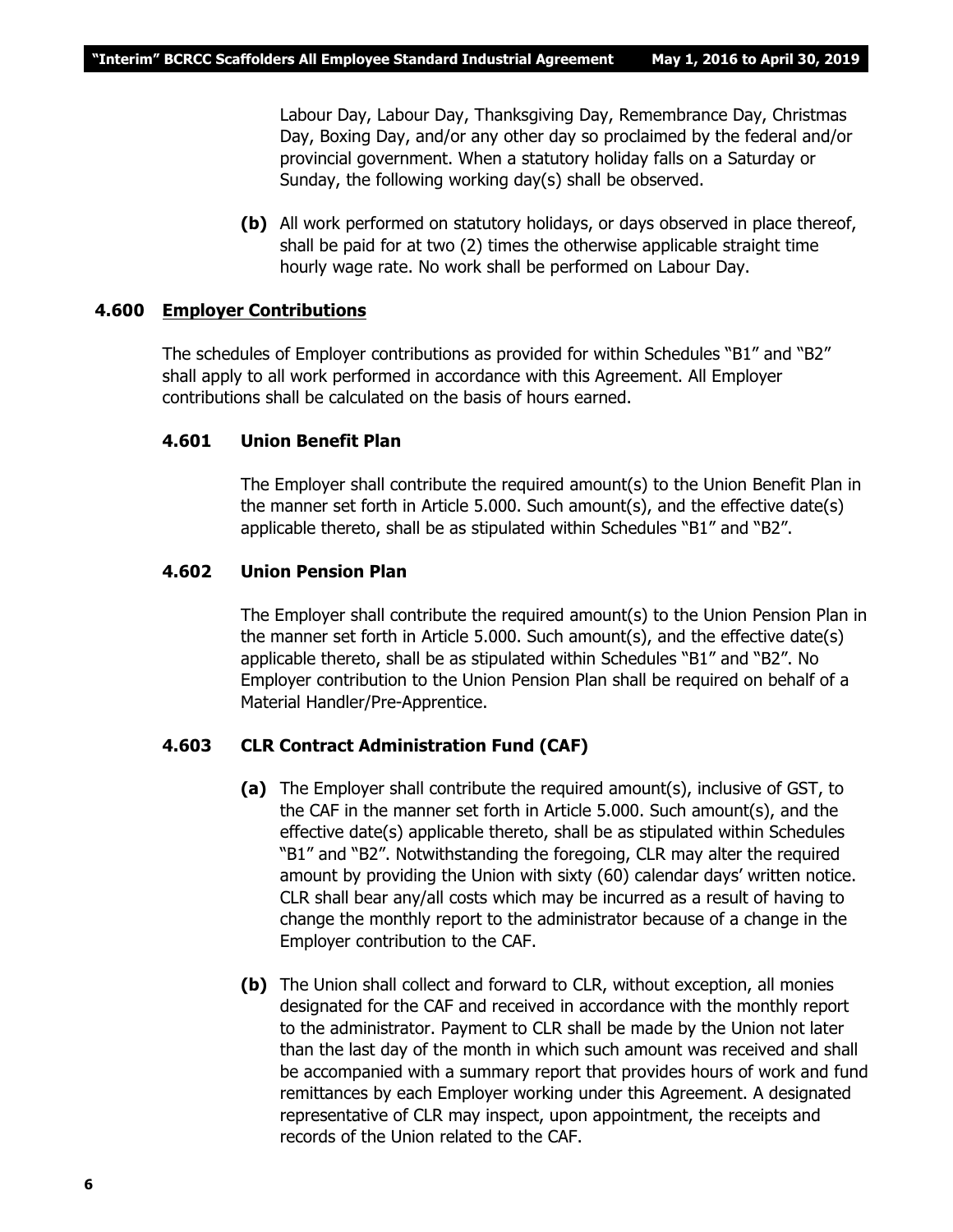### **4.604 Carpentry Employers Association of BC (CEA)**

- **(a)** The Employer shall contribute the required amount(s) to CEA in the manner set forth in Article 5.000. Such amount(s), and the effective date(s) applicable thereto, shall be as stipulated within Schedules "B1" and "B2". Notwithstanding the foregoing, CEA may alter the required amount by providing the Union with sixty (60) calendar days' written notice.
- **(b)** The Union shall collect and forward to CEA, without exception, all monies designated for CEA and received in accordance with the monthly report to the administrator. Payment to CEA shall be made by the Union not later than the last day of the month in which such amount was received and shall be accompanied with a summary report that provides hours of work and fund remittances by each Employer working under this Agreement.

### **4.605 BC Construction Industry Rehabilitation Plan (CIRP)**

The Employer shall contribute the required amount(s) to the CIRP in the manner set forth in Article 5.000. Such amount(s), and the effective date(s) applicable thereto, shall be as stipulated within Schedules "B1" and "B2".

### **4.606 Association of BC Scaffold Contractors (ABCSC)**

- **(a)** The Employer shall contribute the required amount(s) to the ABCSC in the manner set forth in Article 5.000. Such amount(s), and the effective date(s) applicable thereto, shall be as stipulated within Schedules "B1" and "B2". Notwithstanding the foregoing, the ABCSC may alter the required amount by providing the Union with sixty (60) calendar days' written notice.
- **(b)** The Union shall collect and forward to the ABCSC, without exception, all monies designated for the ABCSC and received in accordance with the monthly report to the administrator. Payment to the ABCSC shall be made by the Union not later than the last day of the month in which such amount was received and shall be accompanied with a summary report that provides hours of work and fund remittances by each Employer working under this Agreement.

### **4.607 Construction Industry of BC Substance Abuse Testing and Treatment Program (D&A Policy)**

- **(a)** The Employer shall contribute the required amount(s) to the D&A Policy in the manner set forth in Article 5.000. Such amount(s), and the effective date(s) applicable thereto, shall be as stipulated within Schedules "B1" and "B2".
- **(b)** The D&A Policy, as agreed to between the BCBCBTU and CLR shall be binding upon the Parties. In particular, the Parties shall be bound by the decisions of the Policy Administration Committee (PAC) of the D&A Policy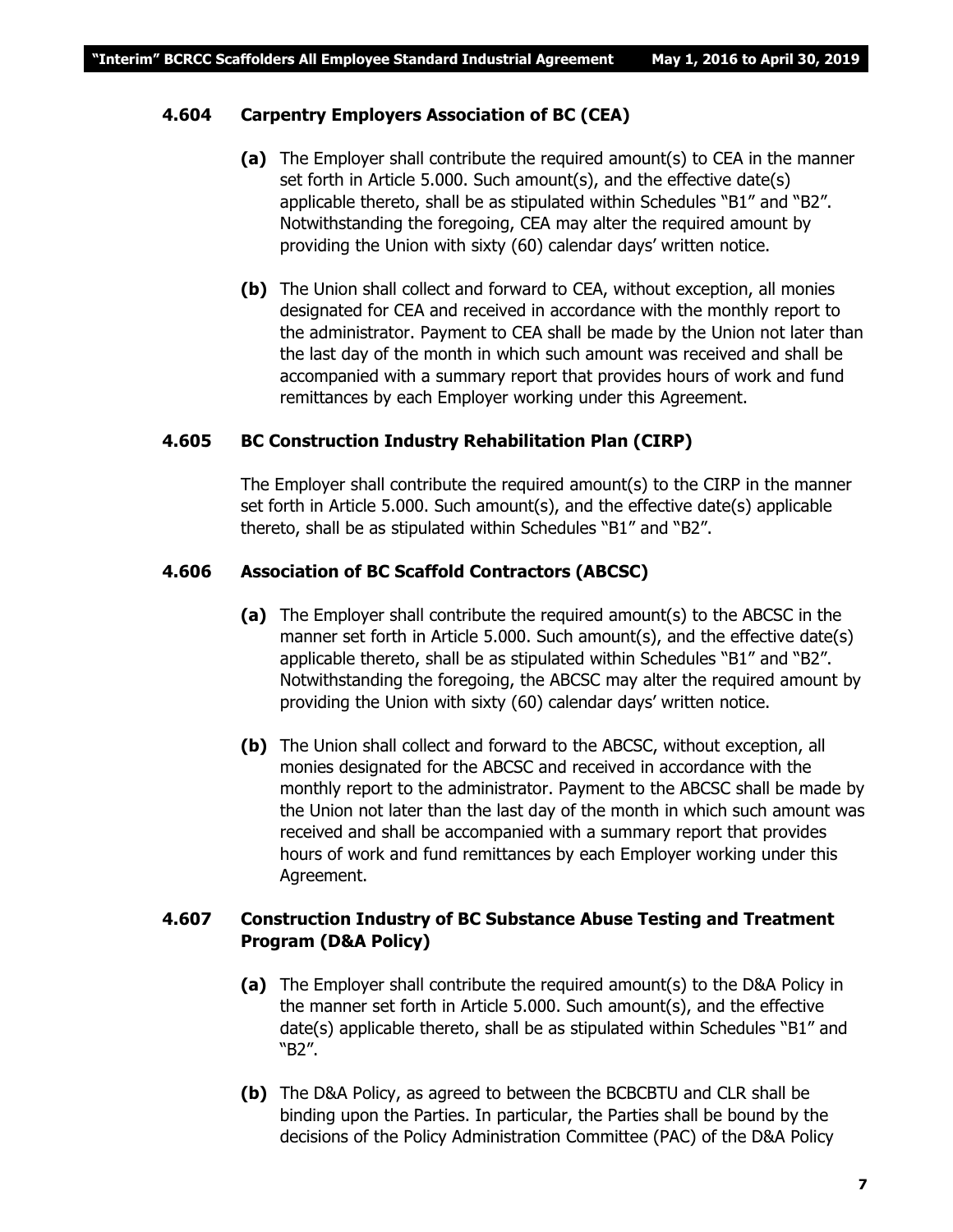with respect to the implementation of an Industry Employee and Family Assistance Program (EFAP) providing such decisions have been endorsed by both the BCBCBTU and CLR.

### **4.700 Employee Deductions**

The Employer shall deduct Union dues in such amount(s) as the Union directs and shall forward such deductions in the manner set forth in Article 5.000. The Union may alter the deduction amount by providing the Employer with sixty (60) calendar days' written notice. All employee deductions shall be calculated on the basis of hours earned.

### **4.800 Payment of Wages**

Notwithstanding any/all contrary provisions contained within this Agreement, all payroll shall be processed in a manner consistent with CRA regulations.

- **4.801** The Employer shall, at least every second Friday, pay to each employee all wages, premiums, allowances and annual vacation pay and statutory holiday pay earned by the employee to a day not more than seven (7) calendar days prior to the date of payment. If a statutory holiday falls on the regular pay day, payment shall be made the preceding day. Payment shall be made during working hours and may be made by cheque or electronic deposit.
- **4.802** The Employer shall pay all monies (i.e. wages, annual vacation pay, statutory holiday pay, etc.) which are owing to an employee at the time of termination of employment. Alternatively, in the event the Employer is unable to pay all monies which are owing to an employee at the time of termination of employment, such monies shall be paid as quickly as reasonably possible thereafter but in no event later than seven (7) calendar days or in conjunction with the Employer's next regularly scheduled payroll, whichever comes first.
- **4.803** The Employer shall provide a separate or detachable itemized statement with each pay, clearly showing the: (i) employee's name, (ii) number of straight time hours worked and wage rate(s) paid for such hours, (iii) number of overtime hours worked and wage rate(s) paid for such hours, (iv) premiums, (v) allowances, (vi) annual vacation and statutory holiday pay, and (vii) total deductions from gross earnings. Such statement may be provided electronically via email.
- **4.804** Where an employee is not paid in accordance with Articles 4.801 and 4.802, such employee shall be deemed to be still on the payroll of the Employer and shall receive his/her usual wages and conditions until there is compliance with the conditions.

### **4.900 Bonding and Payroll Failures**

**4.901** Before Union members are dispatched to any Employer who has not been signatory with the Union for a minimum of two (2) years, such Employer may be required to deposit a bond suitable to the Union, up to fifteen thousand dollars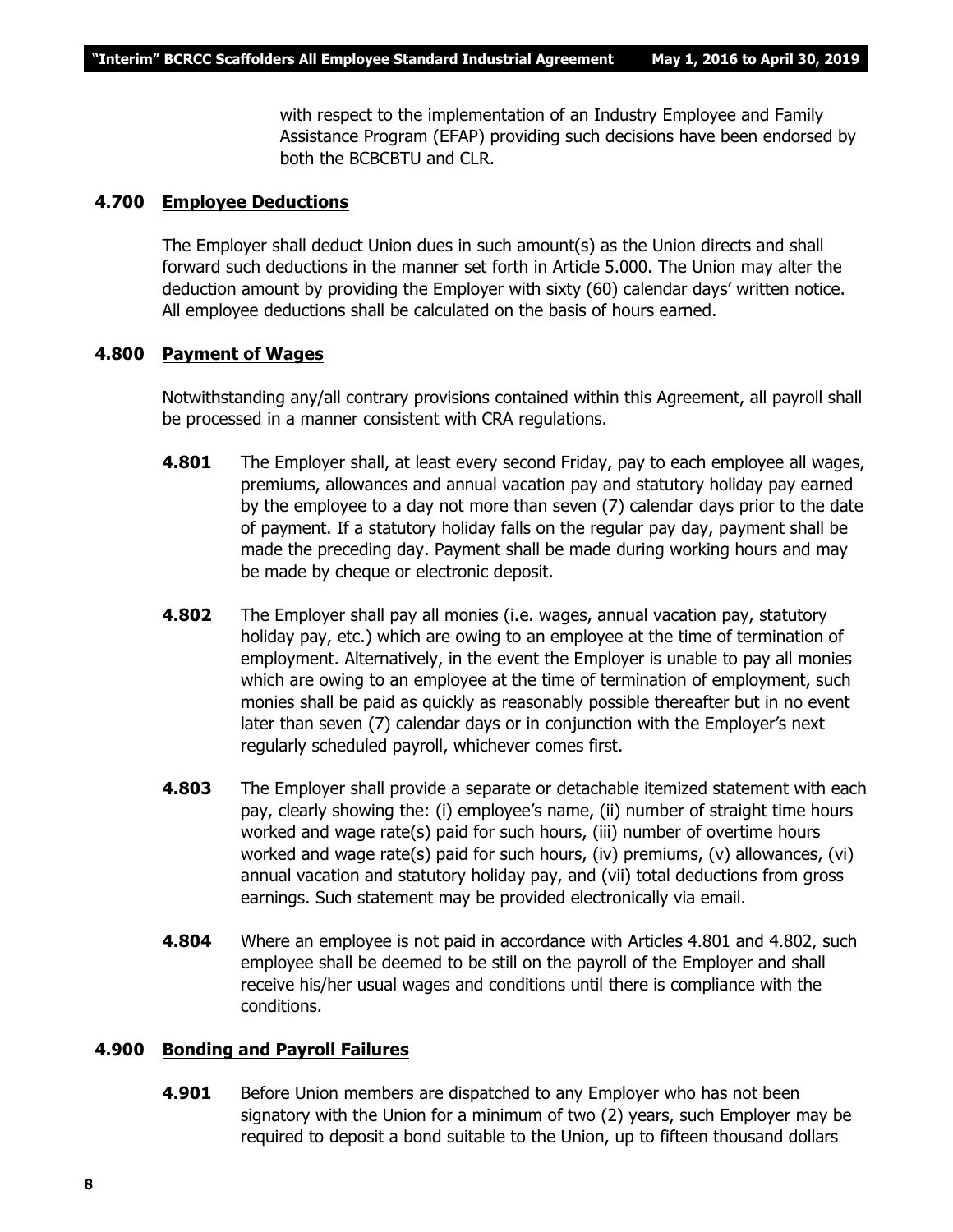(\$15,000.00) for use in default of payment of wages, annual vacation pay, statutory holiday pay, Employer contributions and/or employee deductions required in accordance with this Agreement. When no longer required such bond shall, by mutual consent of the Union and the Employer concerned, be terminated.

**4.902** Where there have been instances of payroll failures by an Employer, or the principals or directors thereof, or payroll requirements have not been met, the Union shall have the right to inspect such Employer's payroll, and/or require the posting of a suitable bond, and/or require that payment of wages and other payroll requirements be made by cash or certified cheque.

### **ARTICLE 5.000 - MONTHLY REMITTANCES**

The timely remittance of Employer contributions and employee deductions required in accordance with this Agreement is essential for the protection of the employees and other beneficiaries.

### **5.100 General Provisions**

- **5.101** The Employer shall remit all Employer contributions and employee deductions required under the terms of this Agreement, on behalf of all employees working under the terms of this Agreement. Refer to Schedules "B1" and "B2".
- **5.102** Such Employer remittance shall:
	- **(a)** be made by a single payment, payable to the Union designated Plan Administrator, inclusive of all obligations arising from hours up to the close of the Employer's payroll ending closest to the last day of the preceding calendar month, and
	- **(b)** be accompanied by a correctly completed monthly report to the administrator, and
	- **(c)** be received by the Union designated Plan Administrator not later than the fifteenth (15th) day of the month following that for which such payments are payable.
- **5.103 (a)** The Union designated Plan Administrator shall, once each month after receiving the combined monthly remittance from each Employer, allocate and/or distribute the monies of such combined remittance to the various Plans, Funds, Organizations, etc. in the appropriate manner. The Union acknowledges that such Plans, Funds, Organizations, etc. are entitled to receive such monies, and that such monies are, in fact, held in trust by the Union until properly allocated and/or distributed.
	- **(b)** Notwithstanding Article 5.103 (a), the Union may deduct a monthly administration handling fee from each amount to be allocated and/or distributed, providing such fee does not exceed five percent (5%), to a maximum of one hundred dollars (\$100.00), of the amount to be allocated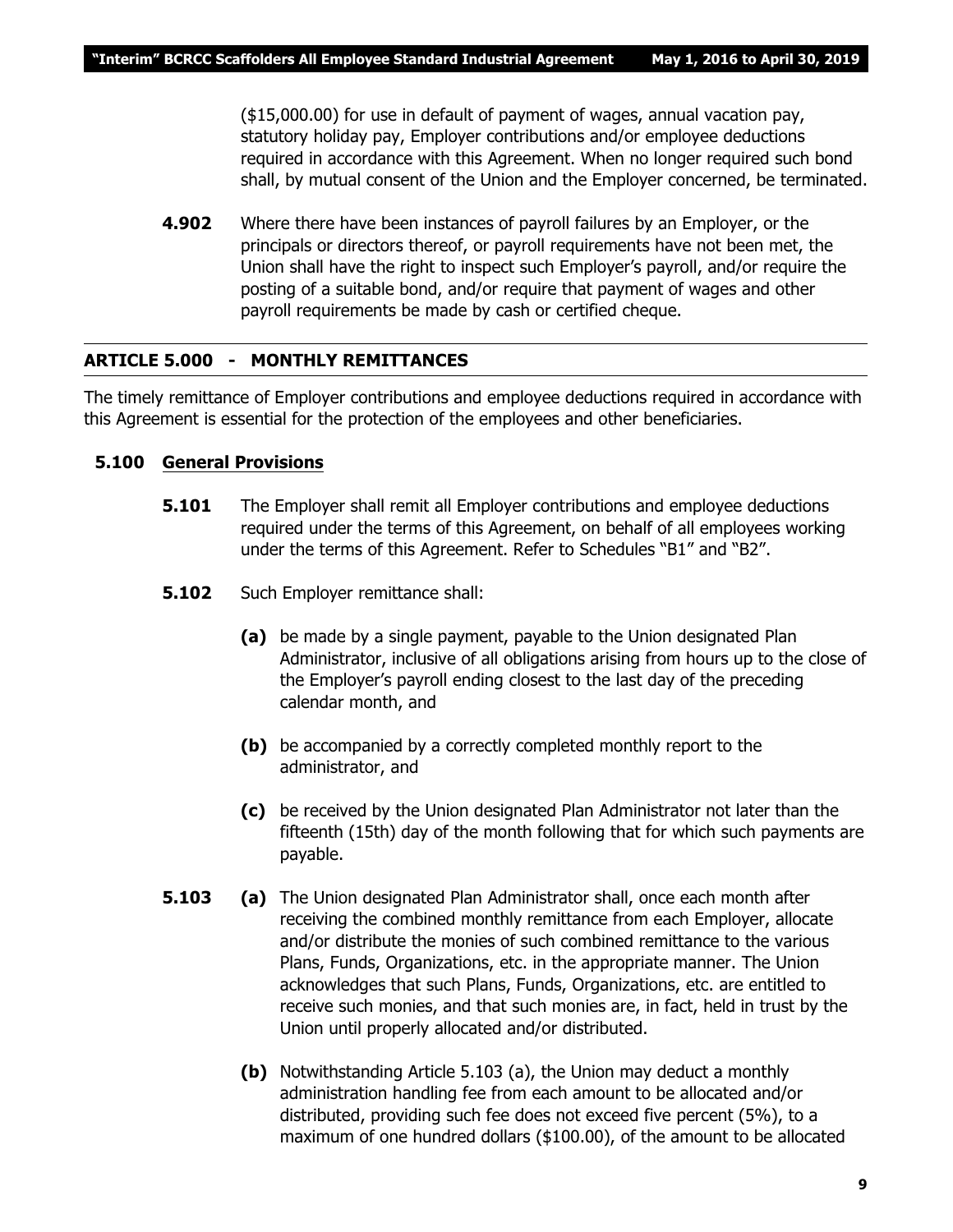and/or distributed.

### **5.200 "Nil" Reports**

The Employer shall submit a "Nil" report if such Employer had employed no employees during the period for which payments would otherwise have been payable. Notwithstanding the foregoing, the Employer shall not be required to submit a "Nil" report for a period in which no employees had been employed if the Union has been notified, in writing, that such Employer is no longer in business.

### **5.300 Delinquent Remittance**

- **5.301** In the event the Employer fails to remit Employer contributions and/or employee deductions in the manner set forth in Article 5.000, the Union may, at its sole discretion, take any economic action it deems necessary against such Employer, and such action shall not be considered a violation of this Agreement.
- **5.302** The Union shall advise the Employer within forty-eight (48) hours in writing of any delinquency. If the Employer fails to respond within forty-eight (48) hours of receipt of notification, exclusive of Saturday, Sunday and statutory holidays, the Union may, at its sole discretion, require a ten percent (10%) penalty of the amount of the late payment.

### **5.400 Monthly Report to the Administrator**

The Union shall supply Employers with copies of the monthly report to the administrator, and the Union shall bear the cost of producing such report except in accordance with Article 4.603 (a).

### **ARTICLE 6.000 - HOURS OF WORK AND OVERTIME**

### **6.100 Regular Hours**

- **6.101** Eight (8) hours shall constitute the regular work day and five (5) days, forty (40) hours shall constitute the regular work week.
- **6.102** The regular work week shall be between 8:00 am Monday and 4:30 pm Friday, and the regular work day shall be as per the following schedule:

| Straight Time: |  | 8:00 am to 12:00 noon  | 4.0 hours |
|----------------|--|------------------------|-----------|
| Meal:          |  | 12:00 noon to 12:30 pm | 0 hours   |
| Straight Time: |  | 12:30 pm to 4:30 pm    | 4.0 hours |
|                |  |                        |           |

Total Straight Time Hours: 8.0 hours

### **6.103 Starting and Stopping Times**

Notwithstanding any/all contrary provisions of this Agreement: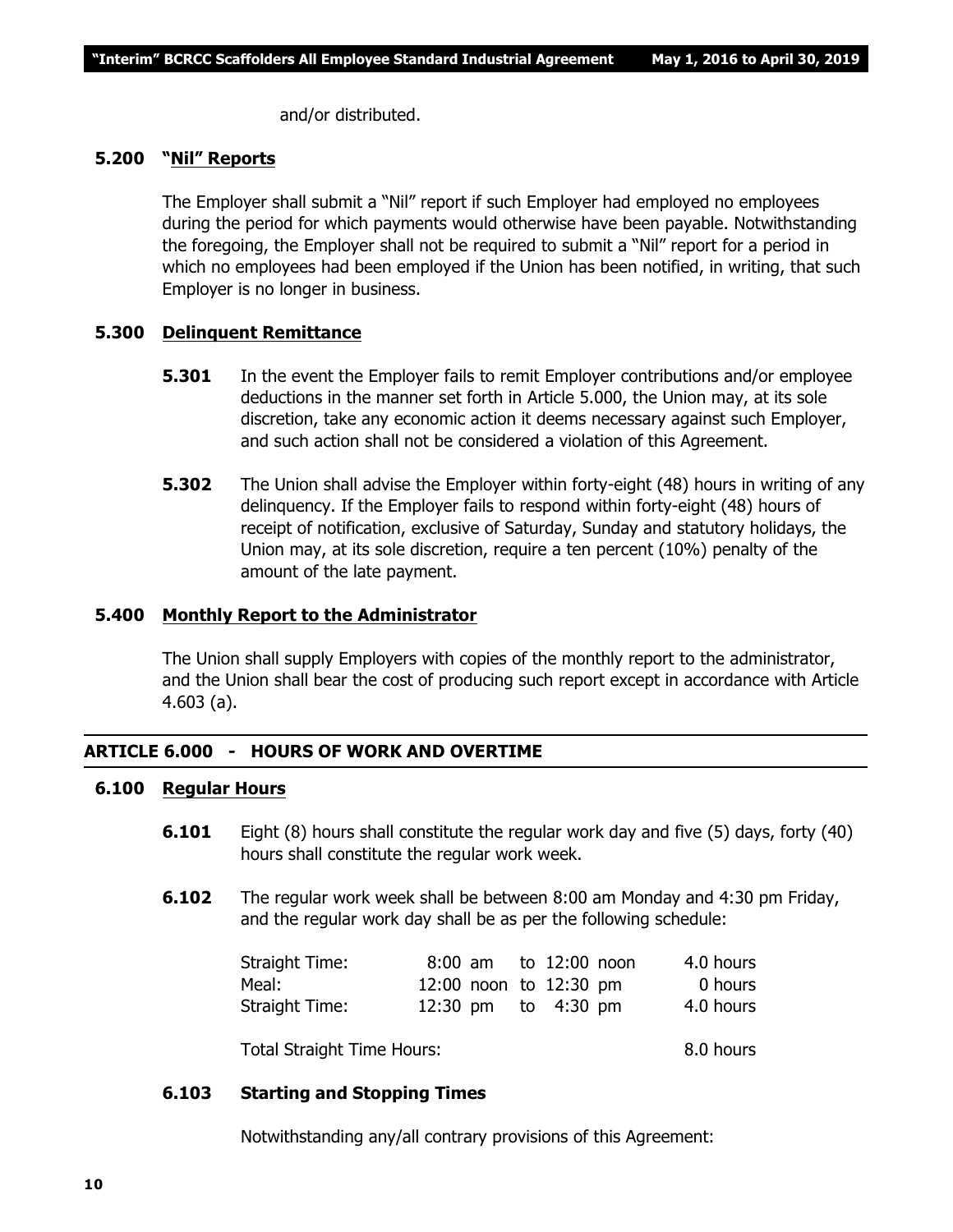- **(a)** This Article shall apply to all shifts, including but not limited to those shifts worked on a compressed work week schedule.
	- **(i)** The starting and stopping time on a project may be varied by a maximum of one (1) hour earlier or later than the otherwise required start time of the shift at the Employer's discretion.
	- **(ii)** The starting and stopping time on a project may be varied by a maximum of two (2) hours earlier or later than the otherwise required start time of the shift upon mutual agreement of the Employer and the majority of Union members employed on such project. Notwithstanding the foregoing, if the starting and stopping time is varied by more than (1) hour, the Union shall retain the right to revote the Union members employed on such project once over the duration of the project.
	- **(iii)** The Employer shall be responsible for a suitable signal for all starting and stopping times.
- **(b)** The starting time of the employees shall be from the designated "lay down" area, lockup or tool room, and a five (5) minute "pick-up" period shall be provided prior to the stopping time.

### **6.104 Notice of Termination**

The Employer shall provide an employee with one (1) hours' notice of termination, or one (1) hours' pay in lieu thereof. The employee shall use such notice to gather his/her personal tools and prepare such tools for the next project.

### **6.200 Overtime Hours**

Overtime work shall be voluntary and no employee shall be discriminated against for refusal to work overtime hours.

- **6.201** The first two (2) hours of overtime, Monday through Friday, shall be paid at one and one-half  $(1\frac{1}{2})$  times the otherwise applicable straight time hourly wage rate.
- **6.202** All other overtime hours, including all hours worked on Saturdays, Sundays and statutory holidays, shall be payable at two (2) times the otherwise applicable straight time hourly wage rate.
- **6.203** Notwithstanding any/all contrary provisions of this Agreement, a minimum break of eight (8) hours shall be provided to an employee between the end of one (1) working shift and the commencement of such employee's next working shift. Where a minimum break of eight (8) hours is not provided in accordance with the foregoing, all hours worked on such employee's next working shift shall be deemed to be overtime hours and shall be paid accordingly.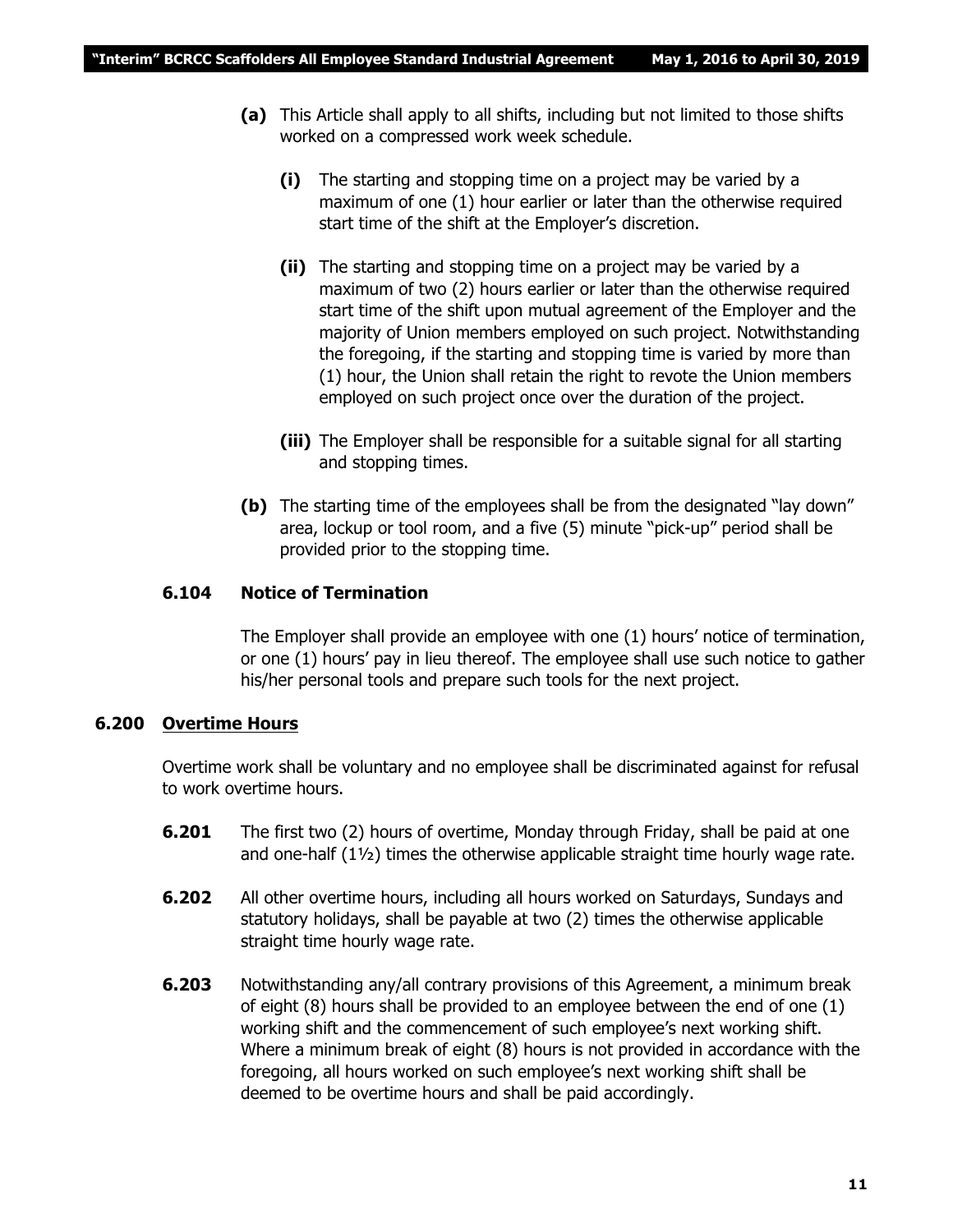### **6.300 Compressed Work Week**

A compressed work week may be established by the Employer with the mutual agreement of the Union. Alternatively, the Employer may establish a compressed work week without the mutual agreement of the Union if requested to do so by the project client. The Employer shall notify the Union, in writing, upon receiving such a request. The terms and conditions of such compressed work week shall supercede any/all contrary provisions of this Agreement.

### **6.301 Hours of Work**

- **(a)** Ten (10) straight time hours (8:00 am to 6:30 pm, inclusive of a meal break) shall constitute the compressed work week day shift. Forty (40) straight time hours, Monday through Thursday inclusive, or Tuesday through Friday inclusive, shall constitute the regular work week.
- **(b)** Ten (10) straight time hours (6:30 pm to 5:00 am, inclusive of a meal break) shall constitute the compressed work week afternoon shift. Forty (40) straight time hours, Monday through Thursday inclusive, or Tuesday through Friday inclusive, shall constitute the regular work week. The applicable shift premium shall apply.
- **(c)** Refer also to Article 6.103 (a).

### **6.302 Overtime**

Overtime work shall be voluntary and no employee shall be discriminated against for refusal to work overtime hours.

- **(a)** The first ten (10) hours of overtime worked on the Friday of a Monday through Thursday compressed work week, or on the Monday of a Tuesday through Friday compressed work week, shall be payable at one and one-half (1½) times the otherwise applicable straight time hourly wage rate.
- **(b)** All other overtime hours, including all hours worked in excess of ten (10) hours per day, and all hours worked on Saturdays, Sundays and statutory holidays, shall be payable at two (2) times the otherwise applicable straight time hourly wage rate.

### **6.303 Statutory Holidays**

Notwithstanding any/all contrary provisions of this Agreement, Article 6.303 shall supercede Article 4.503 (a).

**(a)** All statutory holidays which occur during a compressed work week schedule shall be observed on the actual day of the statutory holiday, even if such day would otherwise have been a regularly scheduled day off (e.g. the Friday of a Monday to Thursday compressed work week, or a Saturday, or Sunday, etc.). When a statutory holiday is observed in accordance with the foregoing,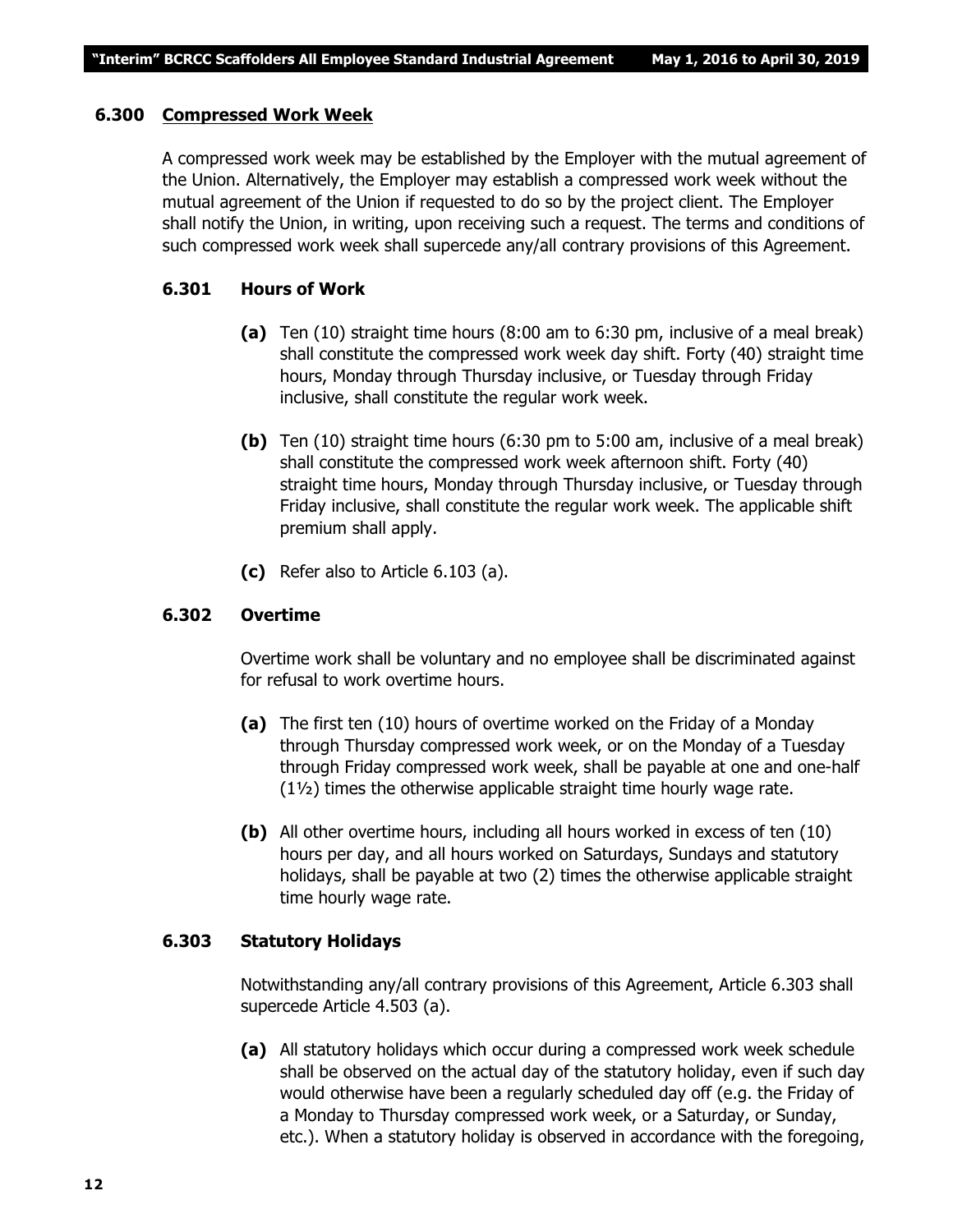overtime rates shall not apply on a regular work day in lieu of the statutory holiday.

**(b)** All statutory holidays which occur on a regularly scheduled work day of a compressed work week schedule may be rescheduled by prior mutual agreement of the Employer and the Union. However, in such event, an employee shall retain sole discretion to decline to work on the actual statutory holiday date and shall not be discriminated against for doing so.

### **6.400 Shifts**

### **6.401 Scheduling of Shifts**

- **(a)** The Employer may schedule an afternoon and/or night shift if/as required. It shall not be necessary for there to be a day shift in order for there to be an afternoon shift and/or a night shift.
- **(b)** Two (2) consecutive days shall be necessary to constitute an afternoon shift and three (3) consecutive days shall be necessary to constitute a night shift. Where these shifts are not maintained for these consecutive working days, all time shall be paid at overtime rates.

### **6.402 Shift Premiums**

The Employer shall pay a shift premium over and above the otherwise applicable minimum straight time hourly wage rate to any employee who is employed on an afternoon or night shift. Such shift premium shall be payable in accordance with Articles 6.402 (a) and 6.402 (b). Notwithstanding the foregoing, such shift premiums shall not be payable on Saturdays, Sundays or statutory holidays.

### **(a) Day Shift**

No shift premium.

### **(b) Afternoon Shift and Night Shift**

A shift premium of six dollars (\$6.00) per hour worked shall be added to the otherwise applicable Tradesperson minimum hourly wage rate. Such shift premium shall be the same amount regardless of whether it is paid on a straight time hour or an overtime hour, and shall be recalculated accordingly for all other employee classifications pursuant to each respective corresponding wage rate percentage.

- **(i)** Holiday pay shall not be payable on a shift premium.
- **(ii)** Second and subsequent meal breaks shall not be considered as hours worked.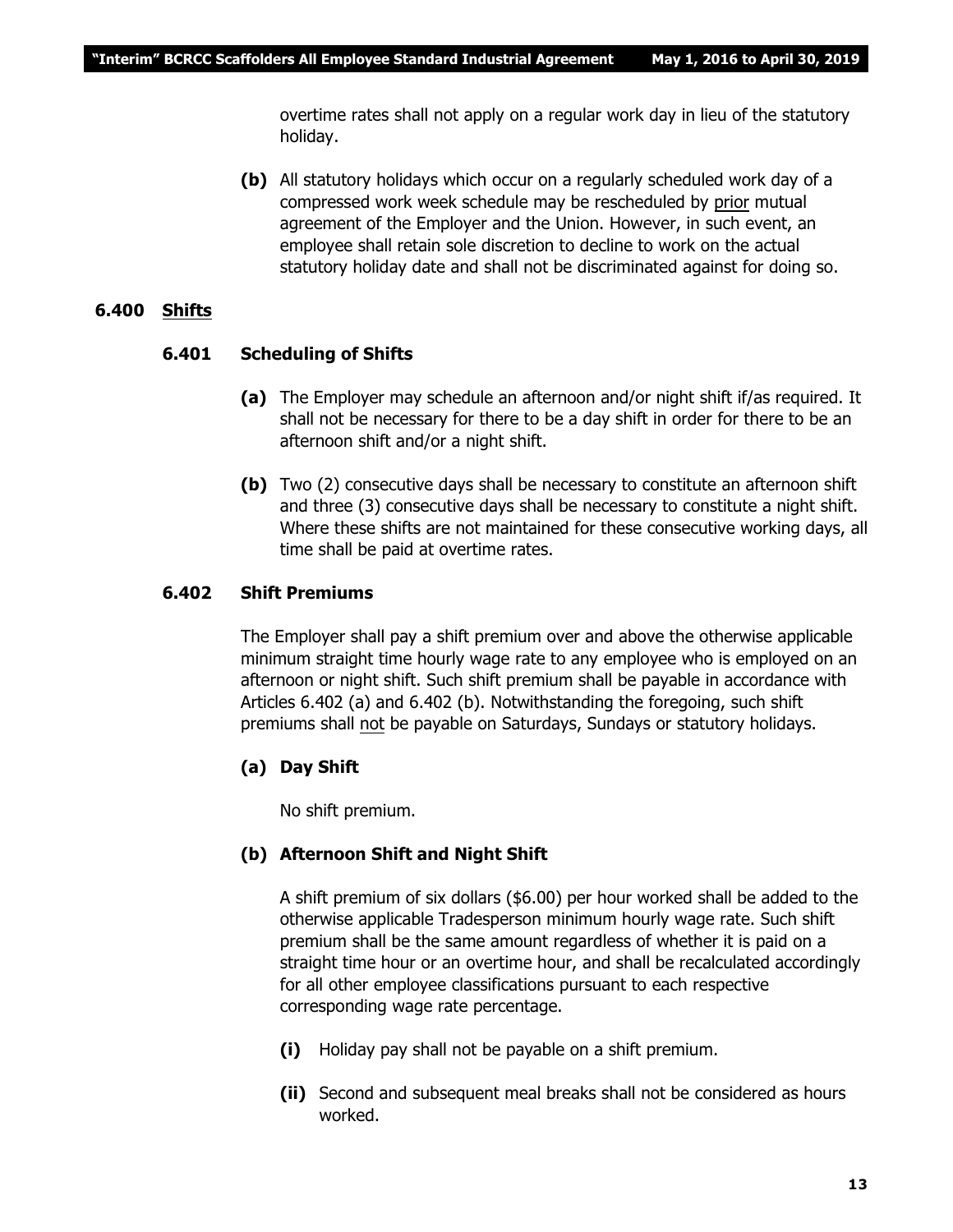- **(iii)** Overtime shall be payable for all hours of work performed in excess of eight (8) hours per shift. Refer also to Article 6.203.
- **(iv)** An Afternoon Shift shall be defined as any shift which commences at any time after 9:00 am but before 8:30 pm. A Night Shift shall be defined as any shift which commences at any time on or after 8:30 pm but on or before 1:00 am.

### **6.500 Call-Out Time**

- **6.501** When an employee is called out for work, the Employer shall pay such employee for a minimum of one-half  $(y_2)$  of the scheduled shift hours at the otherwise applicable straight time or overtime hourly rate, regardless of whether or not the employee actually commenced work. Notwithstanding the foregoing, when an employee works more than one-half  $(1/2)$  of the scheduled shift hours, the Employer shall pay such employee for the full shift.
- **6.502** Notwithstanding Article 6.501, when work cannot commence or continue due to inclement weather or for reasons of safety, the Employer shall decide which employees shall be required to work inside and the Job Steward shall discuss with the remainder of the crew whether they wish to continue to work or not. In the event a majority agree that work cannot proceed, then only time actually worked shall be paid.
- **6.503** Notwithstanding Article 6.501 and/or Article 6.502, in the event an employee reports to work after the scheduled start time of his/her shift, and/or elects to leave work prior to the scheduled completion of his/her shift, such employee shall only be paid for actual hours worked.

### **6.600 Rest Breaks**

- **6.601** Two (2) rest breaks of ten (10) minutes duration each shall be provided during a scheduled eight (8) hour or nine (9) hour shift. Notwithstanding the foregoing, a third rest break of ten (10) minutes duration shall be provided after eight (8) hours if the shift is subsequently extended beyond eight (8) hours or nine (9) hours up to a maximum of ten (10) hours. Refer also to Article 6.702.
- **6.602** Notwithstanding Article 6.601, only two (2) rest breaks shall be provided on a scheduled shift of ten (10) hours, however each such rest break shall be of fifteen (15) minutes duration. The Parties agree that a shift of ten (10) hours shall not be deemed to be a scheduled shift of ten (10) hours unless the employees have been so advised prior to the completion of the previous days' shift.
- **6.603** Rest breaks shall be taken at a location determined by mutual agreement between the Employer and the Union.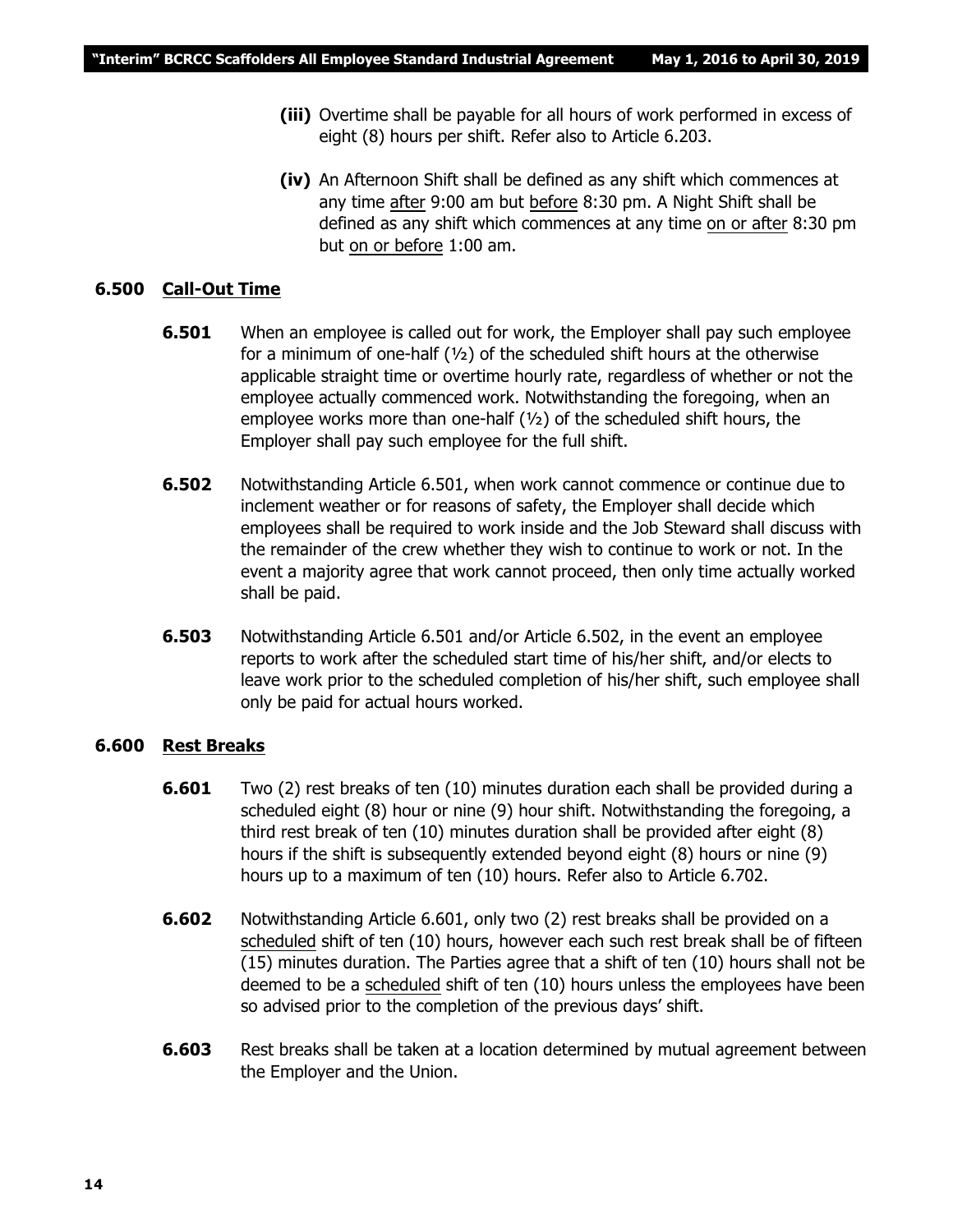### **6.700 Meal Breaks**

### **6.701 Regularly Scheduled Shifts of Ten (10) Hours or Less**

One (1) meal break of one-half  $(v_2)$  hour shall be provided on all scheduled shifts of ten (10) hours or less. Such meal break shall be scheduled as near as is practical to the mid-point of the shift and shall not be considered as time worked.

### **6.702 Shifts in Excess of Ten (10) Hours**

Additional meal breaks are required on all shifts in excess of ten (10) hours. The foregoing applies regardless of whether such shifts are scheduled shifts or the result of unscheduled overtime. Refer to Appendix "D" for details.

### **ARTICLE 7.000 - TRAVEL ALLOWANCES AND OUT-OF-TOWN PROJECTS**

### **7.100 Local Resident Employee**

Refer to Appendix "A" for definition of both Local Resident Employee and Lower Mainland/ Fraser Valley.

- **7.101** No daily travel allowance shall be payable to any local resident employee on any project located inside the Lower Mainland/Fraser Valley.
- **7.102 (a)** A daily travel allowance shall be paid to any local resident employee who uses his/her own vehicle to travel daily from his/her residence to a project located outside of the Lower Mainland/Fraser Valley.
	- **(b)** Such allowance shall be payable in accordance with the following schedule.

First forty (40) road kilometres, each way, each day not applicable

All additional road kilometres, each way, each day but be pursuant to Appendix "C"

### **7.200 Non Local Resident Employee - Initial and Terminal Travel Allowance**

This Article does not apply to Local Resident Employees. Refer to Appendix "A" for definition.

- **7.201 (a)** The Employer shall pay an initial and terminal travel allowance, pursuant to Appendix "C", to any non local resident who is directed or dispatched to an out-of-town project. Refer to Article 7.202 for further clarification and exceptions.
	- **(b)** Such allowance shall be payable each way, and the distance travelled shall be calculated using Google Maps from the city (or municipality, township, village, district, unincorporated settlement, etc.) in which the non local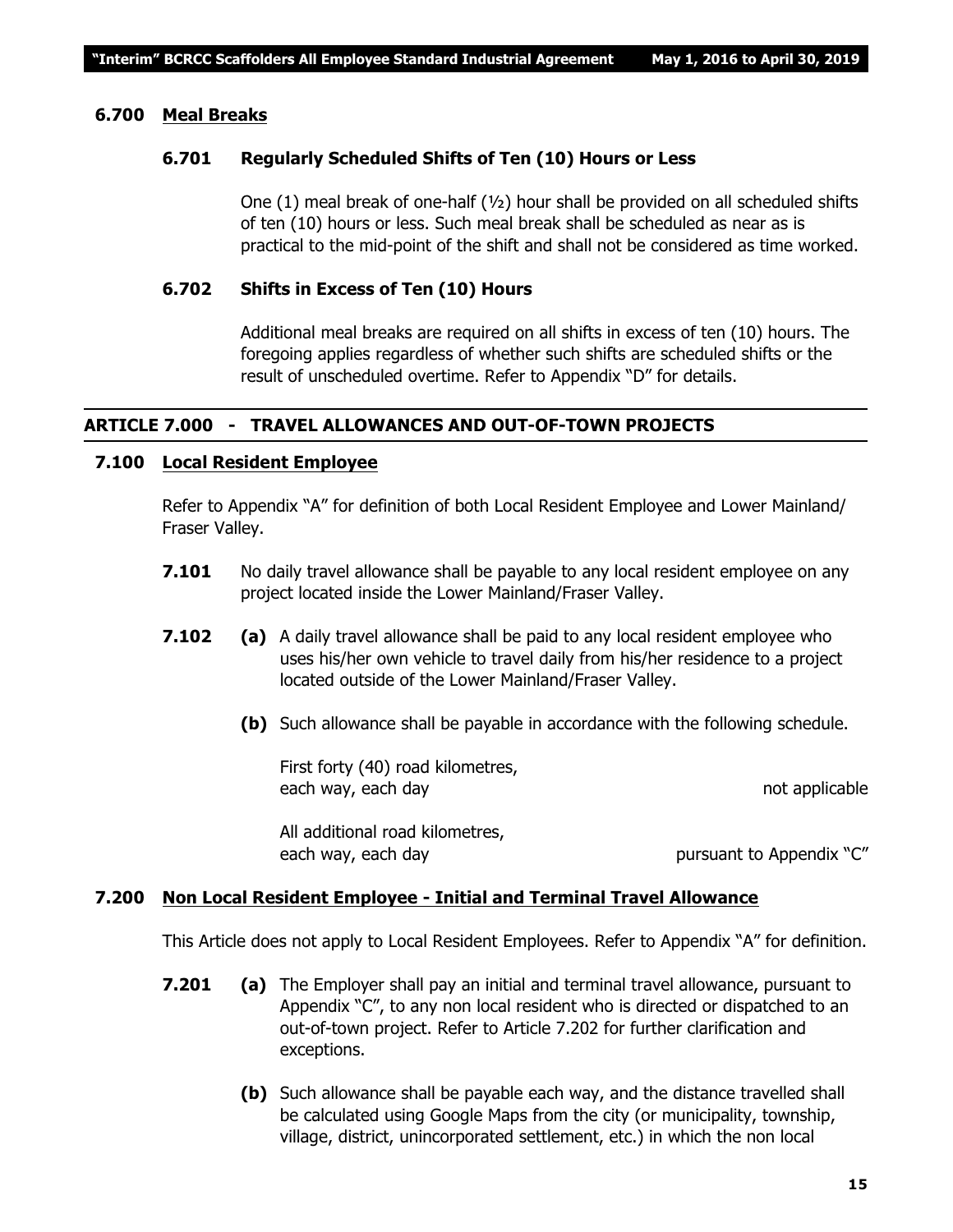resident employee resides to/from the project, via the most direct route. Notwithstanding the foregoing, a non local resident employee shall not alter his/her residence of record with an intention to increase the travel allowance which would otherwise apply. In the event of a dispute, the Parties agree that a non local resident employee's home address on file with the Union office shall prevail and a PO Box shall not constitute a residence or home address.

**7.202** Notwithstanding any/all contrary provision(s) of this Agreement:

### **(a) Ferry Fares**

The Employer shall reimburse a non local resident employee, upon the submission of the appropriate receipts, for any/all ferry fares which are incurred in the course of initial and terminal travel. Such ferry fares shall be limited to one (1) standard length/height vehicle plus driver, each way. Tolls shall not be a reimbursable expense.

### **(b) Air Travel**

Where a non local resident employee requests to use air travel to travel to the project, the following terms and conditions shall prevail.

- **(i)** The Employer shall pay for airfare, inclusive of any/all related fees and taxes, plus taxi fare to/from the project from the airport located nearest thereto. Notwithstanding the foregoing, taxi fare shall not be payable where Employer (or Owner) supplied transportation is provided.
- **(ii)** The Employer shall pre-arrange the air travel to/from the airport nearest the non local resident employee's residence. The air carrier and class of ticket shall be at the discretion of the Employer, but shall be via a regularly scheduled carrier. Notwithstanding the foregoing, the Employer shall not direct a non local resident employee to fly "standby".
- **(iii)** The non local resident employee shall provide the Employer with the Boarding Pass and proper ground transportation receipts if requested to do so by the Employer.

### **(c) Standard "Lump Sum" Amount Option**

Where a variety of travel distances exist for non local resident employees to a particular project, the Employer and the Union may agree upon a standard initial and terminal travel allowance "lump sum" amount which shall be paid to all applicable non local resident employees on the project. Such agreement shall be reached prior to the commencement of work on the project, and prior to date of tender if possible.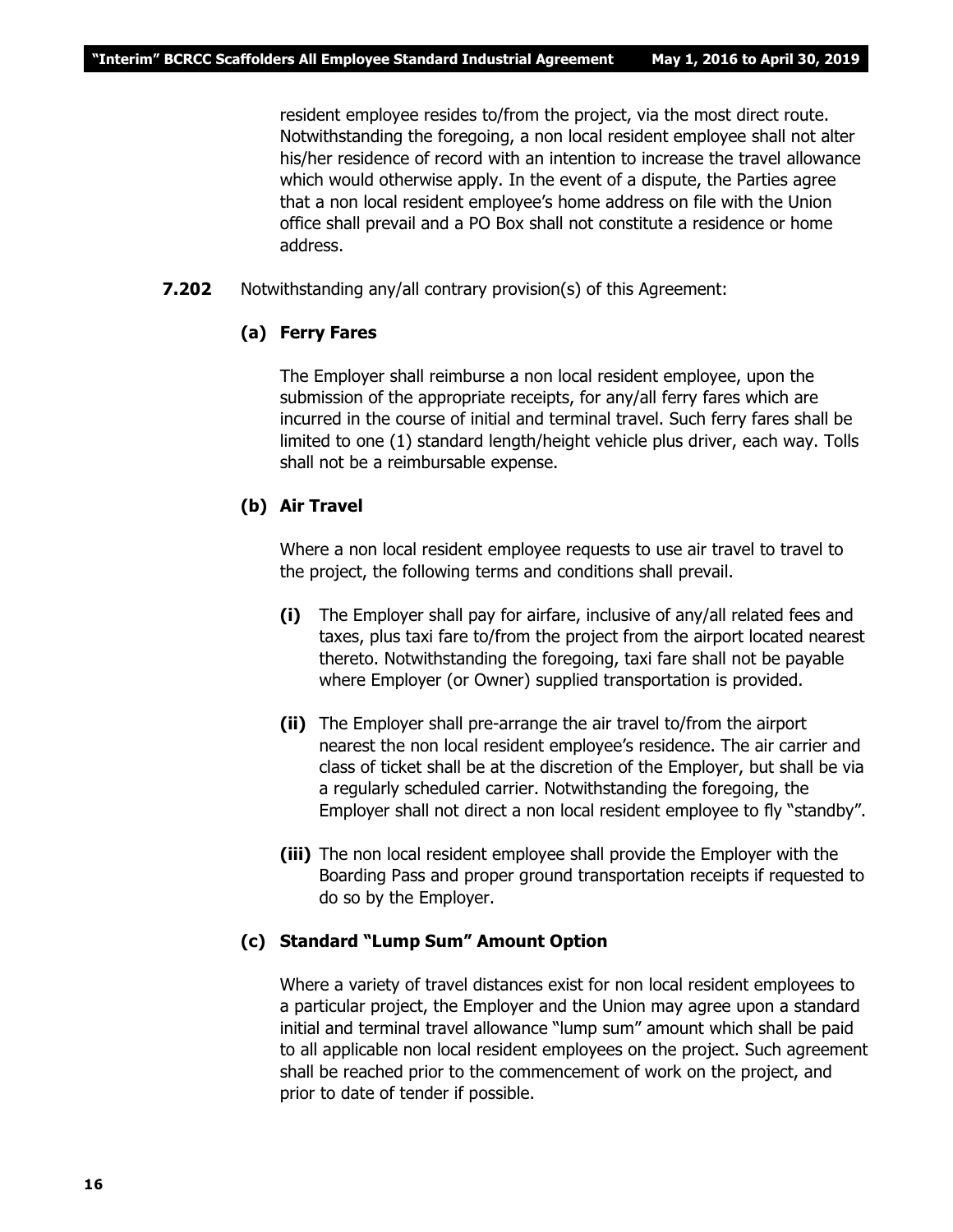### **(d) Timing of Payment**

The Employer shall ensure that a non local resident employee receives payment for the applicable initial travel allowance and any/all applicable reimbursements for incurred expenses (i.e. ferry fares, etc.) within seven (7) calendar days of his/her first shift on the project. Notwithstanding the foregoing, the Union and the Employer may mutually agree to vary this requirement. Such agreement shall be reached prior to the commencement of work on the project, and prior to date of tender if possible.

### **(e) Termination of Employment**

In the event a non local resident employee voluntarily terminates his/her own employment after having been on the project for less than fifteen (15) calendar days, the Employer shall not be required to pay the non local resident employee's terminal travel allowance, and shall additionally be entitled to deduct the initial travel allowance already paid from the non local resident employee's final pay cheque.

### **7.300 Non Local Resident Employee - Room and Board**

This Article does not apply to Local Resident Employees. Refer to Appendix "A" for definition.

**7.301** Option #2 shall apply for the duration of a non local resident employee's employment on an out of town project unless otherwise mutually agreed, in writing, by the Employer and the Union prior to the commencement of work. Both options shall be payable on the basis of seven (7) days per week.

### **Option #1:**

The Employer shall provide a non local resident employee with a daily lump sum Living Out Allowance (LOA) of \$135.00. Effective May 1, 2017 this amount shall be increased to \$140.00. Effective May 1, 2018 this amount shall be increased to \$145.00.

### **Option #2:**

- **(a)** The Employer shall provide a non local resident employee with a single room plus \$62.50 daily meal allowance. Effective May 1, 2018 this amount shall be increased to \$65.00.
- **(b)** No daily travel time shall be paid to a non local resident employee who selects Option #2, however the following terms and conditions shall be applicable.
	- **(i)** If the Employer provided room is forty (40) road kilometres or less from the project, no daily travel allowance shall be paid.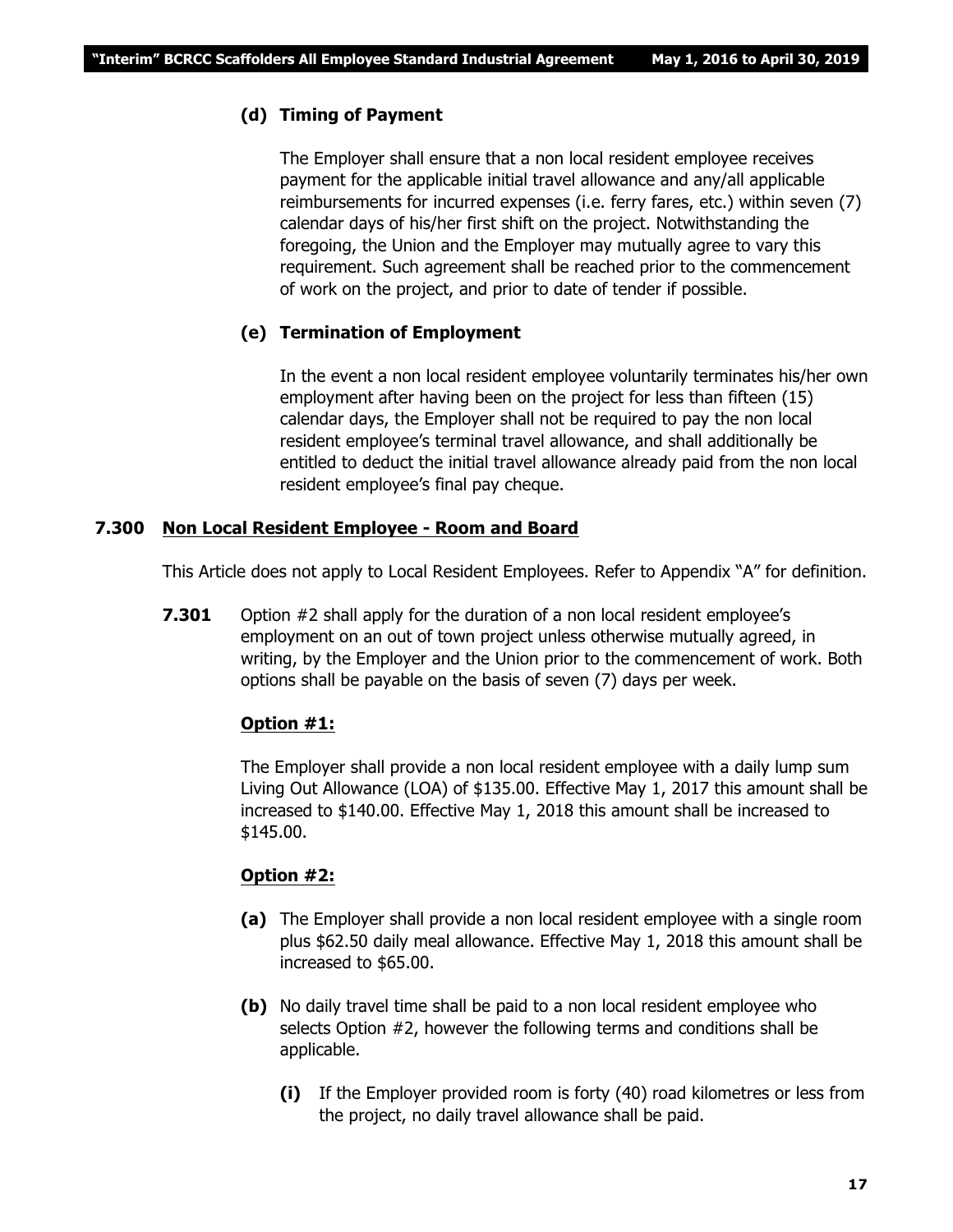**(ii)** If the Employer provided room is more than forty (40) road kilometres from the project, a daily travel allowance shall be paid, each way, to/from the forty (40) road kilometre boundary to the project, pursuant to the following schedule.

To/from the forty (40) road kilometre boundary, each way, each day not applicable

All additional road kilometres, each way, each day bursuant to Appendix "C"

- **(iii)** If the non local resident employee(s) requested to use air travel to the project in accordance with Article 7.202 (b), Employer supplied transportation shall be provided to the non local resident employee(s) to/from the project on a daily basis.
- **(iv)** If the non local resident employee(s) did not request to use air travel to the project in accordance with Article 7.202 (b), no Employer supplied transportation shall be provided to the non local resident employee(s) to/from the project on a daily basis, and the non local resident employee shall therefore assume all responsibility for travelling to/from the project on a daily basis.
- **(v)** Notwithstanding any/all contrary provisions of this Agreement, any non local resident employee(s) who makes use of Employer supplied transportation to travel to/from a project shall not be paid a daily travel allowance for that day(s).
- **7.302** If a non local resident employee resides more than seventy (70) kilometres from the project and such non local resident employee would otherwise be required to travel daily between the project and his/her residence between November  $1<sup>st</sup>$ through April 30<sup>th</sup> annually, such non local resident employee may request the Employer to mutually agree to designate the project as a temporary out-of-town project. Notwithstanding the foregoing, a temporary out-of-town project designation may apply only during the period November  $1^{st}$  through April 30<sup>th</sup>.
	- **(a)** The Employer shall consider each such request on its individual merits, and shall advise the non local resident employee whether or not their request has been mutually agreed to. Notwithstanding the foregoing, the Employer shall not unreasonably withhold mutual agreement if there is legitimate reason for concern regarding the safety of the non local resident employee due to inclement winter road conditions.
	- **(b)** If the project is designated as a temporary out-of-town project, the non local resident employee shall be deemed to have selected Room and Board Option #1 in accordance with Article 7.301, and shall no longer travel daily between the project and his/her residence.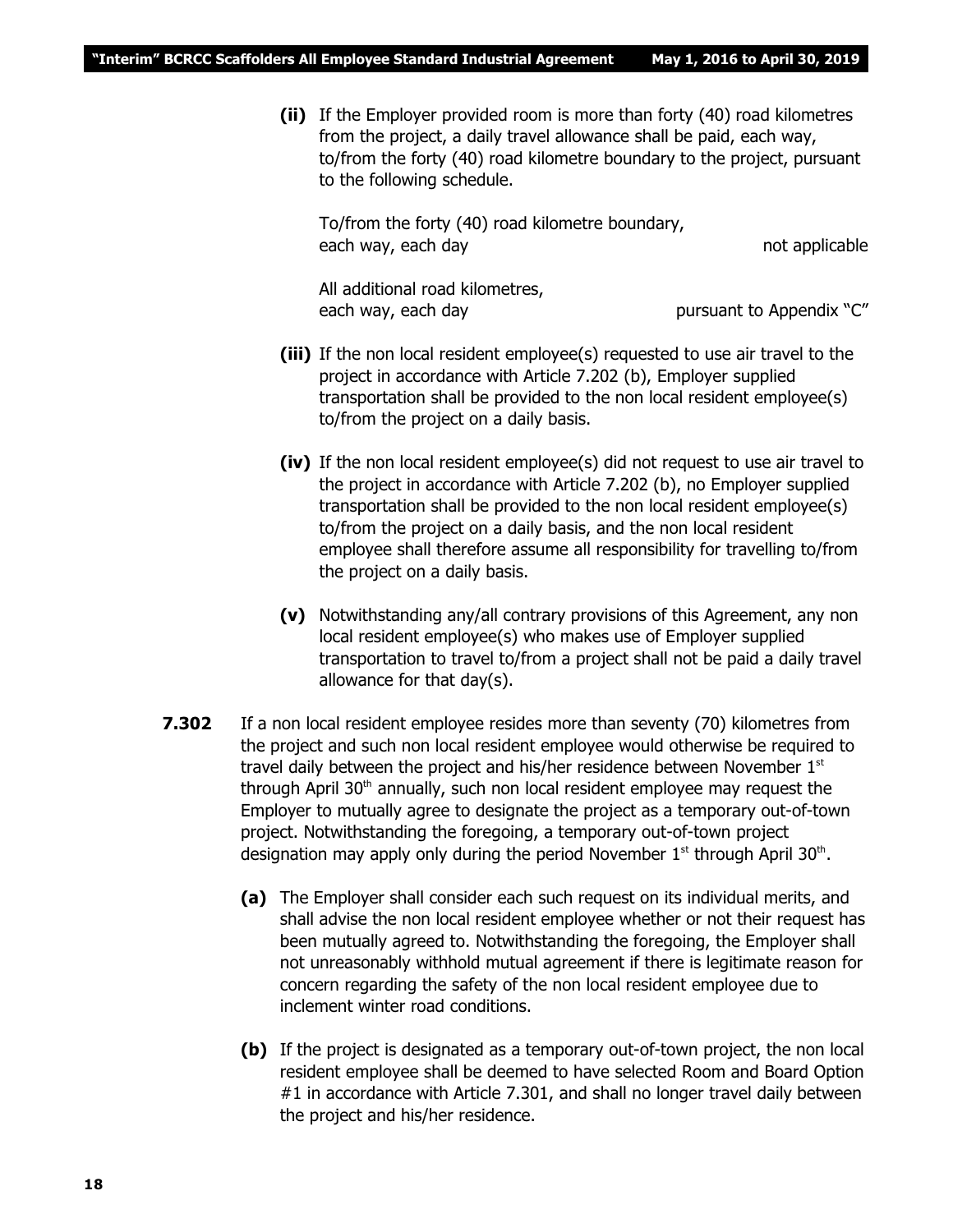### **7.400 Pre-Tender and Pre-Job Conferences**

It is strongly recommended that the Employer reviews with the Union the intended application of all travel and accommodation provisions with respect to an out-of-town project in order to confirm that a common understanding exists. Such review and confirmation should take place prior to the commencement of work, or if possible, prior to the date of tender.

### **7.500 Periodic Leave and Compassionate Leave**

- **7.501 (a)** On out-of-town projects of over fifty (50) calendar days duration, a periodic leave shall be made available to non local resident employees every forty (40) calendar days.
	- **(b)** When leave is desired in accordance with Article 7.501 (a), an allowance for periodic leave shall be provided by the Employer on a "use it or lose it" basis, in accordance with the following formula. Such allowance shall be paid only once for each periodic leave.

| 0 km to 249 km     | n/a      |
|--------------------|----------|
| 250 km to 500 km   | \$175.00 |
| 501 km to 750 km   | \$275.00 |
| 751 km to 1,000 km | \$375.00 |
| over 1,000 km      | \$475.00 |

The mileage shall be computed from the project to the non local resident employee's place of residence.

- **7.502 (a)** The duration of such periodic leave shall be for a minimum of five (5) days to a maximum of one (1) week, or such other number of days as may be mutually agreed between the Employer and the non local resident employee.
	- **(b)** The timing of such periodic leave shall be decided by mutual agreement. Living Out Allowances shall not be paid during leave periods.
- **7.503 (a)** For the purposes of Article 7.500, the term "out-of-town project" shall be defined as meaning any project that is accessible by air or boat only, excluding ferries, or is greater than three hundred and twenty (320) kilometres and/or four (4) hours' travel, including ferry travel, to the transportation terminal nearest the non local resident employee's residence.
	- **(b)** Employees residing within these limits shall be entitled to a mutually agreed leave of absence, at no cost to the Employer, of five (5) or seven (7) calendar days, to be arranged between the non local resident employee and Employer subject to the same qualifiers provided in the periodic leave.
- **7.504 (a)** A non local resident employee who resides within the province of BC shall only receive leave if they return to the transportation terminal nearest their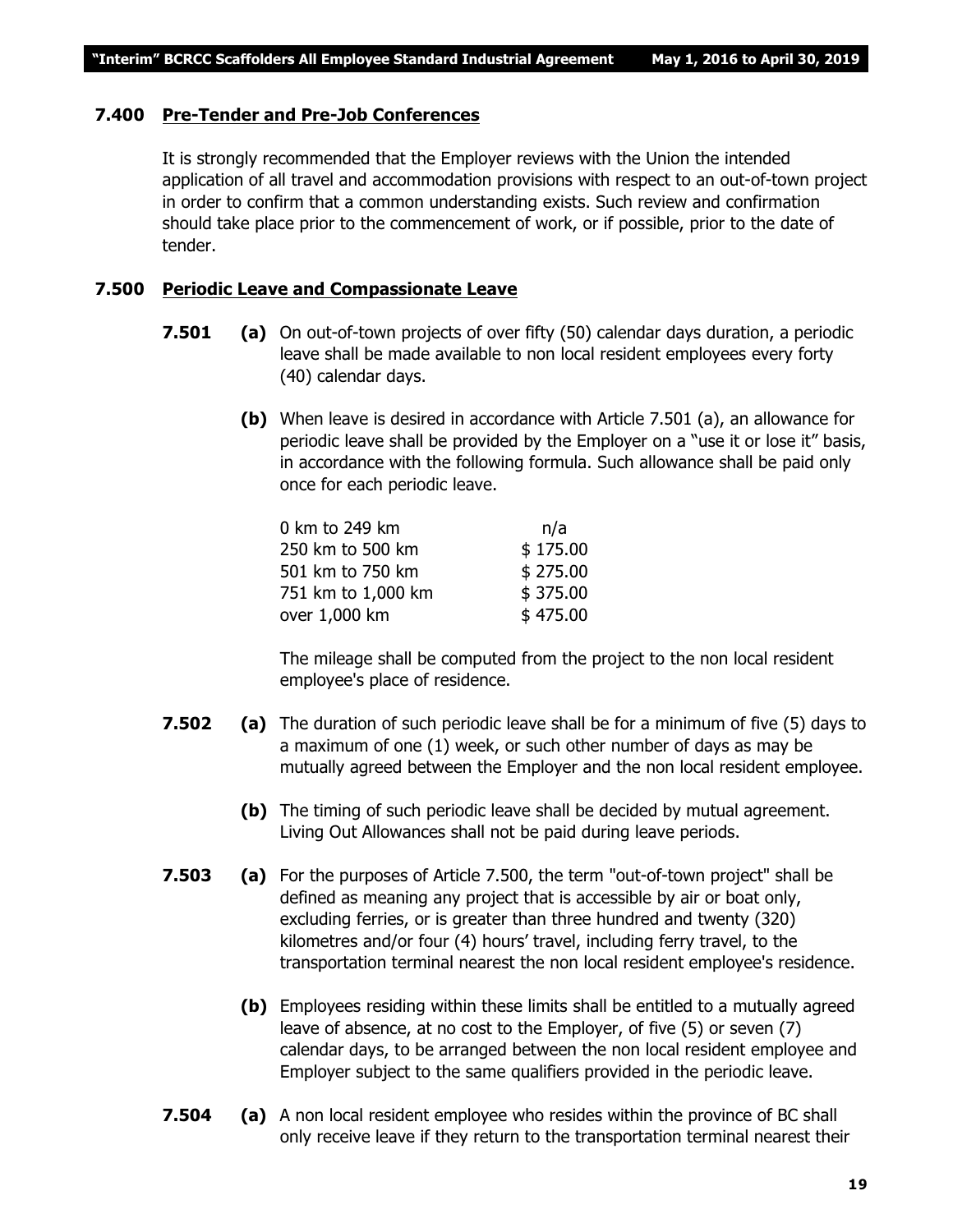residence.

- **(b)** A non local resident employee who does not reside within the province of BC shall only receive leave if they return to their point of dispatch within the province of BC.
- **7.505** There shall be no cash payment in lieu of periodic leave, unless otherwise mutually agreed between the Union and the Employer.
- **7.506** Interpretations contained within Article 7.500 shall not be applied to any other provision contained within this Agreement.

### **7.600 Camp Projects**

### **7.601 Accommodations**

- **(a)** Camp accommodations, when supplied, shall meet the standards and requirements of the BC Construction Camp Rules and Regulations, 2008-2014 (By and Between BCYT-BCTC and CLR), as amended from time to time. A non local resident employee may refuse to live in accommodations which do not meet such standards.
- **(b)** Unless otherwise arranged at a pre-tender and/or pre-job conference, on projects where a camp is provided non local resident employees shall occupy the camp, and room and board shall be supplied in such camp seven (7) days a week, at no cost to the non local resident employee.

### **7.602 Weekend Checkout**

Any non local resident employee who is living in camp accommodations paid by the Employer may, on any weekend, vacate or check out of such accommodation and the Employer shall pay such non local resident employee twenty dollars (\$20.00) per day.

- **(a)** The non local resident employee must turn in his/her meal ticket or sign a checkout in advance.
- **(b)** To qualify, a non local resident employee must work his/her scheduled shift prior to the weekend and/or statutory holiday and his/her scheduled shift after the weekend and/or statutory holiday.

### **7.700 Marshalling Points**

**7.701** On camp projects, no walking time shall be paid up to 2,500 feet from the work site. Beyond 2,500 feet, up to thirty (30) minutes travel each way, the Employer shall supply transportation. Travel time shall be paid at prevailing rates for time in excess of thirty (30) minutes.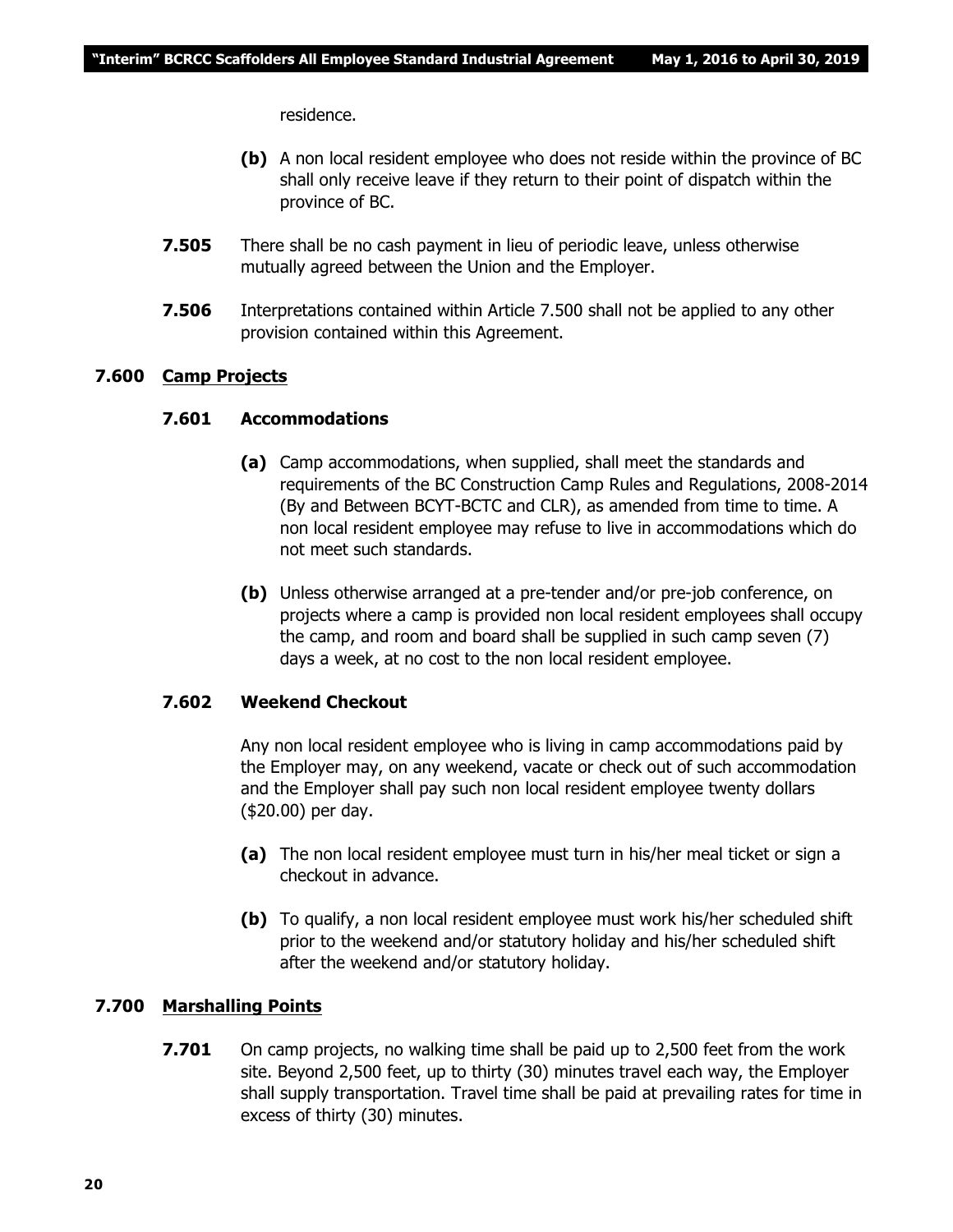**7.702** Where camps are maintained, it is understood and agreed that the period from the time of departure from the marshalling point in the camp area until the time of return to that point on conclusion of work, excluding the meal period where applicable, shall be paid at the applicable straight time or overtime hourly wage rate.

### **ARTICLE 8.000 - HIRING AND MOBILITY OF WORKFORCE**

The interpretation and application of these provisions shall be consistently applied by the various Union representatives in each and every Local throughout the province. Past practice shall be superceded by the terms of this Agreement unless otherwise mutually agreed, in writing, by the Parties.

### **8.100 Hiring**

- **8.101** The Union shall assist the Employer in supplying qualified prospective employees. Without restricting/limiting the foregoing, the Union shall, in particular, assist in supplying local resident employees when requested to do so by the Employer.
- **8.102** The Employer shall retain the right to refuse employment to an individual if the Employer does not believe that such individual is suitable for the available work.
- **8.103 (a)** There shall be no restrictions/limitations on the Employer's right to hire, including but not limited to the Employer's right to hire via name request.
	- **(b)** Notwithstanding Article 8.103 (a), whenever the Employer hires an individual who is not a Union member, such individual shall make application to become a Union member within fourteen (14) calendar days of hire and the Union shall accept such individual into its membership unless the Parties mutually agree, in writing, to the contrary. All terms and conditions of this Agreement shall otherwise apply from date of hire.
- **8.104** In the event an employee ceases to be a member in good standing of the Union, the Employer shall terminate the employment of such employee upon receiving written confirmation and direction to do so from the Union.
- **8.105** Any employee hired and/or transferred in accordance with Article 8.000 shall be deemed to have been properly dispatched by the Union and the Union shall ensure that the appropriate dispatch paperwork is supplied to the Employer in a timely manner.

### **8.200 Mobility**

There shall be no restrictions/limitations on the Employer's right to transfer an employee(s) from one (1) project to another throughout the province. Notwithstanding the foregoing, when a non local resident employee(s) is transferred between two (2) out-of-town projects the following standard shall apply.

> Initial travel allowance shall be paid to the non local resident employee from his/her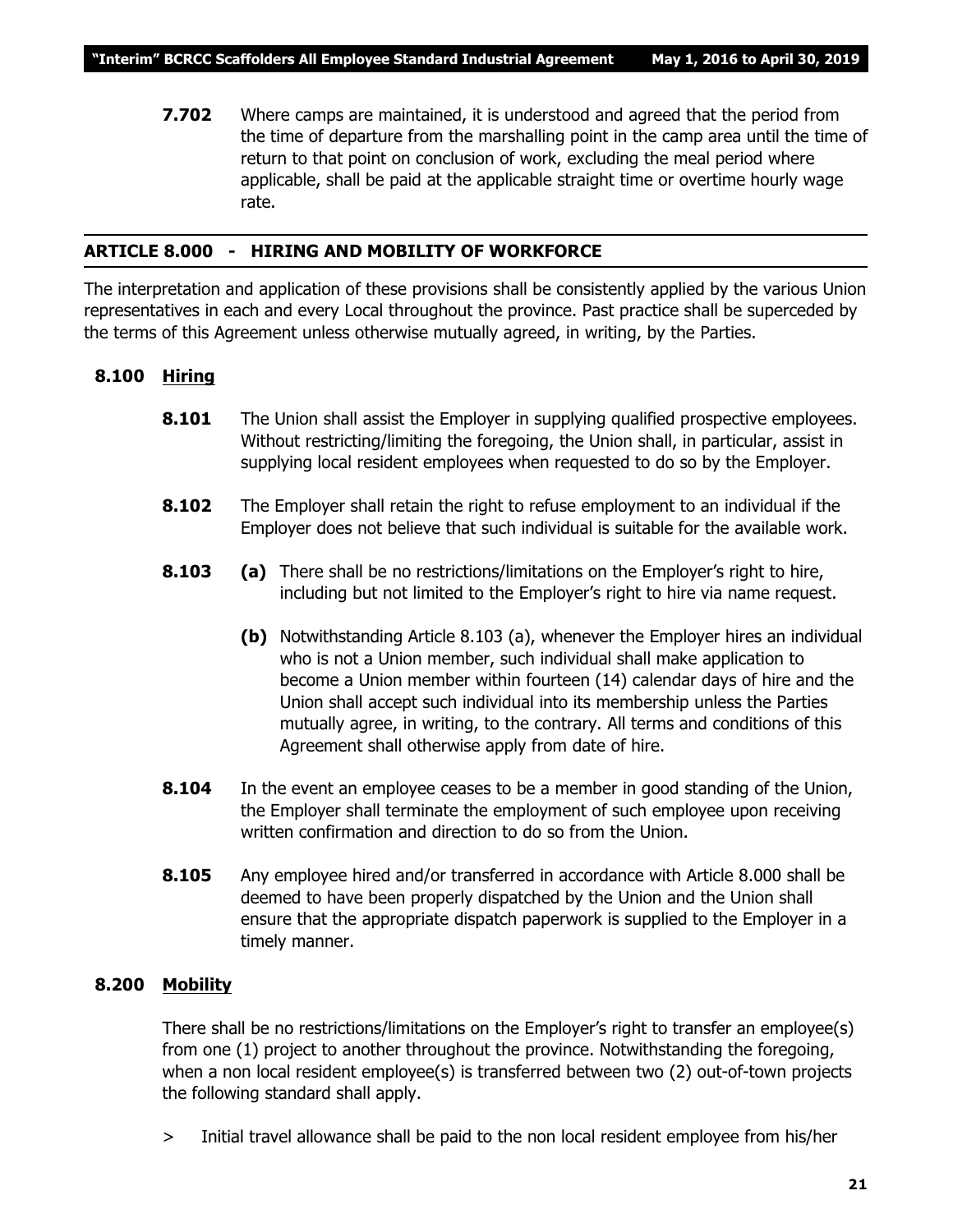point of dispatch to the first project in accordance with Article 7.200, and

- > The effective "per road kilometre" travel allowance rate pursuant to Appendix "C" shall be paid to the non local resident employee for all road kilometres travelled, one (1) way, from the first project to the second project, and
- > Terminal travel allowance shall be paid to the non local resident employee from the second project back to his/her point of dispatch in accordance with Article 7.200.

### **8.300 Differentiation of Employee Classifications**

Notwithstanding any/all contrary provisions of this Agreement, the Union shall not make any attempt to dispatch an employee of a different employee classification (i.e. Foreman, Tradesperson, Semi Skilled Worker, Apprentice, and/or Material Handler/Pre-Apprentice) than was requested by the Employer. In particular, the Union shall not make any attempt to restrict/limit or deny the Employer from hiring the maximum ratio of Apprentices permitted in accordance with Article 4.403 (a).

### **8.400 Reduction in Project Crew**

- **8.401** The Employer shall notify the Job Steward prior to a reduction in the size of the project crew.
- **8.402** When it is necessary for the Employer to reduce the size of the project crew, preference of continued employment shall be given to Job Stewards.

### **8.500 Rehiring of Injured Employees**

The Employer shall give preference of re-employment to an injured employee when such employee is able to return to work, provided sufficient work is available.

### **ARTICLE 9.000 - JOB STEWARDS AND UNION REPRESENTATIVES**

### **9.100 Job Stewards**

- **9.101** The Union shall notify the Employer of the appointment of all Job Stewards.
- **9.102** Job Stewards shall be recognized on all projects and shall not be discriminated against.
- **9.103** The Employer shall provide a Job Steward with sufficient time to carry out his/her duties.
- **9.104** Refer also to Article 8.402 regarding preference for continued employment of Job Stewards.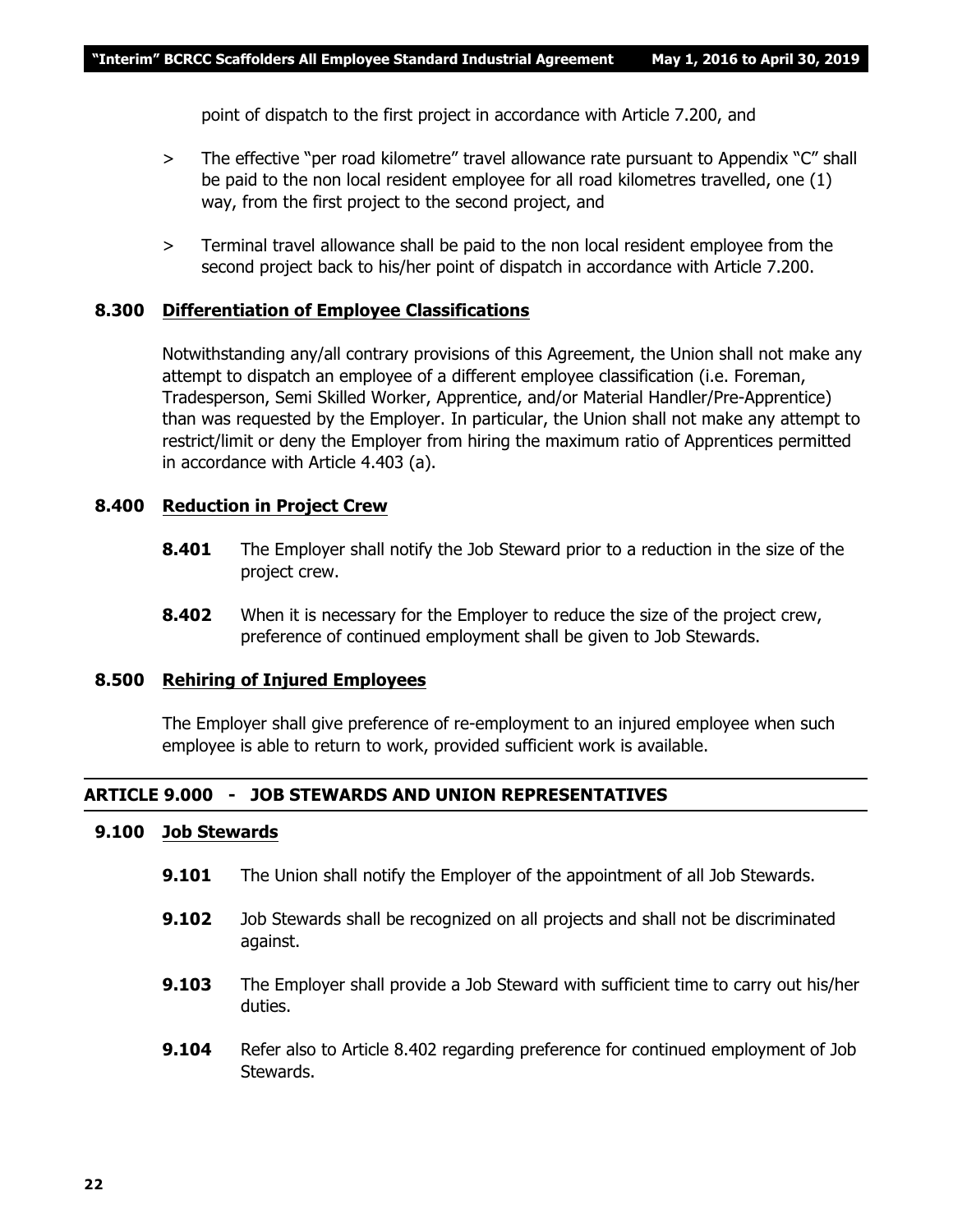### **9.200 Union Representatives**

Union Representatives shall have access to all projects governed by this Agreement, after first notifying the Employer, however in no way shall such Representative(s) interfere with employees during working hours unless permission is granted.

### **9.300 Leaves of Absence**

- **9.301** The Employer shall grant a non-paid leave of absence to an employee when requested, in writing, to do so by the Union. Such leave shall be for the purpose of attending to Union business, and shall not jeopardize the employee's continued employment. Notwithstanding the foregoing, the Employer may deny such request for valid reasons.
- **9.302** The Parties agree to cooperate to facilitate broad and liberal leaves for operations and training military leave for workers who serve as members of the Canadian Forces Reserves, in accordance with provincial and federal law and the "Declaration of Support for the Reserve Forces" signed by the Canadian Office of the Building and Construction Trades Department and the National Construction Labour Relations Alliance, dated May 12, 2010.

### **ARTICLE 10.000 - HEALTH AND SAFETY**

### **10.100 Safety Equipment**

- **10.101 (a)** The Employer shall supply to employees, at no cost, all safety equipment, including hearing protective devices, except personal apparel (i.e. CSA approved hard hat, CSA approved footwear, rubber clothing, etc.). Only safety belts with leg and shoulder straps are to be used.
	- **(b)** An employee may use his/her own CSA approved safety harness and lanyard, providing such equipment is in satisfactory condition and has been approved for use by the Employer. Notwithstanding the foregoing, where an employee chooses to use an Employer supplied safety harness and lanyard, such employee shall return such harness and lanyard in good condition when asked to do so or upon termination of employment.
	- **(c)** The Employer may deduct the cost of Employer supplied safety equipment from an employee's pay cheque if such equipment is not returned.
- **10.102** All equipment, tools, and materials shall conform and be utilized in conformity with applicable provincial and/or federal regulations, acts and laws. Employer safety regulations shall be complied with provided they are not inconsistent with the foregoing. It shall not be considered a violation of this Agreement should an employee(s) refuse to work in conditions and/or use equipment that do not meet prescribed safety standards and/or regulations.
- **10.103** The Employer shall supply welders' leather vests or jackets and leather gauntlet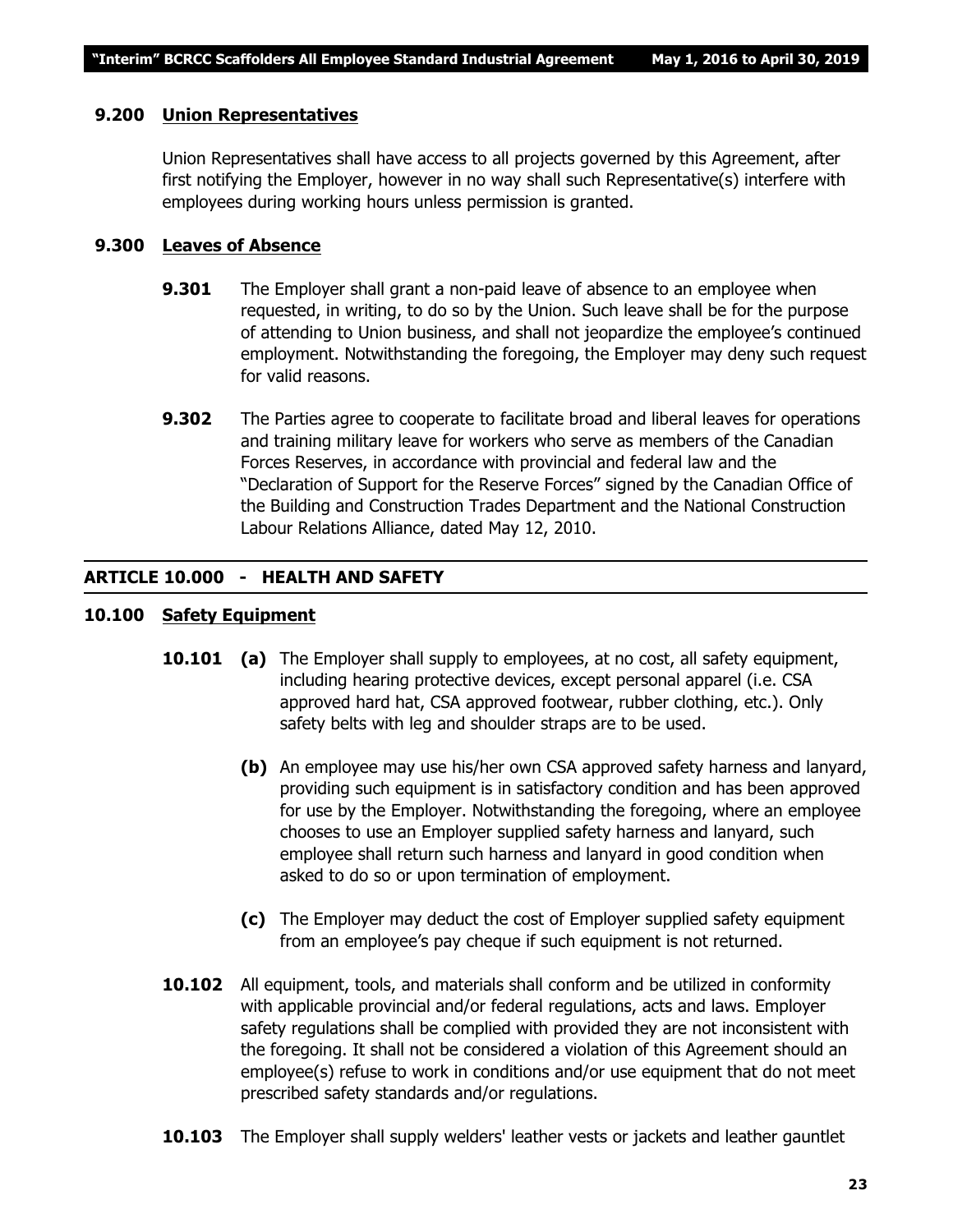gloves to all employees assigned to welding work, on a "charge-out" basis.

### **10.200 Accident Prevention Regulations**

- **10.201** The Parties to this Agreement shall, at all times, comply with the accident prevention regulations of the *Workers Compensation Act* and any refusal on the part of an employee to work in contravention of such regulations shall not be deemed to be a breach of this Agreement. No employee shall be discharged because such employee fails to work under unsafe conditions as set out in the regulations.
- **10.202 (a)** Any refusal by an employee to abide by known WSBC regulations or posted Employer safety regulations, after being duly warned, may be sufficient cause for dismissal.
	- **(b)** Employees shall abide by any/all project site rules at all times. Failure to do so shall constitute just cause for termination.
- **10.203** Any employee may refuse to work where, in the opinion of such employee, adequate safety precautions have not been provided.

### **10.300 Project Inspections**

The Job Steward, or where there is a safety committee a Union representative of such committee, shall accompany the WSBC inspector on all project inspections.

### **10.400 Injured or Sick Employees**

- **10.401** The Employer shall cover all transportation costs not otherwise covered by the WSBC for any employee residing in Employer supplied accommodation who is injured on the project and subsequently requires transportation to either his/her point of dispatch or back to the project. The foregoing shall also apply for any employee residing in Employer supplied accommodation who becomes ill or is injured in an accident not covered by WSBC, if the First Aid Attendant or a doctor recommends off-site treatment or a return to the employee's point of hire.
- **10.402** If an employee requires off-site medical attention which necessitates no return to work on that day, or where a qualified Occupational First Aid Attendant recommends rest until the next day, then the injured employee shall be paid for the full shift.
- **10.403** Refer also to Article 8.500 and Article 11.502.

### **ARTICLE 11.000 - WORKING CONDITIONS**

### **11.100 Harassment and Discrimination**

Employees shall have the right to work in an environment free from harassment. In addition,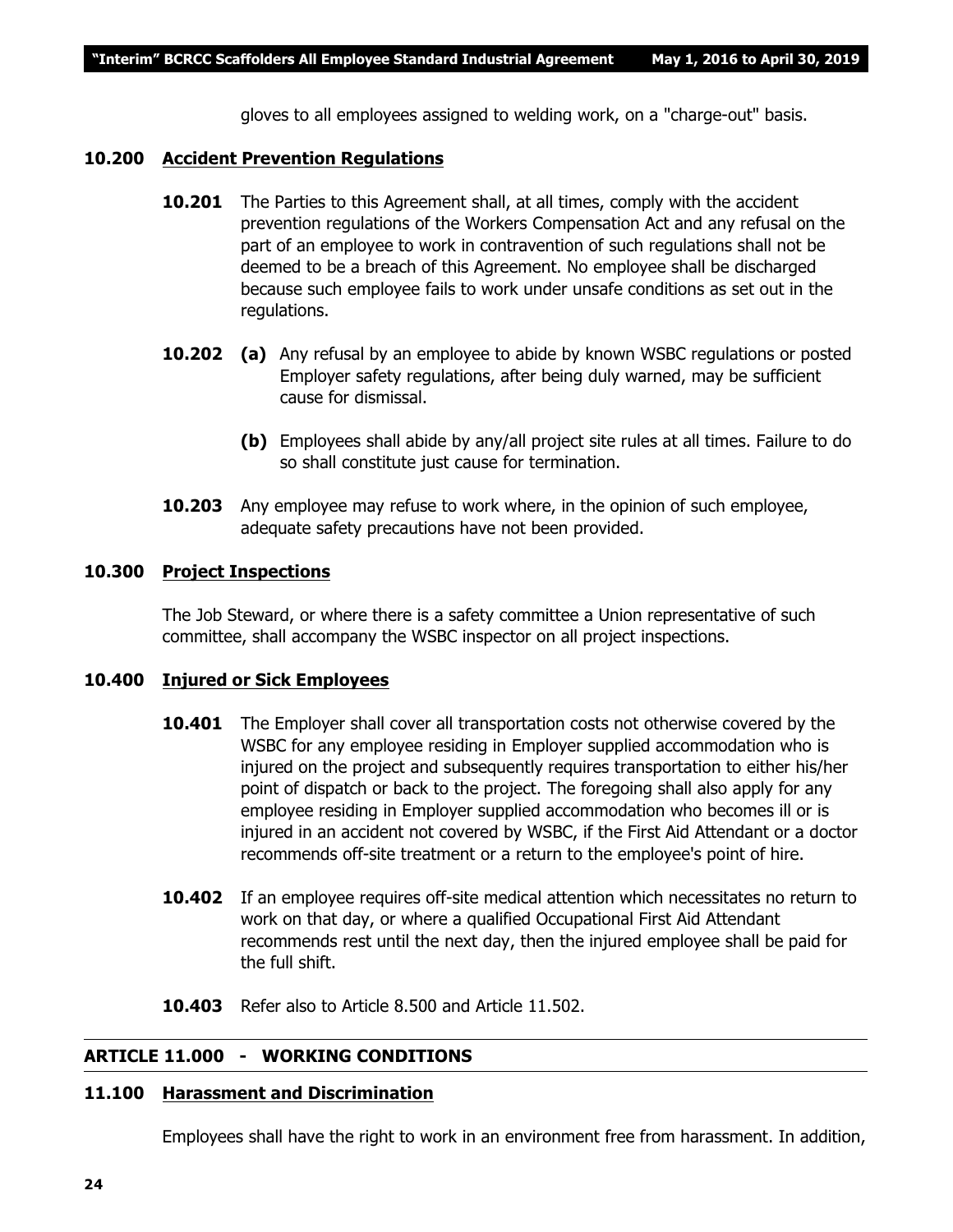discrimination under the prohibited grounds of the *BC Human Rights Code* shall not be tolerated within the open and inclusive craft building trades construction industry.

### **11.200 Project Facilities**

### **11.201 Toilets**

Chemical or flush toilets shall be provided from the commencement of work on all projects. When sewer or chemical toilets are not available, sanitary facilities shall be provided in accordance with local sanitary regulations. Toilet houses shall be of fibreglass or rubber compound construction, and shall be cleaned out daily. Toilet paper shall be provided. There shall be a minimum of one (1) toilet for every fifteen (15) building trades persons on a project.

### **11.202 Drinking Water**

Where there is no running tap water available, cool drinking water in approved sanitary containers shall be provided. Paper cups and salt tablets shall also be supplied.

### **11.203 Telephone Access**

A telephone(s) shall be made available to all employees at all times for incoming or outgoing emergency purposes, and incoming messages of an emergency nature shall be relayed immediately. No employee shall be permitted to use a personal cell phone or smart phone during working hours, excluding rest and meal breaks, except in case of an emergency. Repeated violations of the foregoing shall constitute just cause for discipline, up to and including termination.

### **11.204 Clean Up Facilities**

The Employer shall provide clean up facilities, hand cleaner and paper towels.

### **11.300 Lockup**

The Employer shall not be required to provide a lockup on any project of short term duration unless it is economically practical to do so. On all other projects, the following standards shall apply.

- **11.301** A lockup shall be provided for employees and such lockup shall be located on the ground floor or first floor of the project. If multiple shifts are being worked, a separate lockup shall be provided for each shift. Lockups shall be used for tools, drying clothes, as a dressing room, and as a lunch room.
- **11.302** Each lockup shall have tool racks, tables and benches with provision for drying clothes and shall be of an adequate size to allow a minimum of fifteen (15) square feet per employee.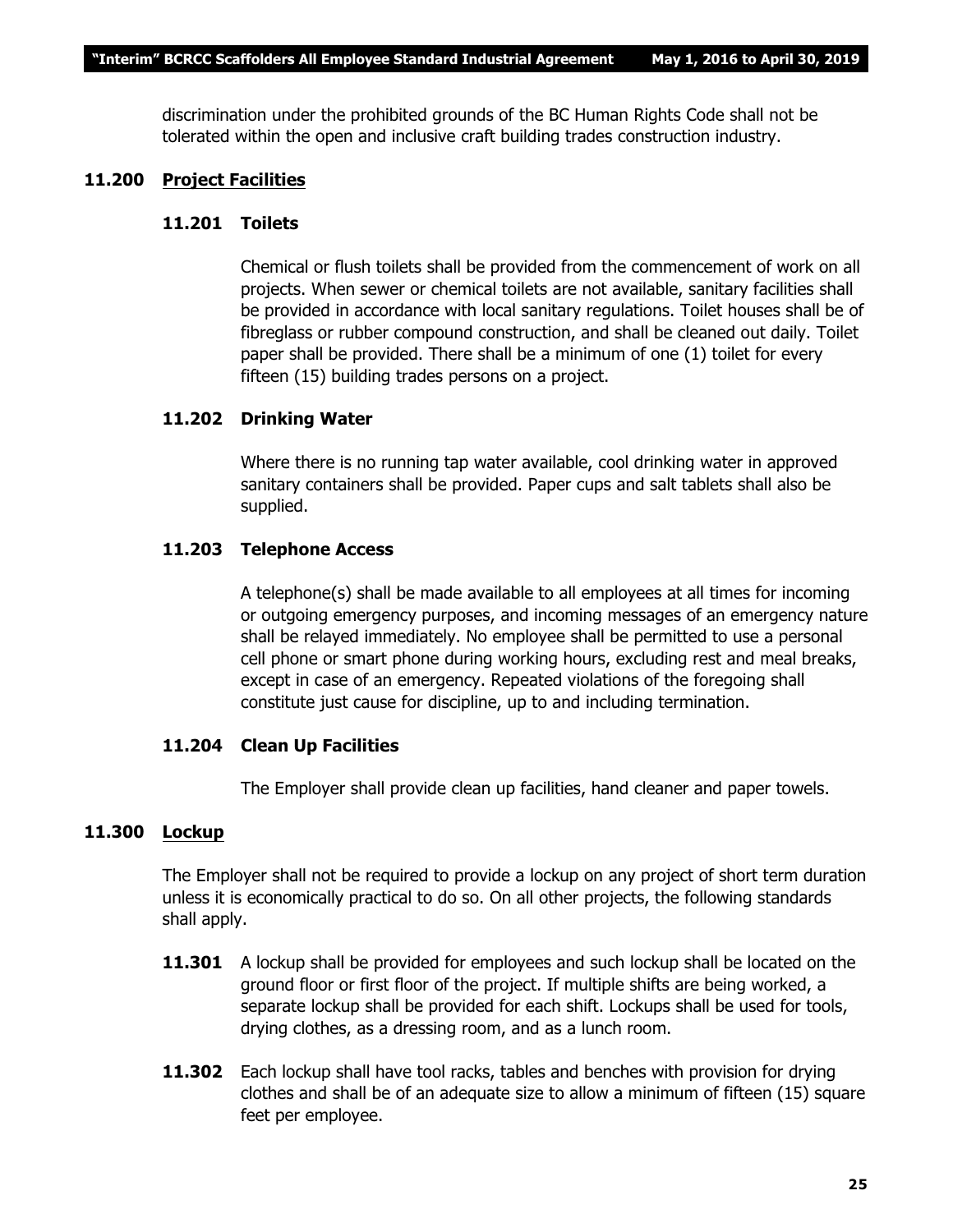- **11.303** Each lockup shall have windows and venting with adequate lighting and provision for continuous heat twenty-four (24) hours a day.
- **11.304** The Employer shall be responsible for having the lockup(s) cleaned out daily and kept clear of building material and other construction paraphernalia.

### **11.400 Vehicles**

No employee shall be permitted to use his/her own motor vehicle in a manner which is unfair to other employees and/or contrary to the best interests of the Union.

### **11.500 Tools, Equipment and Protective Clothing**

- **11.501** The tools of an employee starting a new job shall be in good condition and shall be kept so on the Employer's time.
- **11.502** The cost of transporting an employee's tools shall be paid for by the Employer. Notwithstanding the foregoing, although employees will normally take their tools with them, when the Employer makes other arrangements for transporting an employee's tools such employee shall not suffer loss of wages because his/her tools are not available to him/her. The Employer agrees to transport the tools of an injured or sick employee to the employee's point of dispatch.
- **11.503** An employee shall provide the ordinary tools of his/her trade. The ordinary tools of a scaffolder shall include, as a minimum, a hammer, tool belt, torpedo level, and twenty-five foot (25') measuring tape.
- **11.504** If the following tools or equipment ladder, straight edge, saw horse, stapling gun, hand clamp, power tools, or any other than ordinary tradespersons' tools, are desirable for the better carrying out of work, they shall be supplied by the Employer.
- **11.505** In the event an employee's outer clothing and/or footwear is substantially damaged due to the handling of creosoted or tarred materials or chemical substances in the line of the employee's duties, and protective clothing has not otherwise been provided, cost of cleaning or replacement shall be borne by the Employer.

### **11.600 Loss of Tools**

- **11.601** The Employer shall request, in writing, that each employee submit a written inventory of his/her tools and working apparel to the Employer on a project by project basis. It is strongly encouraged that the Employer make such request prior to each employee's commencement of work on a project, but such request can be made at any time. Regardless, in the event of a dispute, the Employer shall have the burden to prove if and/or when such request was made to each employee.
- **11.602** (a) If the employee submits his/her written inventory prior to date of loss, or in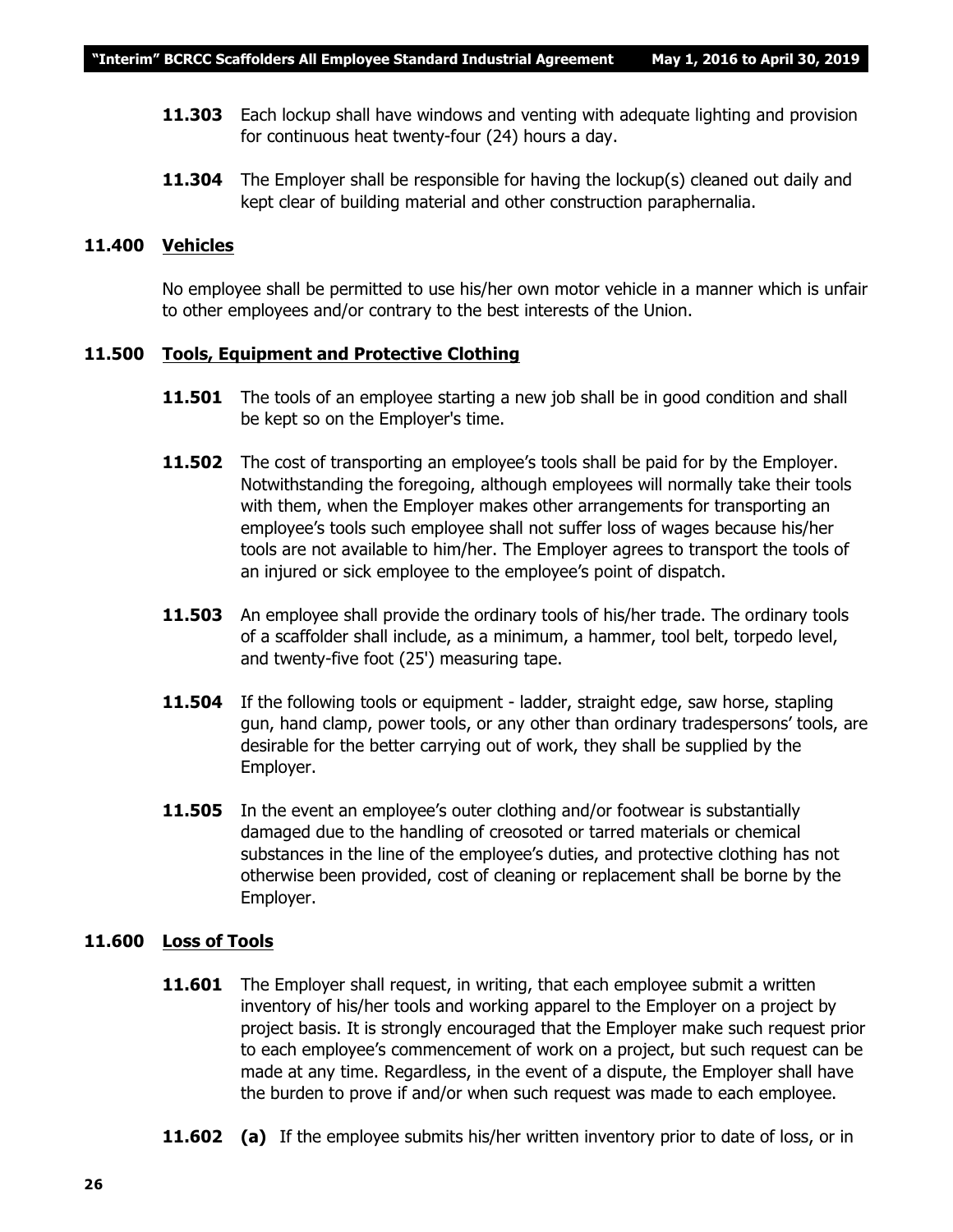the event the Employer did not fulfill its responsibility in accordance with Article 11.601 prior to date of loss, the Employer shall replace an employee's tools and working apparel if such tools and/or working apparel are lost due to fire, burglary, or as a result of working over water or such other areas where tools cannot be retrieved.

- **(b)** However, in the event the Employer did fulfill its responsibility in accordance with Article 11.601, but the employee had not yet submitted his/her written inventory prior to date of loss, the Employer shall have no obligation to replace the employee's tools and working apparel.
- **(c)** In order to ensure there is no dispute over if and/or when the employee submitted his/her inventory, the employee shall have the Employer initial and date a copy when the original inventory is submitted and shall retain such copy on file for reference purposes.

### **ARTICLE 12.000 - JOINT LABOUR/MANAGEMENT MEETINGS**

The Parties may meet to address issues of mutual interest and importance. Such meeting(s) shall be scheduled on an "as needed basis". Any proposed changes to this Agreement which are mutually agreed to by the Parties at such meeting(s) shall be in writing, but shall not be implemented unless/until such changes are duly ratified by the Parties.

### **ARTICLE 13.000 - ENABLING PROVISIONS**

### **13.100 Process**

- **13.101** The Union and an Employer(s) may determine on a project by project, area, or sector basis, if special dispensation is required to become competitive, and should the necessity arise, may by mutual agreement, in writing, amend or delete terms or conditions of this Agreement for the duration of the project. Notwithstanding the foregoing, it shall be a violation of this Agreement for the Parties to agree to the reduction and/or elimination of any joint industry funds negotiated between the BCBCBTU and CLR (i.e. Rehabilitation Fund) or individual dues to umbrella organizations, without the specific prior written consent of the BCBCBTU and CLR.
- **13.102** Article 13.000 is specifically intended to provide Employers with competitive relief where deemed necessary. As a result, no enabling package, or individual term or condition therein, shall include a provision, not already provided for in this Agreement, which in any way either increases the Employer's cost and/or decreases the Employer's flexibility with respect to any term of this Agreement. Refer to Article 13.103 for further details and examples.
- **13.103** The following example is offered to clarify the intent of Article 13.102. It is not meant to be inclusive of every possible situation, but merely to illustrate potential circumstances which could ultimately arise.
	- **>** If the Union provides competitive relief (e.g. reduction of rates, relaxation of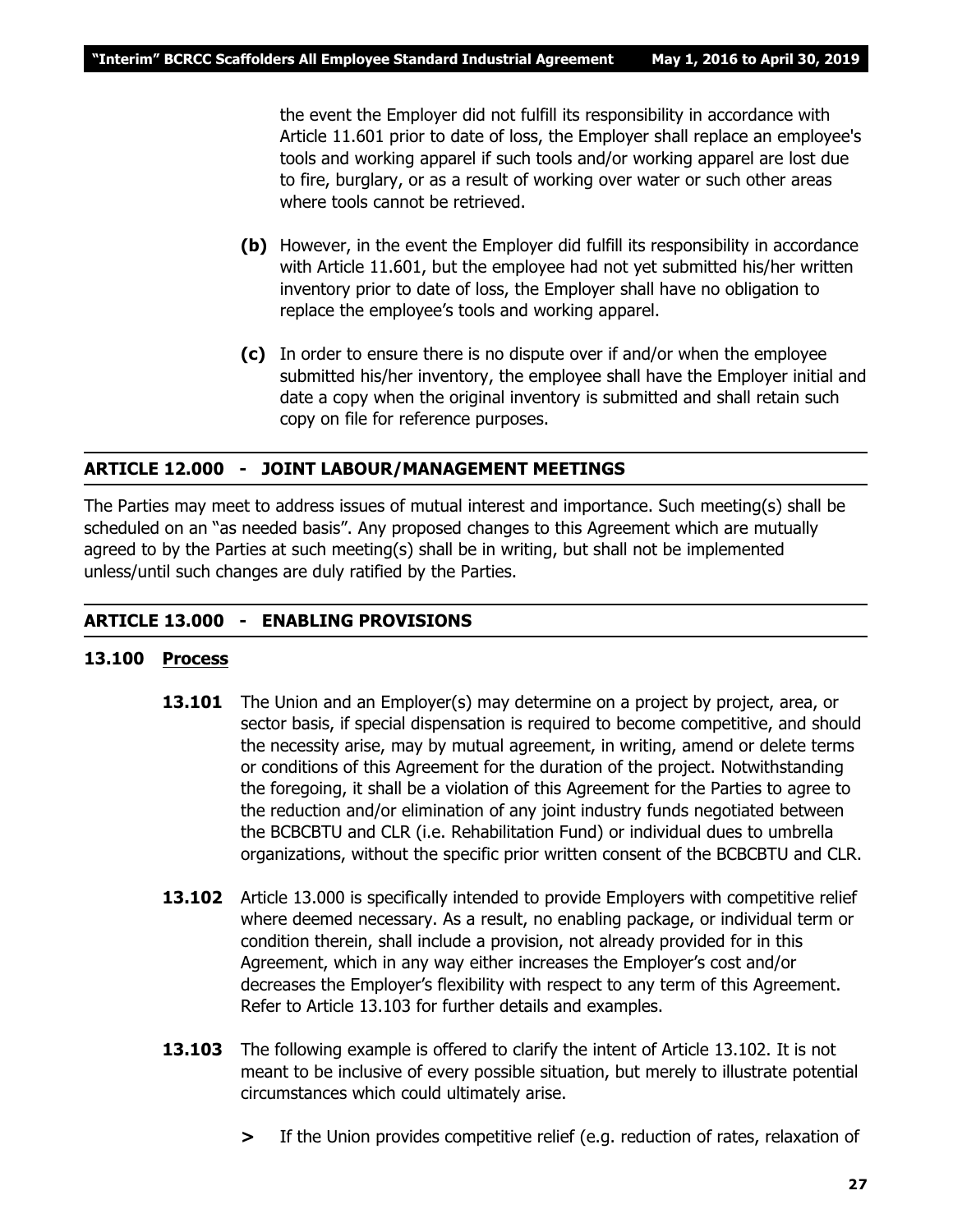crewing ratio restrictions, suspension of premiums, broadening of start time flexibility, mobility of members, etc.), but makes such relief contingent upon the Employer purchasing material from a Union signatory supplier, and/or waiving their right to utilize existing name request and/or recall provisions, then such contingency shall not be enforceable.

### **13.200 Participation**

- **13.201** In recognition of the close working relationship on projects between the Union and other BCBCBTU affiliates, the Parties acknowledge the need for enabling relief to be generally consistent. As a result, the Parties agree to work towards achieving this objective wherever possible. Notwithstanding the foregoing, the Parties also acknowledge the individual autonomy of the Union and agree that nothing herein shall be interpreted as an agreement to limit that autonomy in any way.
- **13.202** Unless otherwise mutually agreed to in writing by the Parties, neither the Union nor an individual Union Local(s) shall decline to participate in good faith in the process contemplated by Article 13.000 of this Agreement. The Parties expressly agree that the Union and/or an individual local(s) of the Union would be in violation of foregoing if the Union and/or an individual local(s) of the Union were to decline an Employer's enabling request pursuant to either a formal or informal (i.e. blanket) policy of refusal. Individual union members shall retain the right to refuse a dispatch to an enabled project, but neither the Union nor an individual local(s) of the Union shall encourage or otherwise counsel its members to do so.

### **ARTICLE 14.000 - GRIEVANCE PROCEDURE**

### **14.100 Definition**

- **14.101 (a)** A grievance shall be defined as any "difference" between the Parties to this Agreement with respect to its interpretation, application, operation or any alleged violation thereof, including discharge for cause alleged to be unjust by the Union. Discharge shall not include layoff of employees for reason of project efficiency or reduction of forces on suspension or completion of work.
	- **(b)** The party initiating a grievance shall be referred to herein as the aggrieved party. The other party to a grievance shall be referred to as the responding party.
- **14.102** The two (2) parties to any formal grievance shall be the two (2) parties signatory to this Agreement, namely the Union and CLR (acting on its own behalf and/or on behalf of its respective signatory member Employer(s)). The parties expressly agree that an individual local(s) of the Union does not have the right to initiate a formal grievance unless/until such grievance has been duly authorized in accordance with the Union's prevailing policy(s), where such prevailing policy(s) exist. Likewise, the parties expressly agree that an individual Employer does not have the right to unilaterally initiate or defend a formal grievance on its own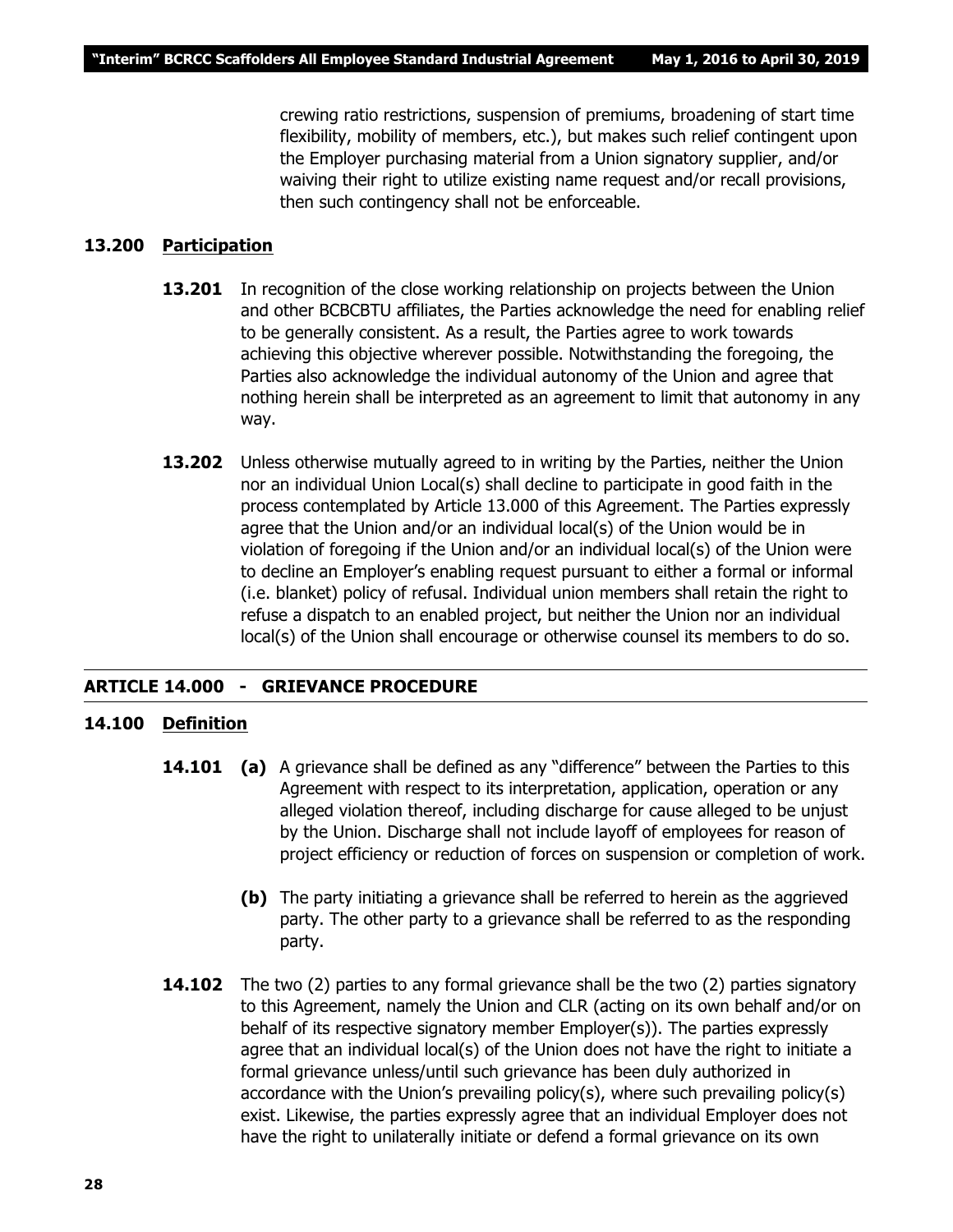behalf without the prior written authorization of CLR.

### **14.200 Time Limits**

- **14.201** In order to initiate a formal grievance, the aggrieved party must provide written notification to the responding party within thirty (30) calendar days of the date on which the underlying "difference" is alleged to have occurred. Such notification shall include all relevant particulars of the formal grievance and all relevant and reliance documentation. The parties expressly agree that a formal grievance shall not be deemed to have been initiated unless/until the responding party has actually received a copy of the required written notification from the aggrieved party. All time limits shall be strictly enforced.
- **14.202** Notwithstanding Article 14.201, in the event of an alleged error on a pay cheque, such "difference" shall be deemed to have occurred on the date the pay cheque stub was received by the aggrieved employee(s). Likewise, in the event of an alleged error on the Employer's monthly remittance report, such "difference" shall be deemed to have occurred on the date the remittance report was received by the Union.

### **14.300 Step 1 (Informal Resolution)**

Once a formal grievance has been initiated, the parties shall make a concerted good faith effort to work out a mutually agreeable resolution. Notwithstanding the foregoing, unless otherwise mutually agreed by the parties in writing, the aggrieved party shall be deemed to have abandoned the formal grievance in the event notice of referral to Mr. Michael Fleming (in accordance with Article 14.400) has not been received by the responding party within sixty (60) calendar days of the date on which the underlying "difference" is alleged to have occurred. Refer to Article 14.202 for clarification on the interpretation of "occurred".

### **14.400 Step 2 (Formal Resolution)**

The parties expressly agree that the Step 2 is an integral component of the Grievance Procedure in accordance with this Agreement.

If the parties are unable to work out a mutually agreeable resolution in accordance with Article 14.300, either party may refer the formal grievance to Mr. Michael Fleming for final and conclusive determination as follows. Notice of such referral shall be provided, in writing, to both the responding party and Mr. Fleming. Notwithstanding the foregoing, in the event Mr. Fleming is not available to the parties, the parties shall mutually agree upon a replacement. (Note: The parties expressly agree that all references to Mr. Michael Fleming within Article 14.000 shall be interpreted as *"Mr. Fleming or his replacement "* in the event a replacement for Mr. Fleming is mutually agreed upon in accordance with such Article.)

- **14.401** Mr. Fleming shall meet with the parties and shall attempt to facilitate a mutually agreeable resolution.
- **14.402 (a)** In the event Mr. Fleming is unable to facilitate a mutually agreeable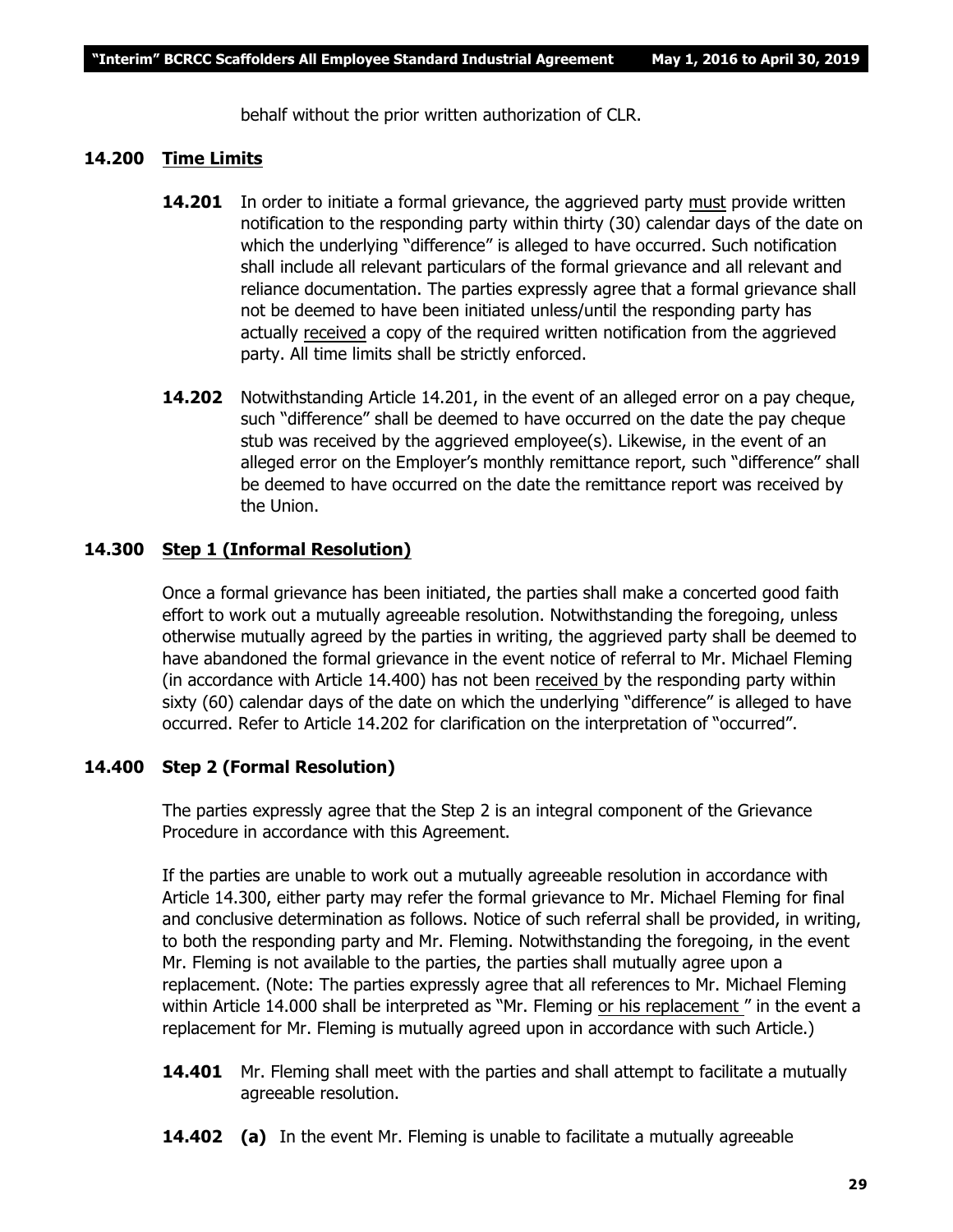resolution in accordance with Article 14.401, each party shall be required to submit a proposed determination/award, in writing, to Mr. Fleming. Mr. Fleming shall determine his own procedure, including timing, for such submissions. Upon receipt of both proposed determinations/awards, Mr. Fleming shall provide a copy to each party.

- **(b)** Mr. Fleming shall consider the relative merits of each of the proposed determinations/awards, and shall select one (1) of the proposed determinations/awards in its entirety, and may not impose any alternative and/or modified determination/award without the prior mutual agreement of the parties.
- **(c)** Mr. Fleming shall provide a summary of the reasons for his decision within his award.
- **14.403** Notwithstanding any/all contrary provisions of Article 14.000, Mr. Fleming shall have and may exercise all powers of a mediator/arbitrator pursuant to the *Labour Relations Code.*
- **14.404** Notwithstanding any/all contrary provisions of Article 14.000, the parties may mutually agree, in writing, to any other grievance resolution procedure which they agree is appropriate under the circumstances.

### **14.500 Expenses**

Each party shall be responsible for one hundred percent (100%) of any/all "party specific" costs, and fifty percent (50%) of any/all "joint" costs, which may be incurred during the informal and formal grievance resolution process.

### **ARTICLE 15.000 - SAVINGS CLAUSE**

- **15.100** In the event that any clause, section or article of this Agreement should be held invalid by operation of law, or by a tribunal of competent jurisdiction, or if compliance with or enforcement of any clause, section or article should be restrained by such tribunal, pending a final determination as to its validity, the remainder of this Agreement or the application of such clause, section or article to persons or circumstances, other than those as to which it has been held invalid, or as to which compliance with or enforcement of has been restrained, shall not be affected thereby.
- **15.200** In the event that any clause, section or article of this Agreement should be held invalid, or enforcement of, or compliance with which has been restrained, as above set forth, the Parties affected thereby shall enter into immediate collective bargaining negotiations, upon the request of either Party, for the purpose of arriving at a mutually satisfactory replacement for such clause, section or article during the period of invalidity or restraint.
- **15.300** In the event the Parties do not agree on such a mutually satisfactory replacement, they shall submit the dispute to the grievance procedure in accordance with Article 14.000.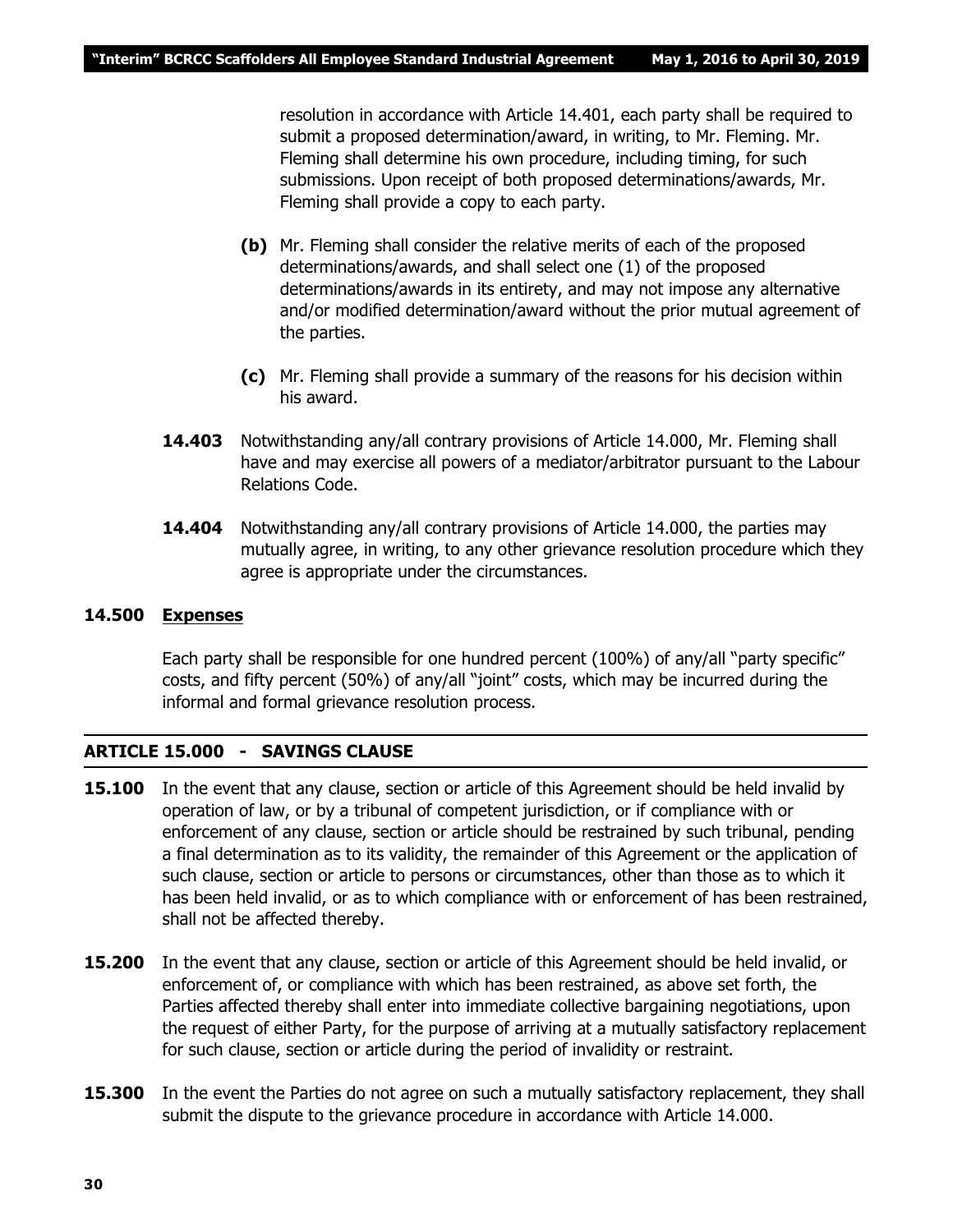### **SIGNATURE OF PARTIES**

Dated this  $5<sup>th</sup>$  day of April, 2017. Dated this  $5<sup>th</sup>$  day of April, 2017.

Signed on behalf of: Signed on behalf of:

Association of BC Carpenters

G.C. (Gregg) Sewell Hamish Stewart Taylor Dong Nark Derton

Construction Labour Relations **British Columbia Regional Council of**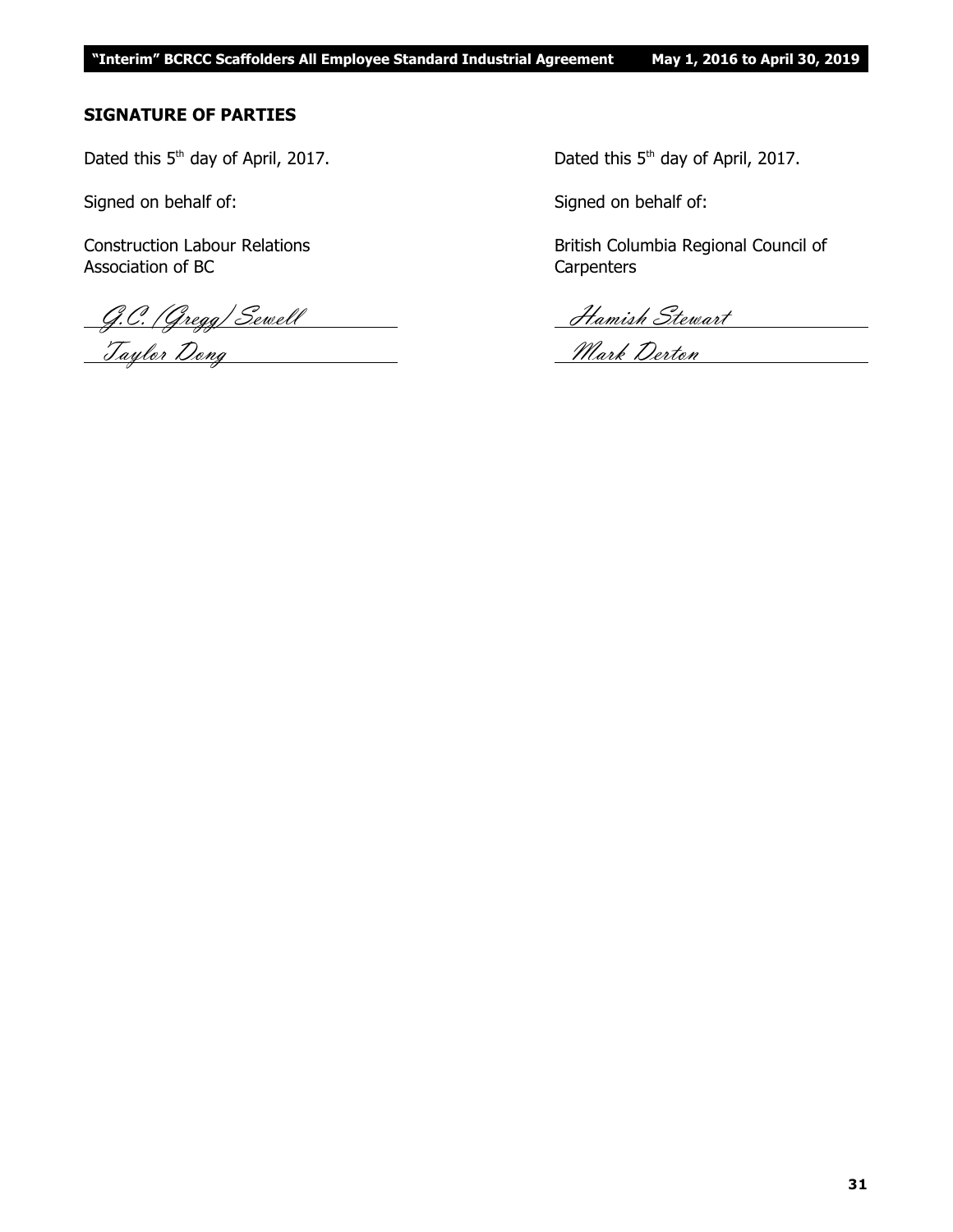### **SCHEDULE "A1.1" INSIDE LOWER MAINLAND/FRASER VALLEY MINIMUM STRAIGHT TIME HOURLY WAGE RATES AND BREAKDOWN OF MONETARY PACKAGE**

Schedule "A1.1" shall apply to all industrial projects which are located inside the Lower Mainland/Fraser Valley.

| "Inside" Lower Mainland/Fraser Valley<br><b>Effective May 01, 2016</b> |               |                      |                      |                               |                         |            |                               |             |              |                  |
|------------------------------------------------------------------------|---------------|----------------------|----------------------|-------------------------------|-------------------------|------------|-------------------------------|-------------|--------------|------------------|
|                                                                        |               |                      |                      |                               |                         |            | <b>Employer Contributions</b> |             |              |                  |
| <b>Employee Classifications:</b>                                       | $\frac{0}{0}$ | <b>Base</b><br>Rate  | <b>VP/SHP</b><br>12% | <b>Benefit</b><br><b>Plan</b> | <b>Pension</b><br>+ 10% | <b>CEA</b> | <b>CAF</b>                    | <b>CIRP</b> | <b>ABCSC</b> | Total<br>Package |
| Journeyperson                                                          |               |                      |                      |                               |                         |            |                               |             |              |                  |
| > Foreman (FM)                                                         | 115%          | 47.90                | 5.748                | 2.350                         | 4.790                   | 0.15       | 0.11                          | 0.02        | 0.01         | 61.078           |
| > Tradesperson (TP)                                                    | 100%          | 41.65                | 4.998                | 2.350                         | 4.165                   | 0.15       | 0.11                          | 0.02        | 0.01         | 53.453           |
| <b>Apprentice or Semi Skilled Worker</b>                               |               | <b>VP/SHP</b><br>12% |                      | <b>Pension</b><br>† 7%        |                         |            |                               |             |              |                  |
| $> 8th$ Term or Level 8                                                | 90%           | 37.49                | 4.499                | 2.350                         | 2.624                   | 0.15       | 0.11                          | 0.02        | 0.01         | 47.253           |
| Term or Level 7<br>>7 <sup>th</sup>                                    | 85%           | 35.40                | 4.248                | 2.350                         | 2.478                   | 0.15       | 0.11                          | 0.02        | 0.01         | 44.766           |
| $> 6th$ Term or Level 6                                                | 75%           | 31.24                | 3.749                | 2.350                         | 2.187                   | 0.15       | 0.11                          | 0.02        | 0.01         | 39.816           |
| $> 5th$ Term or Level 5                                                | 70%           | 29.16                | 3.499                | 2.350                         | 2.041                   | 0.15       | 0.11                          | 0.02        | 0.01         | 37.340           |
| Term or Level 4<br>> 4 <sup>th</sup>                                   | 65%           | 27.07                | 3.248                | 2.350                         | 1.895                   | 0.15       | 0.11                          | 0.02        | 0.01         | 34.853           |
| $> 3rd$ Term or Level 3                                                | 60%           | 24.99                | 2.999                | 2.350                         | 1.749                   | 0.15       | 0.11                          | 0.02        | 0.01         | 32.378           |
| $> 2nd$ Term or Level 2                                                | 55%           | 22.91                | 2.749                | 2.350                         | 1.604                   | 0.15       | 0.11                          | 0.02        | 0.01         | 29.903           |
| $> 1st$ Term or Level 1                                                | 50%           | 20.83                | 2.500                | 2.350                         | 1.458                   | 0.15       | 0.11                          | 0.02        | 0.01         | 27.428           |
| <b>Material Handler/</b><br><b>Pre-Apprentice</b>                      | 45%           | 18.74                | 2.249                | 2.350                         | n/a                     | 0.15       | 0.11                          | 0.02        | 0.01         | 23.629           |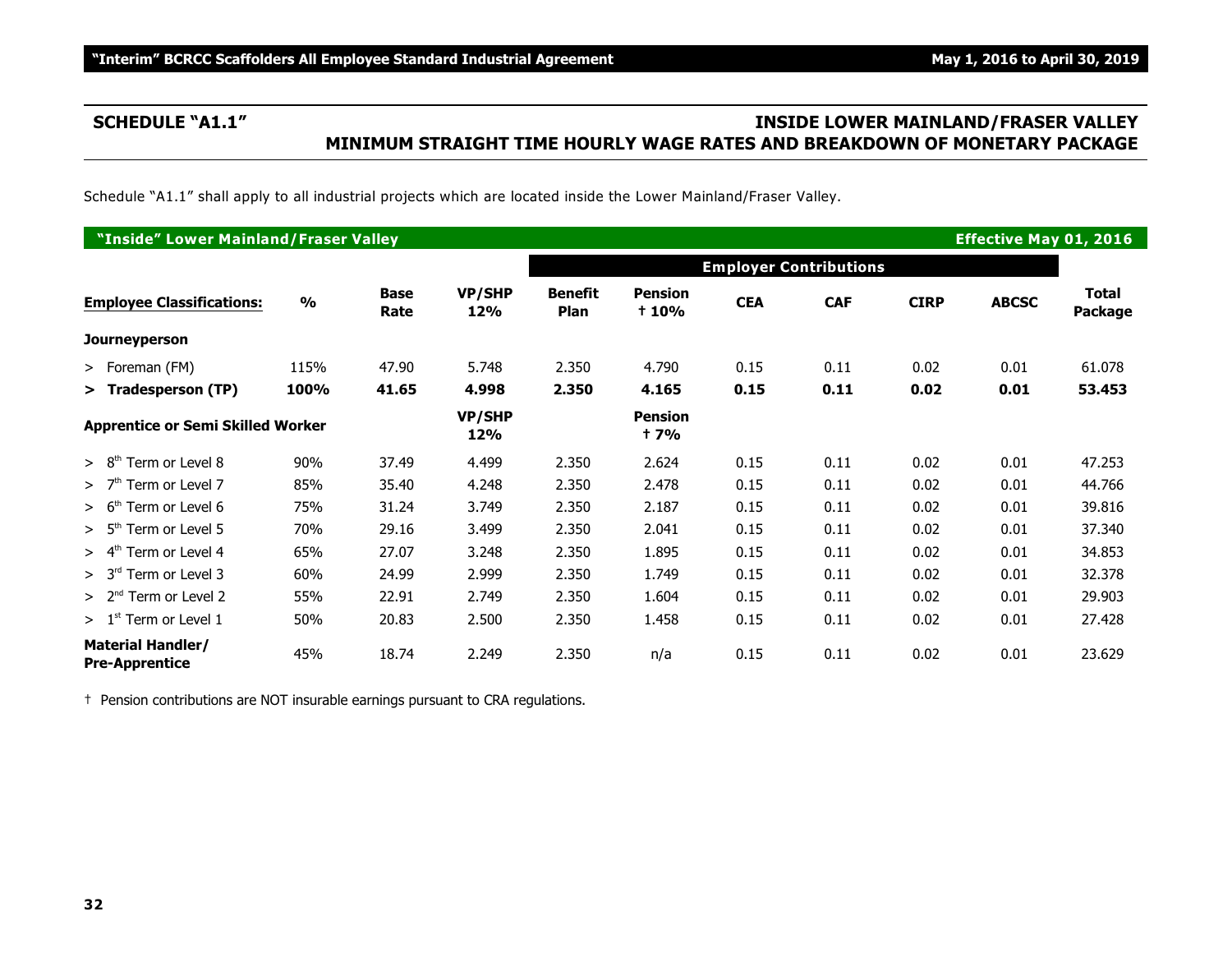### **SCHEDULE "A1.2" INSIDE LOWER MAINLAND/FRASER VALLEY MINIMUM STRAIGHT TIME HOURLY WAGE RATES AND BREAKDOWN OF MONETARY PACKAGE**

Schedule "A1.2" shall apply to all industrial projects which are located inside the Lower Mainland/Fraser Valley.

| "Inside" Lower Mainland/Fraser Valley<br><b>Effective January 01, 2017</b> |               |                     |               |                               |                         |            |                               |             |              |                         |
|----------------------------------------------------------------------------|---------------|---------------------|---------------|-------------------------------|-------------------------|------------|-------------------------------|-------------|--------------|-------------------------|
|                                                                            |               |                     |               |                               |                         |            | <b>Employer Contributions</b> |             |              |                         |
| <b>Employee Classifications:</b>                                           | $\frac{0}{0}$ | <b>Base</b><br>Rate | VP/SHP<br>12% | <b>Benefit</b><br>Plan        | <b>Pension</b><br>+ 10% | <b>CEA</b> | <b>CAF</b>                    | <b>CIRP</b> | <b>ABCSC</b> | <b>Total</b><br>Package |
| Journeyperson                                                              |               |                     |               |                               |                         |            |                               |             |              |                         |
| > Foreman (FM)                                                             | 115%          | 47.90               | 5.748         | 2.350                         | 4.790                   | 0.15       | 0.11                          | 0.02        | 0.01         | 61.078                  |
| > Tradesperson (TP)                                                        | 100%          | 41.65               | 4.998         | 2.350                         | 4.165                   | 0.15       | 0.11                          | 0.02        | 0.01         | 53.453                  |
| <b>Apprentice or Semi Skilled Worker</b>                                   |               | VP/SHP<br>12%       |               | <b>Pension</b><br><b>t</b> 7% |                         |            |                               |             |              |                         |
| Term or Level 8<br>> 8 <sup>th</sup>                                       | 90%           | 37.49               | 4.499         | 2.350                         | 2.624                   | 0.15       | 0.11                          | 0.02        | 0.01         | 47.253                  |
| >7 <sup>th</sup><br>Term or Level 7                                        | 85%           | 35.40               | 4.248         | 2.350                         | 2.478                   | 0.15       | 0.11                          | 0.02        | 0.01         | 44.766                  |
| $> 6th$ Term or Level 6                                                    | 75%           | 31.24               | 3.749         | 2.350                         | 2.187                   | 0.15       | 0.11                          | 0.02        | 0.01         | 39.816                  |
| Term or Level 5<br>> 5 <sup>th</sup>                                       | 70%           | 29.16               | 3.499         | 2.350                         | 2.041                   | 0.15       | 0.11                          | 0.02        | 0.01         | 37.340                  |
| Term or Level 4<br>> 4 <sup>th</sup>                                       | 65%           | 27.07               | 3.248         | 2.350                         | 1.895                   | 0.15       | 0.11                          | 0.02        | 0.01         | 34.853                  |
| $> 3rd$ Term or Level 3                                                    | 60%           | 24.99               | 2.999         | 2.350                         | 1.749                   | 0.15       | 0.11                          | 0.02        | 0.01         | 32.378                  |
| $> 2nd$ Term or Level 2                                                    | 55%           | 22.91               | 2.749         | 2.350                         | 1.604                   | 0.15       | 0.11                          | 0.02        | 0.01         | 29.903                  |
| $>1st$ Term or Level 1                                                     | 50%           | 20.83               | 2.500         | 2.350                         | 1.458                   | 0.15       | 0.11                          | 0.02        | 0.01         | 27.428                  |
| <b>Material Handler/</b><br><b>Pre-Apprentice</b>                          | 45%           | 18.74               | 2.249         | 2.350                         | n/a                     | 0.15       | 0.11                          | 0.02        | 0.01         | 23.629                  |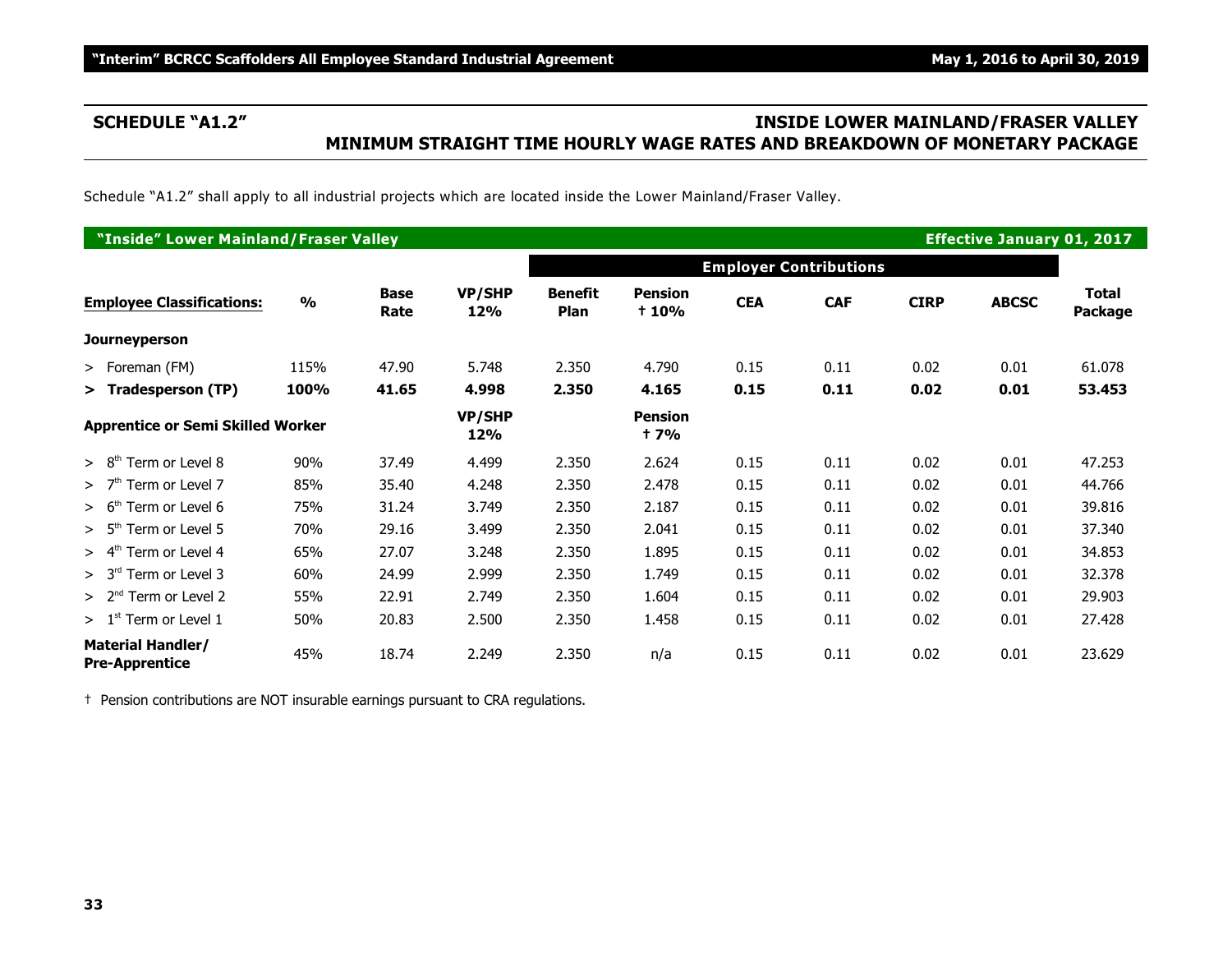### **SCHEDULE "A1.3" INSIDE LOWER MAINLAND/FRASER VALLEY MINIMUM STRAIGHT TIME HOURLY WAGE RATES AND BREAKDOWN OF MONETARY PACKAGE**

Schedule "A1.3" shall apply to all industrial projects which are located inside the Lower Mainland/Fraser Valley.

|                                                   | "Inside" Lower Mainland/Fraser Valley<br><b>Effective May 01, 2017</b> |                     |                      |                        |                         |            |                               |             |              |                      |                         |  |
|---------------------------------------------------|------------------------------------------------------------------------|---------------------|----------------------|------------------------|-------------------------|------------|-------------------------------|-------------|--------------|----------------------|-------------------------|--|
|                                                   |                                                                        |                     |                      |                        |                         |            | <b>Employer Contributions</b> |             |              |                      |                         |  |
| <b>Employee Classifications:</b>                  | $\frac{9}{6}$                                                          | <b>Base</b><br>Rate | <b>VP/SHP</b><br>12% | <b>Benefit</b><br>Plan | <b>Pension</b><br>+ 10% | <b>CEA</b> | <b>CAF</b>                    | <b>CIRP</b> | <b>ABCSC</b> | D&A<br><b>Policy</b> | <b>Total</b><br>Package |  |
| Journeyperson                                     |                                                                        |                     |                      |                        |                         |            |                               |             |              |                      |                         |  |
| > Foreman (FM)                                    | 115%                                                                   | 48.07               | 5.768                | 2.327                  | 4.807                   | 0.10       | 0.13                          | 0.02        | 0.20         | n/a                  | 61.422                  |  |
| > Tradesperson (TP)                               | 100%                                                                   | 41.80               | 5.016                | 2.327                  | 4.180                   | 0.10       | 0.13                          | 0.02        | 0.20         | n/a                  | 53.773                  |  |
| <b>Apprentice or Semi Skilled Worker</b>          |                                                                        |                     | <b>VP/SHP</b><br>12% |                        | <b>Pension</b><br>† 7%  |            |                               |             |              |                      |                         |  |
| Term or Level 8<br>> 8 <sup>th</sup>              | 90%                                                                    | 37.62               | 4.514                | 2.327                  | 2.633                   | 0.10       | 0.13                          | 0.02        | 0.20         | n/a                  | 47.544                  |  |
| Term or Level 7<br>>7 <sup>th</sup>               | 85%                                                                    | 35.53               | 4.264                | 2.327                  | 2.487                   | 0.10       | 0.13                          | 0.02        | 0.20         | n/a                  | 45.058                  |  |
| Term or Level 6<br>> 6 <sup>th</sup>              | 75%                                                                    | 31.35               | 3.762                | 2.327                  | 2.195                   | 0.10       | 0.13                          | 0.02        | 0.20         | n/a                  | 40.084                  |  |
| $> 5th$ Term or Level 5                           | 70%                                                                    | 29.26               | 3.511                | 2.327                  | 2.048                   | 0.10       | 0.13                          | 0.02        | 0.20         | n/a                  | 37.596                  |  |
| Term or Level 4<br>> 4 <sup>th</sup>              | 65%                                                                    | 27.17               | 3.260                | 2.327                  | 1.902                   | 0.10       | 0.13                          | 0.02        | 0.20         | n/a                  | 35.109                  |  |
| $> 3rd$ Term or Level 3                           | 60%                                                                    | 25.08               | 3.010                | 2.327                  | 1.756                   | 0.10       | 0.13                          | 0.02        | 0.20         | n/a                  | 32.623                  |  |
| $> 2nd$ Term or Level 2                           | 55%                                                                    | 22.99               | 2.759                | 2.327                  | 1.609                   | 0.10       | 0.13                          | 0.02        | 0.20         | n/a                  | 30.135                  |  |
| $>1st$ Term or Level 1                            | 50%                                                                    | 20.90               | 2.508                | 2.327                  | 1.463                   | 0.10       | 0.13                          | 0.02        | 0.20         | n/a                  | 27.648                  |  |
| <b>Material Handler/</b><br><b>Pre-Apprentice</b> | 45%                                                                    | 18.81               | 2.257                | 2.327                  | n/a                     | 0.10       | 0.13                          | 0.02        | 0.20         | n/a                  | 23.844                  |  |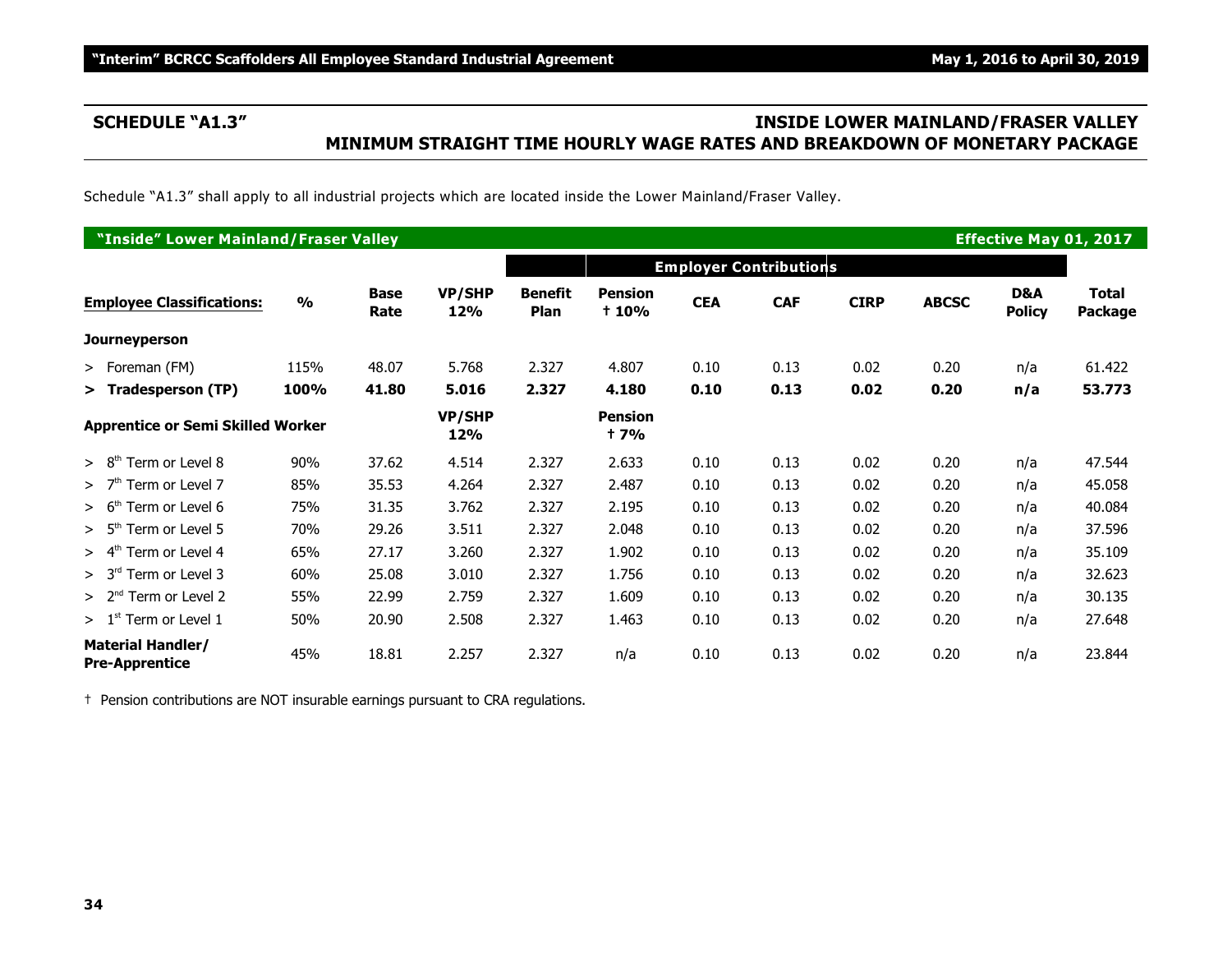### **SCHEDULE "A1.4" INSIDE LOWER MAINLAND/FRASER VALLEY MINIMUM STRAIGHT TIME HOURLY WAGE RATES AND BREAKDOWN OF MONETARY PACKAGE**

Schedule "A1.4" shall apply to all industrial projects which are located inside the Lower Mainland/Fraser Valley.

| "Inside" Lower Mainland/Fraser Valley             |               |                     |                      |                        |                               |            | <b>Effective November 26, 2017</b> |             |              |                      |                         |
|---------------------------------------------------|---------------|---------------------|----------------------|------------------------|-------------------------------|------------|------------------------------------|-------------|--------------|----------------------|-------------------------|
|                                                   |               |                     |                      |                        |                               |            | <b>Employer Contributions</b>      |             |              |                      |                         |
| <b>Employee Classifications:</b>                  | $\frac{0}{0}$ | <b>Base</b><br>Rate | <b>VP/SHP</b><br>12% | <b>Benefit</b><br>Plan | <b>Pension</b><br>+ 10%       | <b>CEA</b> | <b>CAF</b>                         | <b>CIRP</b> | <b>ABCSC</b> | D&A<br><b>Policy</b> | <b>Total</b><br>Package |
| <b>Journeyperson</b>                              |               |                     |                      |                        |                               |            |                                    |             |              |                      |                         |
| $>$ Foreman (FM)                                  | 115%          | 48.07               | 5.768                | 2.327                  | 4.807                         | 0.10       | 0.13                               | 0.02        | 0.20         | 0.01                 | 61.432                  |
| > Tradesperson (TP)                               | 100%          | 41.80               | 5.016                | 2.327                  | 4.180                         | 0.10       | 0.13                               | 0.02        | 0.20         | 0.01                 | 53.783                  |
| <b>Apprentice or Semi Skilled Worker</b>          |               |                     | <b>VP/SHP</b><br>12% |                        | <b>Pension</b><br><b>t</b> 7% |            |                                    |             |              |                      |                         |
| Term or Level 8<br>> 8 <sup>th</sup>              | 90%           | 37.62               | 4.514                | 2.327                  | 2.633                         | 0.10       | 0.13                               | 0.02        | 0.20         | 0.01                 | 47.554                  |
| Term or Level 7<br>>7 <sup>th</sup>               | 85%           | 35.53               | 4.264                | 2.327                  | 2.487                         | 0.10       | 0.13                               | 0.02        | 0.20         | 0.01                 | 45.068                  |
| > 6 <sup>th</sup><br>Term or Level 6              | 75%           | 31.35               | 3.762                | 2.327                  | 2.195                         | 0.10       | 0.13                               | 0.02        | 0.20         | 0.01                 | 40.094                  |
| $> 5th$ Term or Level 5                           | 70%           | 29.26               | 3.511                | 2.327                  | 2.048                         | 0.10       | 0.13                               | 0.02        | 0.20         | 0.01                 | 37.606                  |
| Term or Level 4<br>$> 4^m$                        | 65%           | 27.17               | 3.260                | 2.327                  | 1.902                         | 0.10       | 0.13                               | 0.02        | 0.20         | 0.01                 | 35.119                  |
| Term or Level 3<br>> 3 <sup>rd</sup>              | 60%           | 25.08               | 3.010                | 2.327                  | 1.756                         | 0.10       | 0.13                               | 0.02        | 0.20         | 0.01                 | 32.633                  |
| $> 2nd$ Term or Level 2                           | 55%           | 22.99               | 2.759                | 2.327                  | 1.609                         | 0.10       | 0.13                               | 0.02        | 0.20         | 0.01                 | 30.145                  |
| $> 1st$ Term or Level 1                           | 50%           | 20.90               | 2.508                | 2.327                  | 1.463                         | 0.10       | 0.13                               | 0.02        | 0.20         | 0.01                 | 27.658                  |
| <b>Material Handler/</b><br><b>Pre-Apprentice</b> | 45%           | 18.81               | 2.257                | 2.327                  | n/a                           | 0.10       | 0.13                               | 0.02        | 0.20         | 0.01                 | 23.854                  |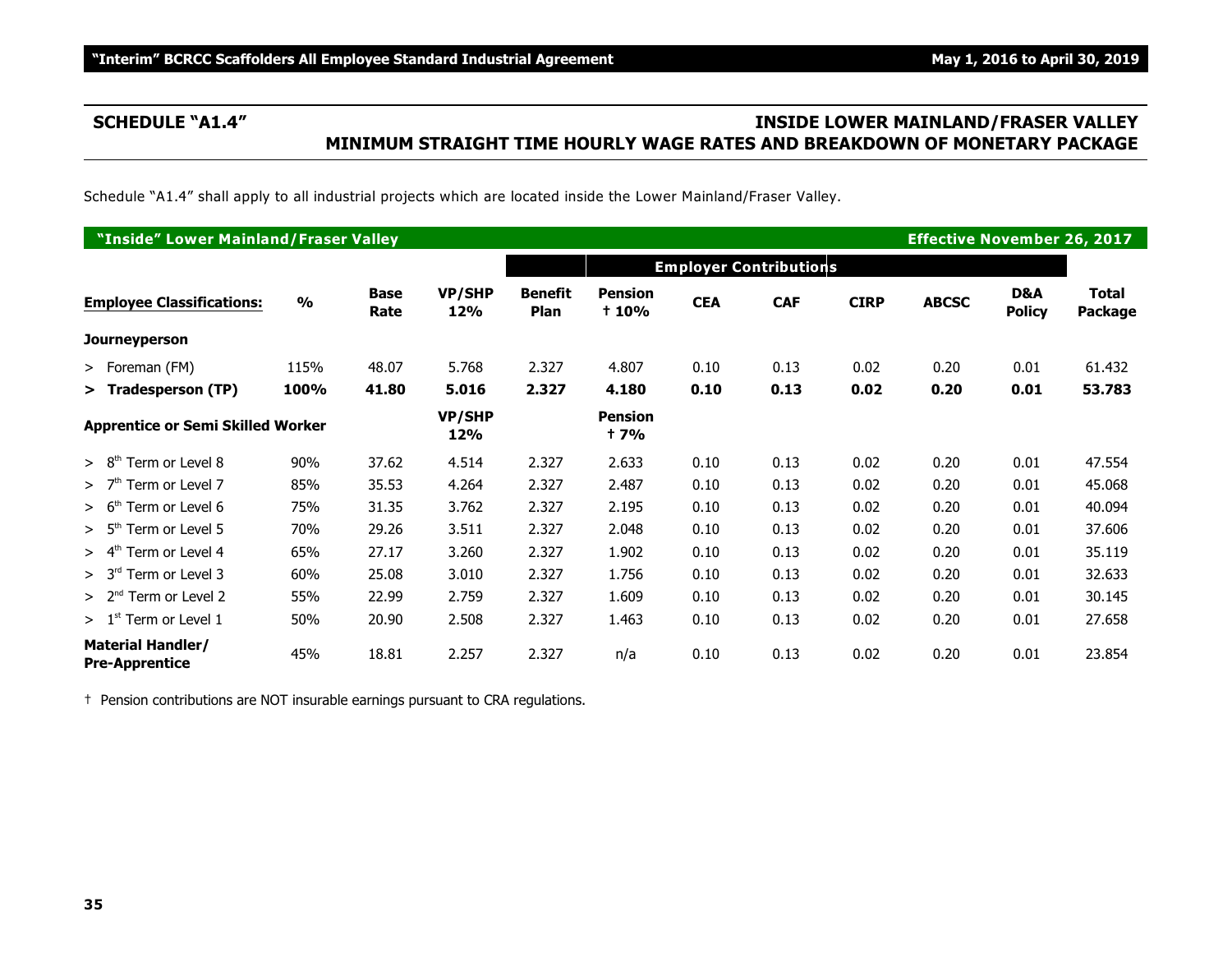### **SCHEDULE "A1.5" INSIDE LOWER MAINLAND/FRASER VALLEY MINIMUM STRAIGHT TIME HOURLY WAGE RATES AND BREAKDOWN OF MONETARY PACKAGE**

Schedule "A1.5" shall apply to all industrial projects which are located inside the Lower Mainland/Fraser Valley.

| "Inside" Lower Mainland/Fraser Valley<br><b>Effective May 01, 2018</b> |               |                     |                      |                        |                               |            |                               |             |              |                      |                                |
|------------------------------------------------------------------------|---------------|---------------------|----------------------|------------------------|-------------------------------|------------|-------------------------------|-------------|--------------|----------------------|--------------------------------|
|                                                                        |               |                     |                      |                        |                               |            | <b>Employer Contributions</b> |             |              |                      |                                |
| <b>Employee Classifications:</b>                                       | $\frac{0}{0}$ | <b>Base</b><br>Rate | <b>VP/SHP</b><br>12% | <b>Benefit</b><br>Plan | <b>Pension</b><br>+ 10%       | <b>CEA</b> | <b>CAF</b>                    | <b>CIRP</b> | <b>ABCSC</b> | D&A<br><b>Policy</b> | <b>Total</b><br><b>Package</b> |
| <b>Journeyperson</b>                                                   |               |                     |                      |                        |                               |            |                               |             |              |                      |                                |
| $>$ Foreman (FM)                                                       | 115%          | 48.54               | 5.825                | 2.327                  | 4.854                         | 0.10       | 0.13                          | 0.02        | 0.20         | 0.01                 | 62.006                         |
| > Tradesperson (TP)                                                    | 100%          | 42.21               | 5.065                | 2.327                  | 4.221                         | 0.10       | 0.13                          | 0.02        | 0.20         | 0.01                 | 54.283                         |
| <b>Apprentice or Semi Skilled Worker</b>                               |               |                     | <b>VP/SHP</b><br>12% |                        | <b>Pension</b><br><b>t</b> 7% |            |                               |             |              |                      |                                |
| > 8 <sup>th</sup><br>Term or Level 8                                   | 90%           | 37.99               | 4.559                | 2.327                  | 2.659                         | 0.10       | 0.13                          | 0.02        | 0.20         | 0.01                 | 47.995                         |
| >7 <sup>th</sup><br>Term or Level 7                                    | 85%           | 35.88               | 4.306                | 2.327                  | 2.512                         | 0.10       | 0.13                          | 0.02        | 0.20         | 0.01                 | 45.485                         |
| Term or Level 6<br>> 6 <sup>th</sup>                                   | 75%           | 31.66               | 3.799                | 2.327                  | 2.216                         | 0.10       | 0.13                          | 0.02        | 0.20         | 0.01                 | 40.462                         |
| $> 5th$ Term or Level 5                                                | 70%           | 29.55               | 3.546                | 2.327                  | 2.069                         | 0.10       | 0.13                          | 0.02        | 0.20         | 0.01                 | 37.952                         |
| Term or Level 4<br>> 4 <sup>tn</sup>                                   | 65%           | 27.44               | 3.293                | 2.327                  | 1.921                         | 0.10       | 0.13                          | 0.02        | 0.20         | 0.01                 | 35.441                         |
| > 3 <sup>rd</sup><br>Term or Level 3                                   | 60%           | 25.33               | 3.040                | 2.327                  | 1.773                         | 0.10       | 0.13                          | 0.02        | 0.20         | 0.01                 | 32.930                         |
| $> 2nd$ Term or Level 2                                                | 55%           | 23.22               | 2.786                | 2.327                  | 1.625                         | 0.10       | 0.13                          | 0.02        | 0.20         | 0.01                 | 30.418                         |
| $> 1st$ Term or Level 1                                                | 50%           | 21.11               | 2.533                | 2.327                  | 1.478                         | 0.10       | 0.13                          | 0.02        | 0.20         | 0.01                 | 27.908                         |
| <b>Material Handler/</b><br><b>Pre-Apprentice</b>                      | 45%           | 18.99               | 2.279                | 2.327                  | n/a                           | 0.10       | 0.13                          | 0.02        | 0.20         | 0.01                 | 24.056                         |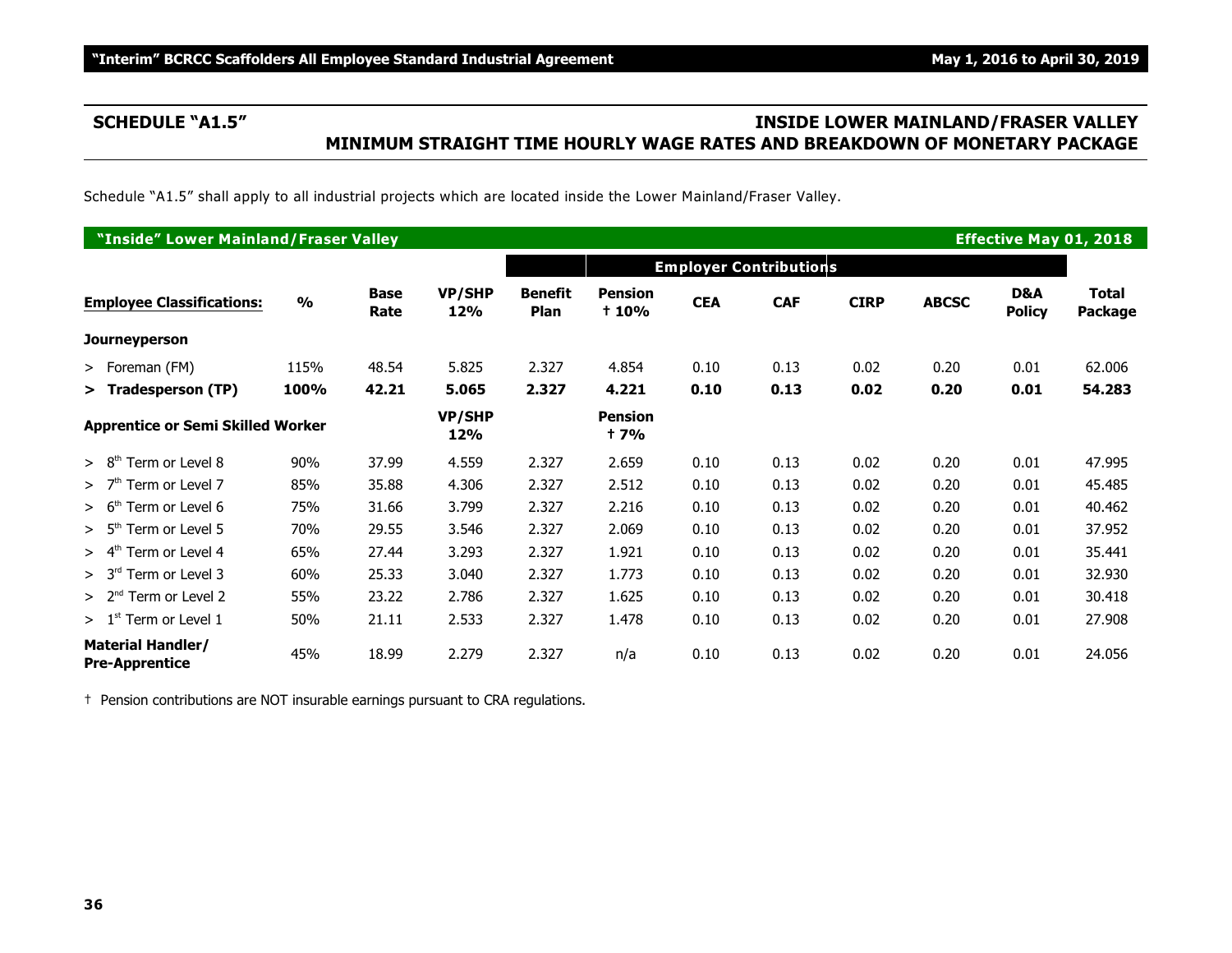### **SCHEDULE "A1.6" INSIDE LOWER MAINLAND/FRASER VALLEY MINIMUM STRAIGHT TIME HOURLY WAGE RATES AND BREAKDOWN OF MONETARY PACKAGE**

Schedule "A1.6" shall apply to all industrial projects which are located inside the Lower Mainland/Fraser Valley.

| "Inside" Lower Mainland/Fraser Valley<br><b>Effective April 01, 2019</b> |               |                     |                      |                        |                               |            |                               |             |              |                      |                  |
|--------------------------------------------------------------------------|---------------|---------------------|----------------------|------------------------|-------------------------------|------------|-------------------------------|-------------|--------------|----------------------|------------------|
|                                                                          |               |                     |                      |                        |                               |            | <b>Employer Contributions</b> |             |              |                      |                  |
| <b>Employee Classifications:</b>                                         | $\frac{0}{0}$ | <b>Base</b><br>Rate | <b>VP/SHP</b><br>12% | <b>Benefit</b><br>Plan | <b>Pension</b><br>+ 10%       | <b>CEA</b> | <b>CAF</b>                    | <b>CIRP</b> | <b>ABCSC</b> | D&A<br><b>Policy</b> | Total<br>Package |
| <b>Journeyperson</b>                                                     |               |                     |                      |                        |                               |            |                               |             |              |                      |                  |
| $>$ Foreman (FM)                                                         | 115%          | 49.01               | 5.881                | 2.327                  | 4.901                         | 0.10       | 0.13                          | 0.02        | 0.20         | 0.01                 | 62.579           |
| > Tradesperson (TP)                                                      | 100%          | 42.62               | 5.114                | 2.327                  | 4.262                         | 0.10       | 0.13                          | 0.02        | 0.20         | 0.01                 | 54.783           |
| <b>Apprentice or Semi Skilled Worker</b>                                 |               |                     | <b>VP/SHP</b><br>12% |                        | <b>Pension</b><br><b>t</b> 7% |            |                               |             |              |                      |                  |
| Term or Level 8<br>> 8 <sup>th</sup>                                     | 90%           | 38.36               | 4.603                | 2.327                  | 2.685                         | 0.10       | 0.13                          | 0.02        | 0.20         | 0.01                 | 48.435           |
| Term or Level 7<br>>7 <sup>th</sup>                                      | 85%           | 36.23               | 4.348                | 2.327                  | 2.536                         | 0.10       | 0.13                          | 0.02        | 0.20         | 0.01                 | 45.901           |
| Term or Level 6<br>> 6 <sup>th</sup>                                     | 75%           | 31.97               | 3.836                | 2.327                  | 2.238                         | 0.10       | 0.13                          | 0.02        | 0.20         | 0.01                 | 40.831           |
| $> 5th$ Term or Level 5                                                  | 70%           | 29.83               | 3.580                | 2.327                  | 2.088                         | 0.10       | 0.13                          | 0.02        | 0.20         | 0.01                 | 38.285           |
| Term or Level 4<br>$> 4^m$                                               | 65%           | 27.70               | 3.324                | 2.327                  | 1.939                         | 0.10       | 0.13                          | 0.02        | 0.20         | 0.01                 | 35.750           |
| > 3 <sup>rd</sup><br>Term or Level 3                                     | 60%           | 25.57               | 3.068                | 2.327                  | 1.790                         | 0.10       | 0.13                          | 0.02        | 0.20         | 0.01                 | 33.215           |
| $> 2nd$ Term or Level 2                                                  | 55%           | 23.44               | 2.813                | 2.327                  | 1.641                         | 0.10       | 0.13                          | 0.02        | 0.20         | 0.01                 | 30.681           |
| $>1st$ Term or Level 1                                                   | 50%           | 21.31               | 2.557                | 2.327                  | 1.492                         | 0.10       | 0.13                          | 0.02        | 0.20         | 0.01                 | 28.146           |
| <b>Material Handler/</b><br><b>Pre-Apprentice</b>                        | 45%           | 19.18               | 2.302                | 2.327                  | n/a                           | 0.10       | 0.13                          | 0.02        | 0.20         | 0.01                 | 24.269           |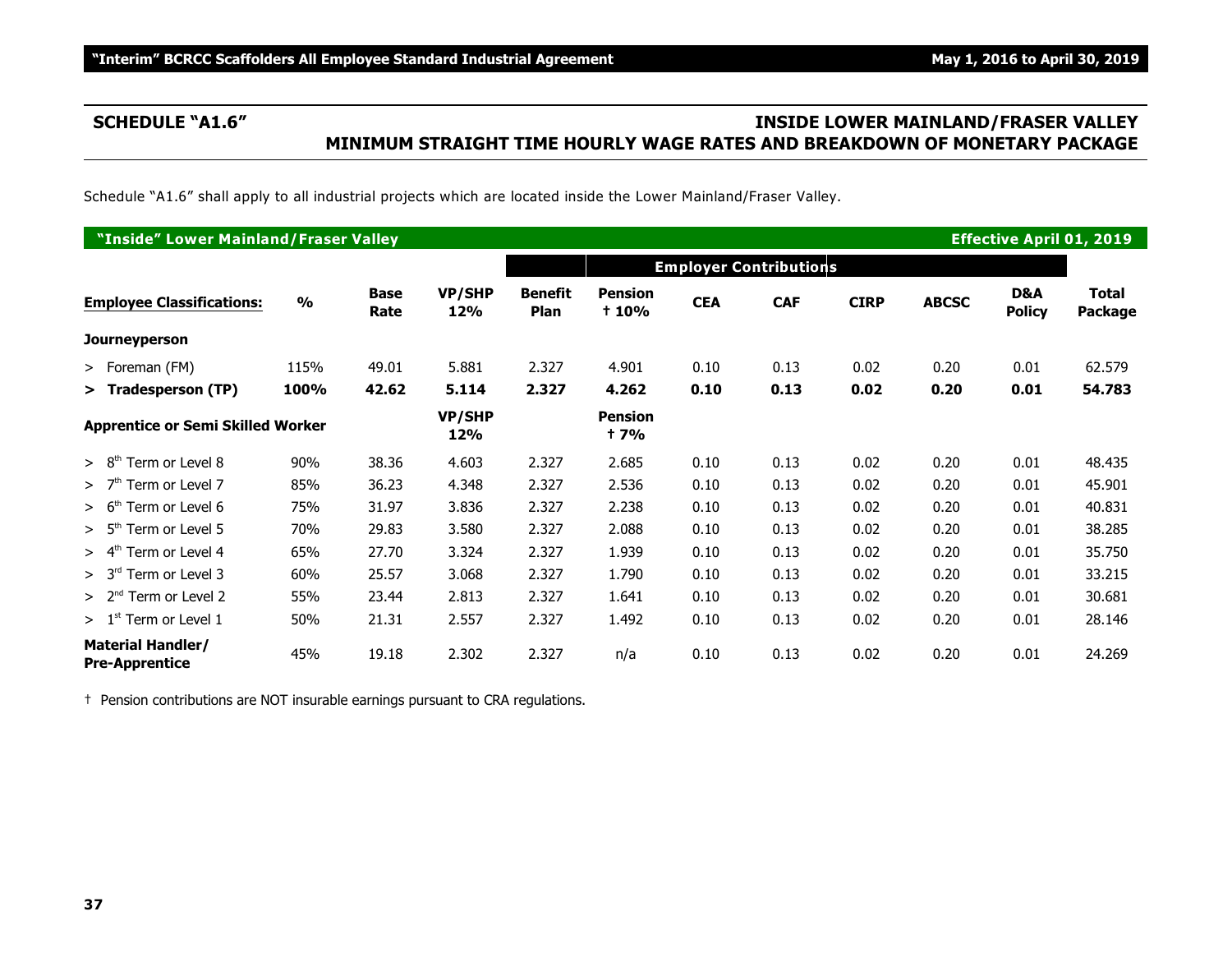### **SCHEDULE "A2.1" OUTSIDE LOWER MAINLAND/FRASER VALLEY MINIMUM STRAIGHT TIME HOURLY WAGE RATES AND BREAKDOWN OF MONETARY PACKAGE**

Schedule "A2.1" shall apply to all industrial projects which are located outside the Lower Mainland/Fraser Valley.

|                                                   | "Outside" Lower Mainland/Fraser Valley<br><b>Effective May 01, 2016</b> |                     |                      |                               |                               |            |                               |             |              |                         |  |  |
|---------------------------------------------------|-------------------------------------------------------------------------|---------------------|----------------------|-------------------------------|-------------------------------|------------|-------------------------------|-------------|--------------|-------------------------|--|--|
|                                                   |                                                                         |                     |                      |                               |                               |            | <b>Employer Contributions</b> |             |              |                         |  |  |
| <b>Employee Classifications:</b>                  | $\frac{0}{0}$                                                           | <b>Base</b><br>Rate | <b>VP/SHP</b><br>12% | <b>Benefit</b><br><b>Plan</b> | <b>Pension</b><br>+ 10%       | <b>CEA</b> | <b>CAF</b>                    | <b>CIRP</b> | <b>ABCSC</b> | <b>Total</b><br>Package |  |  |
| Journeyperson                                     |                                                                         |                     |                      |                               |                               |            |                               |             |              |                         |  |  |
| > Foreman (FM)                                    | 115%                                                                    | 46.75               | 5.610                | 2.350                         | 4.675                         | 0.15       | 0.11                          | 0.02        | 0.01         | 59.675                  |  |  |
| > Tradesperson (TP)                               | <b>100%</b>                                                             | 40.65               | 4.878                | 2.350                         | 4.065                         | 0.15       | 0.11                          | 0.02        | 0.01         | 52.233                  |  |  |
| <b>Apprentice or Semi Skilled Worker</b>          |                                                                         |                     | <b>VP/SHP</b><br>12% |                               | <b>Pension</b><br><b>t</b> 7% |            |                               |             |              |                         |  |  |
| Term or Level 8<br>> 8 <sup>th</sup>              | 90%                                                                     | 36.59               | 4.391                | 2.350                         | 2.561                         | 0.15       | 0.11                          | 0.02        | 0.01         | 46.182                  |  |  |
| $>$ 7 <sup>th</sup> Term or Level 7               | 85%                                                                     | 34.55               | 4.146                | 2.350                         | 2.419                         | 0.15       | 0.11                          | 0.02        | 0.01         | 43.755                  |  |  |
| $> 6th$ Term or Level 6                           | 75%                                                                     | 30.49               | 3.659                | 2.350                         | 2.134                         | 0.15       | 0.11                          | 0.02        | 0.01         | 38.923                  |  |  |
| $> 5th$ Term or Level 5                           | 70%                                                                     | 28.46               | 3.415                | 2.350                         | 1.992                         | 0.15       | 0.11                          | 0.02        | 0.01         | 36.507                  |  |  |
| $> 4th$ Term or Level 4                           | 65%                                                                     | 26.42               | 3.170                | 2.350                         | 1.849                         | 0.15       | 0.11                          | 0.02        | 0.01         | 34.079                  |  |  |
| $> 3rd$ Term or Level 3                           | 60%                                                                     | 24.39               | 2.927                | 2.350                         | 1.707                         | 0.15       | 0.11                          | 0.02        | 0.01         | 31.664                  |  |  |
| $> 2nd$ Term or Level 2                           | 55%                                                                     | 22.36               | 2.683                | 2.350                         | 1.565                         | 0.15       | 0.11                          | 0.02        | 0.01         | 29.248                  |  |  |
| $>1st$ Term or Level 1                            | 50%                                                                     | 20.33               | 2.440                | 2.350                         | 1.423                         | 0.15       | 0.11                          | 0.02        | 0.01         | 26.833                  |  |  |
| <b>Material Handler/</b><br><b>Pre-Apprentice</b> | 45%                                                                     | 18.29               | 2.195                | 2.350                         | n/a                           | 0.15       | 0.11                          | 0.02        | 0.01         | 23.125                  |  |  |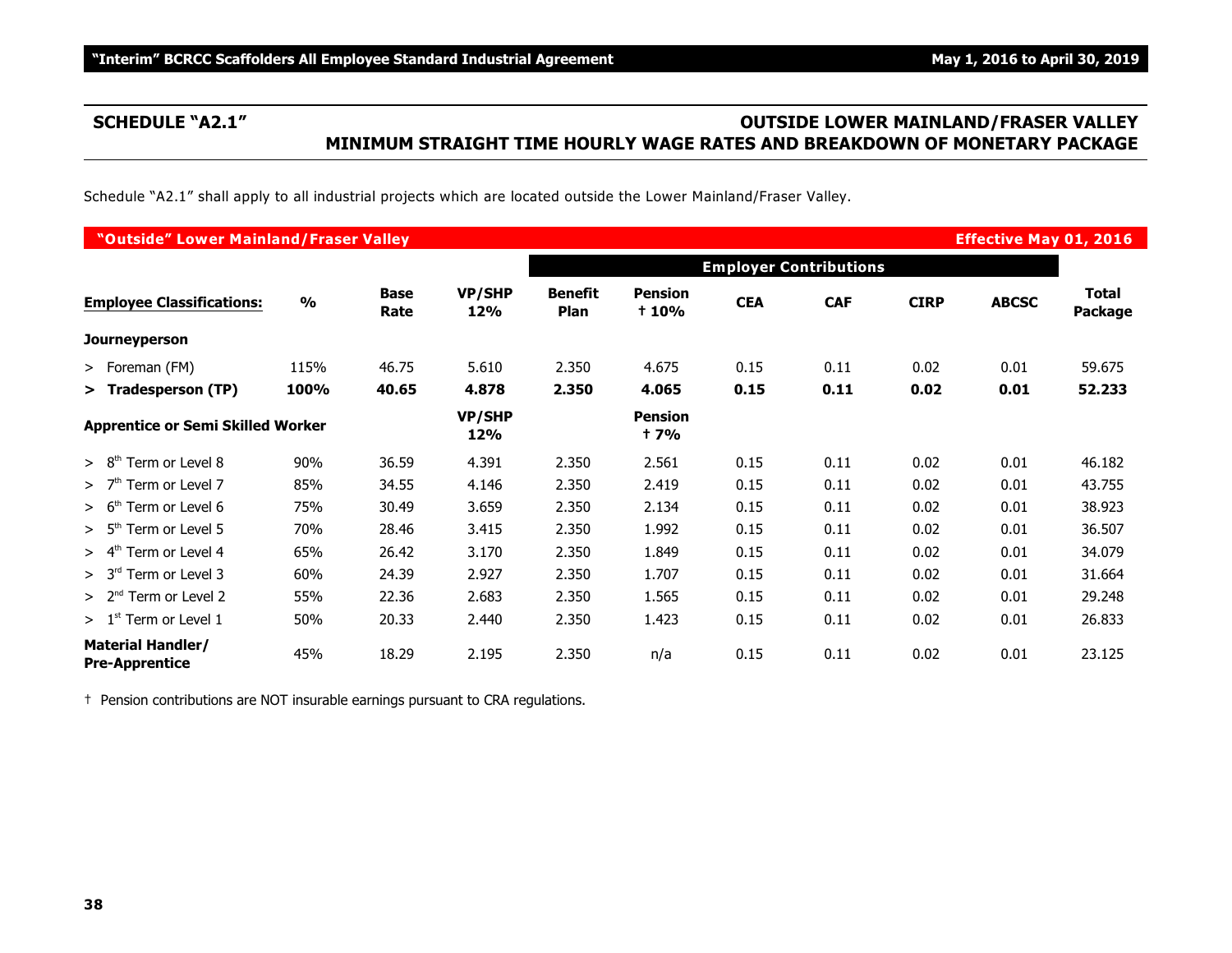### **SCHEDULE "A2.2" OUTSIDE LOWER MAINLAND/FRASER VALLEY MINIMUM STRAIGHT TIME HOURLY WAGE RATES AND BREAKDOWN OF MONETARY PACKAGE**

Schedule "A2.2" shall apply to all industrial projects which are located outside the Lower Mainland/Fraser Valley.

| "Outside" Lower Mainland/Fraser Valley<br><b>Effective January 01, 2017</b> |               |                     |               |                        |                               |            |                               |             |              |                         |  |
|-----------------------------------------------------------------------------|---------------|---------------------|---------------|------------------------|-------------------------------|------------|-------------------------------|-------------|--------------|-------------------------|--|
|                                                                             |               |                     |               |                        |                               |            | <b>Employer Contributions</b> |             |              |                         |  |
| <b>Employee Classifications:</b>                                            | $\frac{0}{0}$ | <b>Base</b><br>Rate | VP/SHP<br>12% | <b>Benefit</b><br>Plan | <b>Pension</b><br>+ 10%       | <b>CEA</b> | <b>CAF</b>                    | <b>CIRP</b> | <b>ABCSC</b> | <b>Total</b><br>Package |  |
| Journeyperson                                                               |               |                     |               |                        |                               |            |                               |             |              |                         |  |
| > Foreman (FM)                                                              | 115%          | 46.75               | 5.610         | 2.350                  | 4.675                         | 0.15       | 0.11                          | 0.02        | 0.01         | 59.675                  |  |
| > Tradesperson (TP)                                                         | 100%          | 40.65               | 4.878         | 2.350                  | 4.065                         | 0.15       | 0.11                          | 0.02        | 0.01         | 52.233                  |  |
| <b>Apprentice or Semi Skilled Worker</b>                                    |               |                     | VP/SHP<br>12% |                        | <b>Pension</b><br><b>t</b> 7% |            |                               |             |              |                         |  |
| Term or Level 8<br>> 8 <sup>th</sup>                                        | 90%           | 36.59               | 4.391         | 2.350                  | 2.561                         | 0.15       | 0.11                          | 0.02        | 0.01         | 46.182                  |  |
| >7 <sup>th</sup><br>Term or Level 7                                         | 85%           | 34.55               | 4.146         | 2.350                  | 2.419                         | 0.15       | 0.11                          | 0.02        | 0.01         | 43.755                  |  |
| $> 6th$ Term or Level 6                                                     | 75%           | 30.49               | 3.659         | 2.350                  | 2.134                         | 0.15       | 0.11                          | 0.02        | 0.01         | 38.923                  |  |
| Term or Level 5<br>> 5 <sup>th</sup>                                        | 70%           | 28.46               | 3.415         | 2.350                  | 1.992                         | 0.15       | 0.11                          | 0.02        | 0.01         | 36.507                  |  |
| Term or Level 4<br>> 4 <sup>th</sup>                                        | 65%           | 26.42               | 3.170         | 2.350                  | 1.849                         | 0.15       | 0.11                          | 0.02        | 0.01         | 34.079                  |  |
| $> 3rd$ Term or Level 3                                                     | 60%           | 24.39               | 2.927         | 2.350                  | 1.707                         | 0.15       | 0.11                          | 0.02        | 0.01         | 31.664                  |  |
| $> 2nd$ Term or Level 2                                                     | 55%           | 22.36               | 2.683         | 2.350                  | 1.565                         | 0.15       | 0.11                          | 0.02        | 0.01         | 29.248                  |  |
| $> 1st$ Term or Level 1                                                     | 50%           | 20.33               | 2.440         | 2.350                  | 1.423                         | 0.15       | 0.11                          | 0.02        | 0.01         | 26.833                  |  |
| <b>Material Handler/</b><br><b>Pre-Apprentice</b>                           | 45%           | 18.29               | 2.195         | 2.350                  | n/a                           | 0.15       | 0.11                          | 0.02        | 0.01         | 23.125                  |  |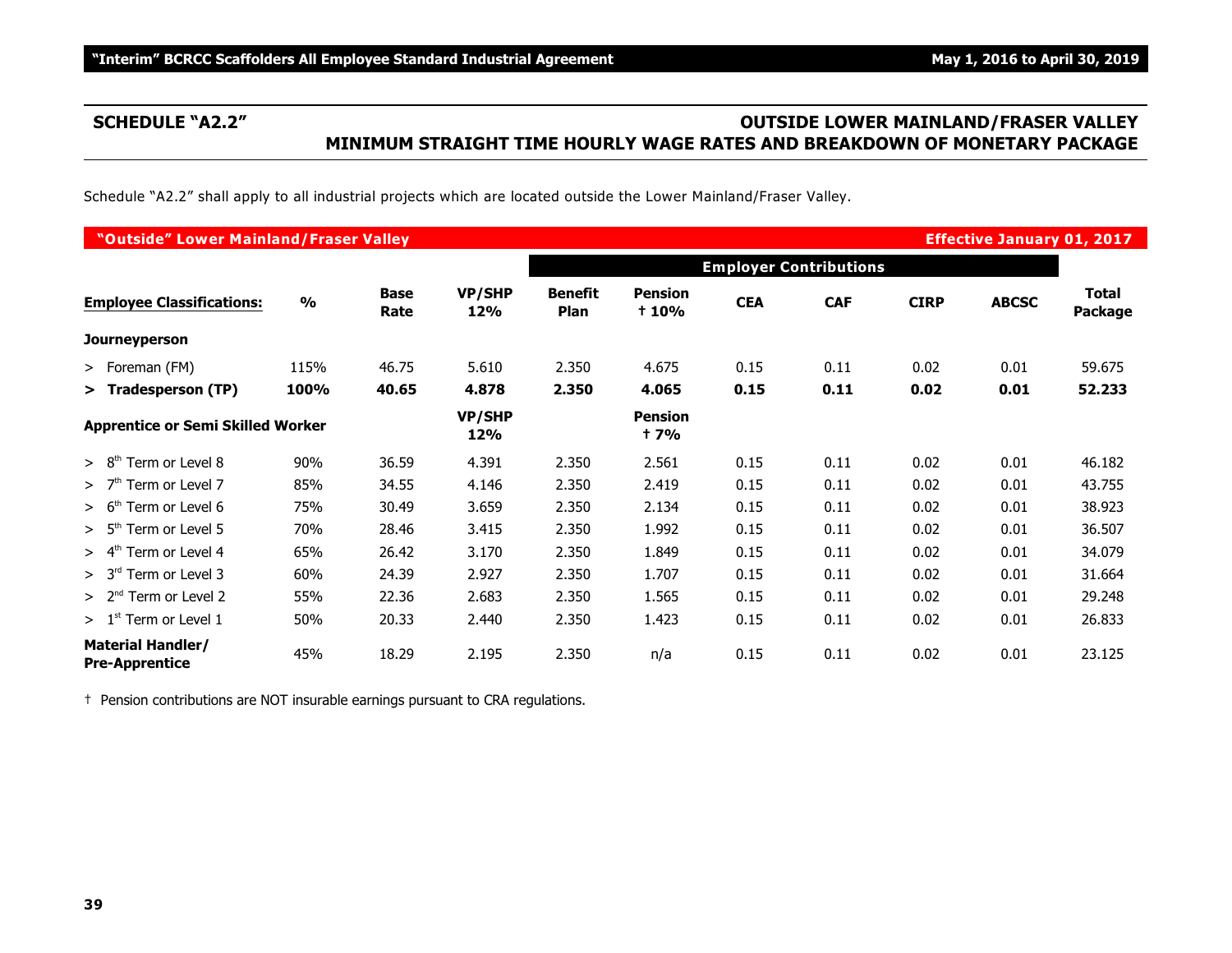### **SCHEDULE "A2.3" OUTSIDE LOWER MAINLAND/FRASER VALLEY MINIMUM STRAIGHT TIME HOURLY WAGE RATES AND BREAKDOWN OF MONETARY PACKAGE**

Schedule "A2.3" shall apply to all industrial projects which are located outside the Lower Mainland/Fraser Valley.

| "Outside" Lower Mainland/Fraser Valley<br><b>Effective May 01, 2017</b> |               |                     |                      |                        |                              |            |                               |             |              |                      |                         |
|-------------------------------------------------------------------------|---------------|---------------------|----------------------|------------------------|------------------------------|------------|-------------------------------|-------------|--------------|----------------------|-------------------------|
|                                                                         |               |                     |                      |                        |                              |            | <b>Employer Contributions</b> |             |              |                      |                         |
| <b>Employee Classifications:</b>                                        | $\frac{0}{0}$ | <b>Base</b><br>Rate | <b>VP/SHP</b><br>12% | <b>Benefit</b><br>Plan | <b>Pension</b><br>+ 10%      | <b>CEA</b> | <b>CAF</b>                    | <b>CIRP</b> | <b>ABCSC</b> | D&A<br><b>Policy</b> | <b>Total</b><br>Package |
| <b>Journeyperson</b>                                                    |               |                     |                      |                        |                              |            |                               |             |              |                      |                         |
| > Foreman (FM)                                                          | 115%          | 46.92               | 5.630                | 2.327                  | 4.692                        | 0.10       | 0.13                          | 0.02        | 0.20         | n/a                  | 60.019                  |
| > Tradesperson (TP)                                                     | 100%          | 40.80               | 4.896                | 2.327                  | 4.080                        | 0.10       | 0.13                          | 0.02        | 0.20         | n/a                  | 52.553                  |
| <b>Apprentice or Semi Skilled Worker</b>                                |               |                     | <b>VP/SHP</b><br>12% |                        | <b>Pension</b><br><b>+7%</b> |            |                               |             |              |                      |                         |
| > 8 <sup>th</sup><br>Term or Level 8                                    | 90%           | 36.72               | 4.406                | 2.327                  | 2.570                        | 0.10       | 0.13                          | 0.02        | 0.20         | n/a                  | 46.473                  |
| Term or Level 7<br>>7 <sup>th</sup>                                     | 85%           | 34.68               | 4.162                | 2.327                  | 2.428                        | 0.10       | 0.13                          | 0.02        | 0.20         | n/a                  | 44.047                  |
| > 6 <sup>th</sup><br>Term or Level 6                                    | 75%           | 30.60               | 3.672                | 2.327                  | 2.142                        | 0.10       | 0.13                          | 0.02        | 0.20         | n/a                  | 39.191                  |
| $> 5th$ Term or Level 5                                                 | 70%           | 28.56               | 3.427                | 2.327                  | 1.999                        | 0.10       | 0.13                          | 0.02        | 0.20         | n/a                  | 36.763                  |
| Term or Level 4<br>> 4 <sup>th</sup>                                    | 65%           | 26.52               | 3.182                | 2.327                  | 1.856                        | 0.10       | 0.13                          | 0.02        | 0.20         | n/a                  | 34.335                  |
| $> 3rd$ Term or Level 3                                                 | 60%           | 24.48               | 2.938                | 2.327                  | 1.714                        | 0.10       | 0.13                          | 0.02        | 0.20         | n/a                  | 31.909                  |
| $> 2nd$ Term or Level 2                                                 | 55%           | 22.44               | 2.693                | 2.327                  | 1.571                        | 0.10       | 0.13                          | 0.02        | 0.20         | n/a                  | 29.481                  |
| $> 1st$ Term or Level 1                                                 | 50%           | 20.40               | 2.448                | 2.327                  | 1.428                        | 0.10       | 0.13                          | 0.02        | 0.20         | n/a                  | 27.053                  |
| <b>Material Handler/</b><br><b>Pre-Apprentice</b>                       | 45%           | 18.36               | 2.203                | 2.327                  | n/a                          | 0.10       | 0.13                          | 0.02        | 0.20         | n/a                  | 23.340                  |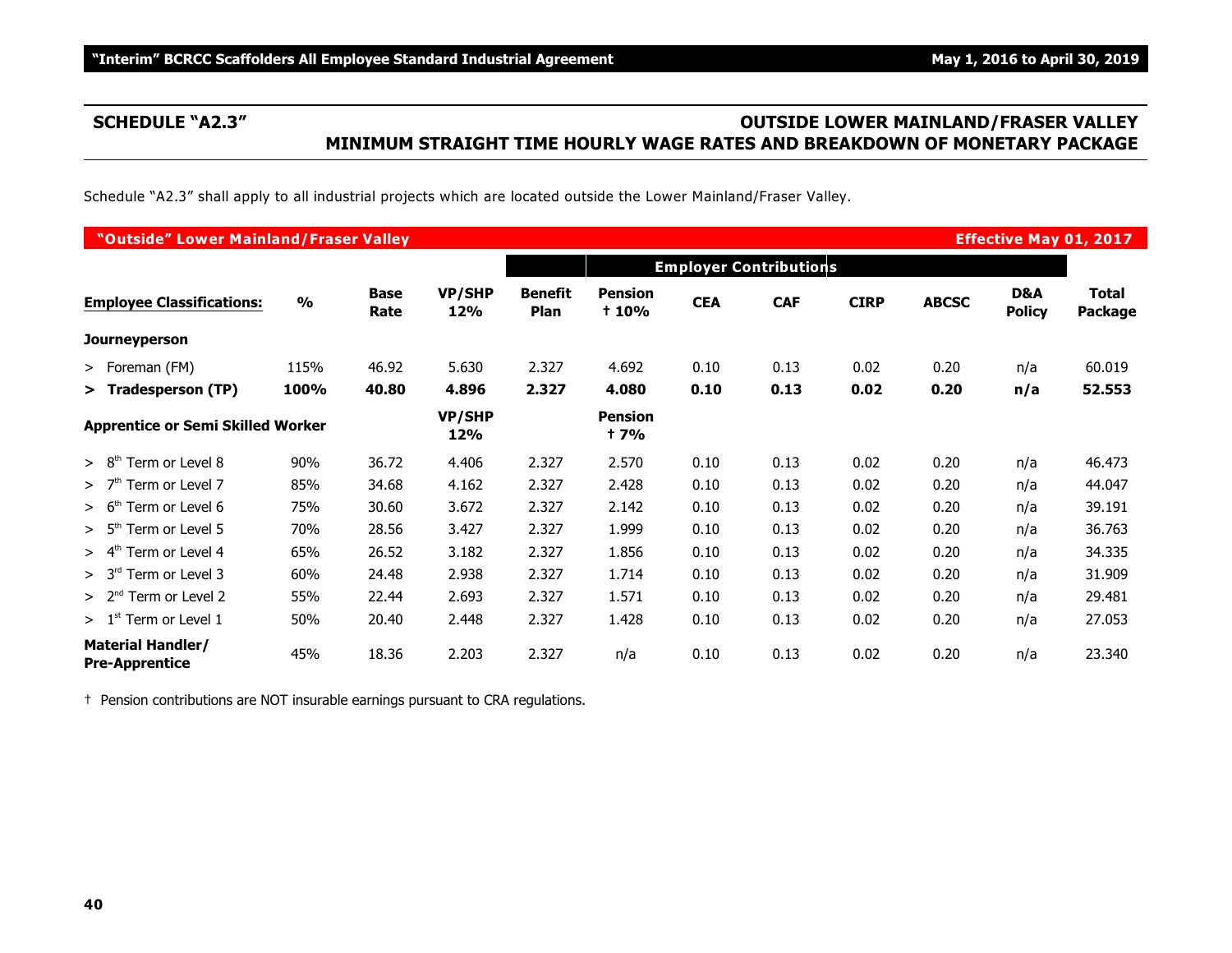### **SCHEDULE "A2.4" OUTSIDE LOWER MAINLAND/FRASER VALLEY MINIMUM STRAIGHT TIME HOURLY WAGE RATES AND BREAKDOWN OF MONETARY PACKAGE**

Schedule "A2.4" shall apply to all industrial projects which are located outside the Lower Mainland/Fraser Valley.

|                                                   | "Outside" Lower Mainland/Fraser Valley<br><b>Effective November 26, 2017</b> |                     |                      |                               |                         |            |            |             |              |                      |                         |  |  |
|---------------------------------------------------|------------------------------------------------------------------------------|---------------------|----------------------|-------------------------------|-------------------------|------------|------------|-------------|--------------|----------------------|-------------------------|--|--|
|                                                   |                                                                              |                     |                      | <b>Employer Contributions</b> |                         |            |            |             |              |                      |                         |  |  |
| <b>Employee Classifications:</b>                  | $\frac{9}{6}$                                                                | <b>Base</b><br>Rate | <b>VP/SHP</b><br>12% | <b>Benefit</b><br><b>Plan</b> | <b>Pension</b><br>+ 10% | <b>CEA</b> | <b>CAF</b> | <b>CIRP</b> | <b>ABCSC</b> | D&A<br><b>Policy</b> | <b>Total</b><br>Package |  |  |
| <b>Journeyperson</b>                              |                                                                              |                     |                      |                               |                         |            |            |             |              |                      |                         |  |  |
| > Foreman (FM)                                    | 115%                                                                         | 46.92               | 5.630                | 2.327                         | 4.692                   | 0.10       | 0.13       | 0.02        | 0.20         | 0.01                 | 60.029                  |  |  |
| > Tradesperson (TP)                               | 100%                                                                         | 40.80               | 4.896                | 2.327                         | 4.080                   | 0.10       | 0.13       | 0.02        | 0.20         | 0.01                 | 52.563                  |  |  |
| <b>Apprentice or Semi Skilled Worker</b>          |                                                                              |                     | <b>VP/SHP</b><br>12% |                               | <b>Pension</b><br>† 7%  |            |            |             |              |                      |                         |  |  |
| Term or Level 8<br>> 8 <sup>th</sup>              | 90%                                                                          | 36.72               | 4.406                | 2.327                         | 2.570                   | 0.10       | 0.13       | 0.02        | 0.20         | 0.01                 | 46.483                  |  |  |
| Term or Level 7<br>>7 <sup>th</sup>               | 85%                                                                          | 34.68               | 4.162                | 2.327                         | 2.428                   | 0.10       | 0.13       | 0.02        | 0.20         | 0.01                 | 44.057                  |  |  |
| > 6 <sup>th</sup><br>Term or Level 6              | 75%                                                                          | 30.60               | 3.672                | 2.327                         | 2.142                   | 0.10       | 0.13       | 0.02        | 0.20         | 0.01                 | 39.201                  |  |  |
| $> 5th$ Term or Level 5                           | 70%                                                                          | 28.56               | 3.427                | 2.327                         | 1.999                   | 0.10       | 0.13       | 0.02        | 0.20         | 0.01                 | 36.773                  |  |  |
| Term or Level 4<br>> 4 <sup>th</sup>              | 65%                                                                          | 26.52               | 3.182                | 2.327                         | 1.856                   | 0.10       | 0.13       | 0.02        | 0.20         | 0.01                 | 34.345                  |  |  |
| $> 3rd$ Term or Level 3                           | 60%                                                                          | 24.48               | 2.938                | 2.327                         | 1.714                   | 0.10       | 0.13       | 0.02        | 0.20         | 0.01                 | 31.919                  |  |  |
| $> 2nd$ Term or Level 2                           | 55%                                                                          | 22.44               | 2.693                | 2.327                         | 1.571                   | 0.10       | 0.13       | 0.02        | 0.20         | 0.01                 | 29.491                  |  |  |
| $>1st$ Term or Level 1                            | 50%                                                                          | 20.40               | 2.448                | 2.327                         | 1.428                   | 0.10       | 0.13       | 0.02        | 0.20         | 0.01                 | 27.063                  |  |  |
| <b>Material Handler/</b><br><b>Pre-Apprentice</b> | 45%                                                                          | 18.36               | 2.203                | 2.327                         | n/a                     | 0.10       | 0.13       | 0.02        | 0.20         | 0.01                 | 23.350                  |  |  |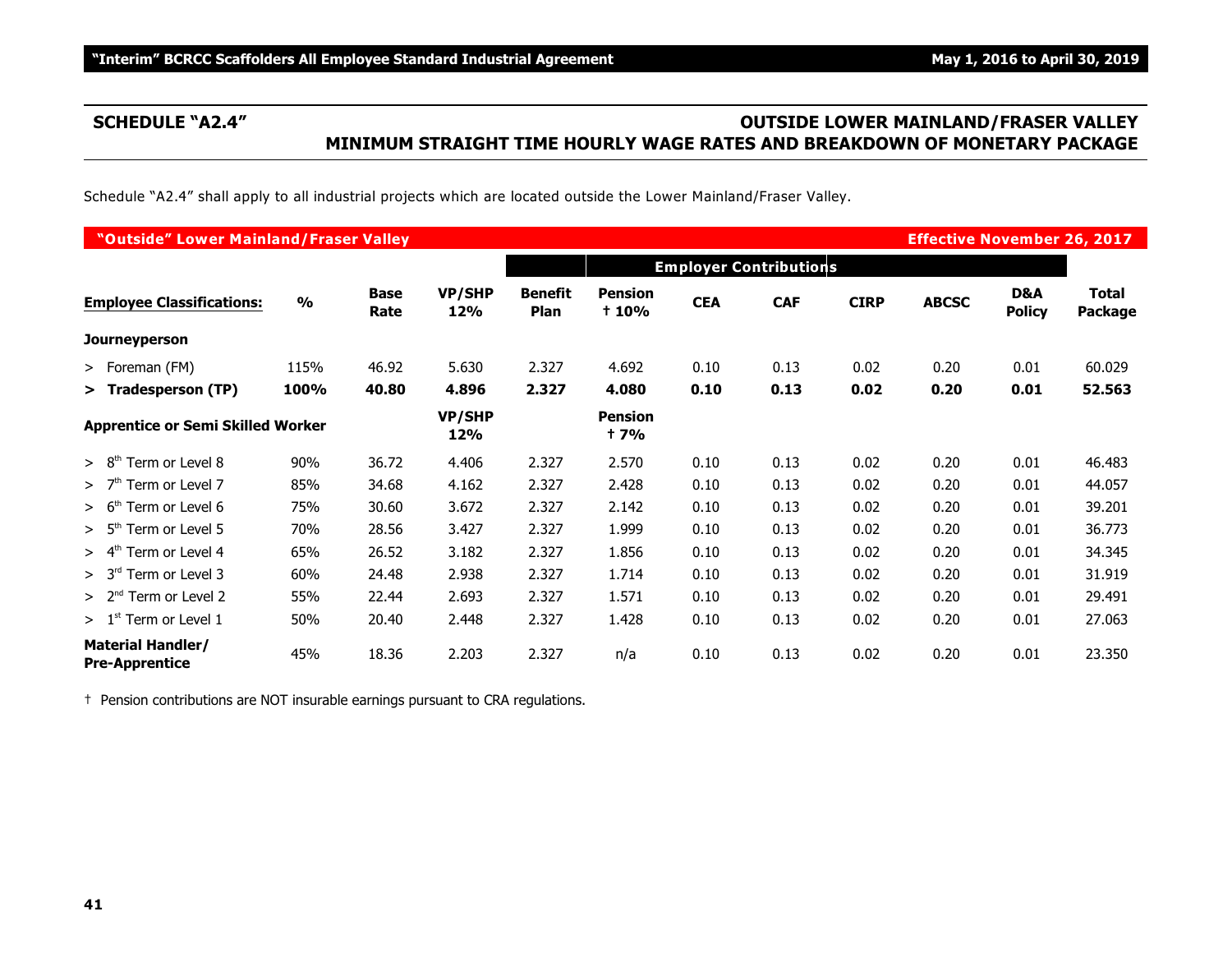### **SCHEDULE "A2.5" OUTSIDE LOWER MAINLAND/FRASER VALLEY MINIMUM STRAIGHT TIME HOURLY WAGE RATES AND BREAKDOWN OF MONETARY PACKAGE**

Schedule "A2.5" shall apply to all industrial projects which are located outside the Lower Mainland/Fraser Valley.

| "Outside" Lower Mainland/Fraser Valley<br><b>Effective May 01, 2018</b> |               |                     |                      |                        |                               |            |                               |             |              |                      |                                |
|-------------------------------------------------------------------------|---------------|---------------------|----------------------|------------------------|-------------------------------|------------|-------------------------------|-------------|--------------|----------------------|--------------------------------|
|                                                                         |               |                     |                      |                        |                               |            | <b>Employer Contributions</b> |             |              |                      |                                |
| <b>Employee Classifications:</b>                                        | $\frac{0}{0}$ | <b>Base</b><br>Rate | <b>VP/SHP</b><br>12% | <b>Benefit</b><br>Plan | <b>Pension</b><br>+ 10%       | <b>CEA</b> | <b>CAF</b>                    | <b>CIRP</b> | <b>ABCSC</b> | D&A<br><b>Policy</b> | <b>Total</b><br><b>Package</b> |
| Journeyperson                                                           |               |                     |                      |                        |                               |            |                               |             |              |                      |                                |
| > Foreman (FM)                                                          | 115%          | 47.39               | 5.687                | 2.327                  | 4.739                         | 0.10       | 0.13                          | 0.02        | 0.20         | 0.01                 | 60.603                         |
| > Tradesperson (TP)                                                     | 100%          | 41.21               | 4.945                | 2.327                  | 4.121                         | 0.10       | 0.13                          | 0.02        | 0.20         | 0.01                 | 53.063                         |
| <b>Apprentice or Semi Skilled Worker</b>                                |               |                     | <b>VP/SHP</b><br>12% |                        | <b>Pension</b><br><b>t</b> 7% |            |                               |             |              |                      |                                |
| > 8 <sup>th</sup><br>Term or Level 8                                    | 90%           | 37.09               | 4.451                | 2.327                  | 2.596                         | 0.10       | 0.13                          | 0.02        | 0.20         | 0.01                 | 46.924                         |
| Term or Level 7<br>> 7 <sup>th</sup>                                    | 85%           | 35.03               | 4.204                | 2.327                  | 2.452                         | 0.10       | 0.13                          | 0.02        | 0.20         | 0.01                 | 44.473                         |
| > 6 <sup>th</sup><br>Term or Level 6                                    | 75%           | 30.91               | 3.709                | 2.327                  | 2.164                         | 0.10       | 0.13                          | 0.02        | 0.20         | 0.01                 | 39.570                         |
| $> 5th$ Term or Level 5                                                 | 70%           | 28.85               | 3.462                | 2.327                  | 2.020                         | 0.10       | 0.13                          | 0.02        | 0.20         | 0.01                 | 37.119                         |
| Term or Level 4<br>> 4 <sup>th</sup>                                    | 65%           | 26.79               | 3.215                | 2.327                  | 1.875                         | 0.10       | 0.13                          | 0.02        | 0.20         | 0.01                 | 34.667                         |
| $> 3rd$ Term or Level 3                                                 | 60%           | 24.73               | 2.968                | 2.327                  | 1.731                         | 0.10       | 0.13                          | 0.02        | 0.20         | 0.01                 | 32.216                         |
| $> 2nd$ Term or Level 2                                                 | 55%           | 22.67               | 2.720                | 2.327                  | 1.587                         | 0.10       | 0.13                          | 0.02        | 0.20         | 0.01                 | 29.764                         |
| $> 1st$ Term or Level 1                                                 | 50%           | 20.61               | 2.473                | 2.327                  | 1.443                         | 0.10       | 0.13                          | 0.02        | 0.20         | 0.01                 | 27.313                         |
| <b>Material Handler/</b><br><b>Pre-Apprentice</b>                       | 45%           | 18.54               | 2.225                | 2.327                  | n/a                           | 0.10       | 0.13                          | 0.02        | 0.20         | 0.01                 | 23.552                         |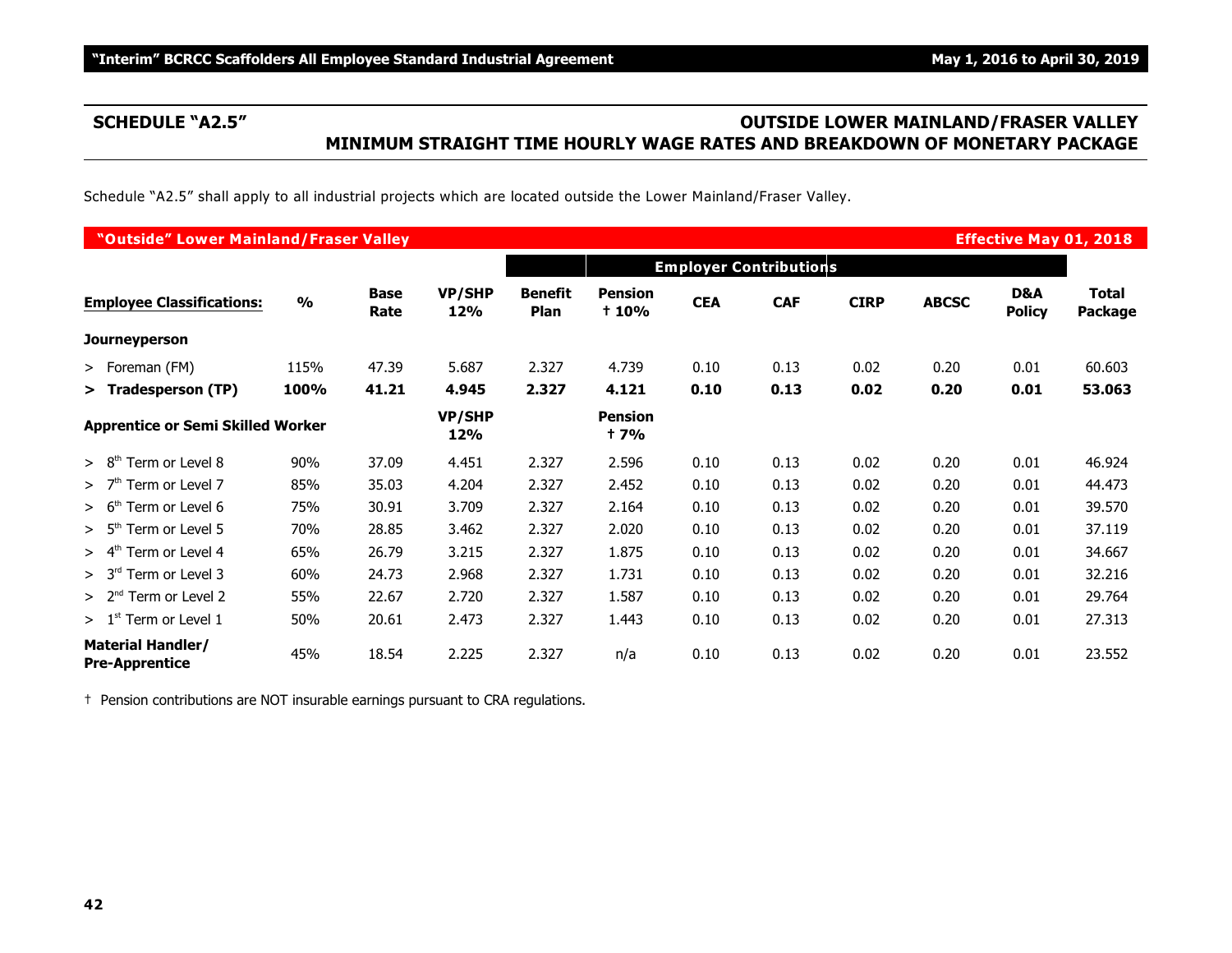### **SCHEDULE "A2.6" OUTSIDE LOWER MAINLAND/FRASER VALLEY MINIMUM STRAIGHT TIME HOURLY WAGE RATES AND BREAKDOWN OF MONETARY PACKAGE**

Schedule "A2.6" shall apply to all industrial projects which are located outside the Lower Mainland/Fraser Valley.

|                                                   | "Outside" Lower Mainland/Fraser Valley<br><b>Effective April 01, 2019</b> |                     |                      |                               |                               |            |                               |             |              |                      |                  |  |  |
|---------------------------------------------------|---------------------------------------------------------------------------|---------------------|----------------------|-------------------------------|-------------------------------|------------|-------------------------------|-------------|--------------|----------------------|------------------|--|--|
|                                                   |                                                                           |                     |                      |                               |                               |            | <b>Employer Contributions</b> |             |              |                      |                  |  |  |
| <b>Employee Classifications:</b>                  | $\frac{0}{0}$                                                             | <b>Base</b><br>Rate | <b>VP/SHP</b><br>12% | <b>Benefit</b><br><b>Plan</b> | <b>Pension</b><br>+ 10%       | <b>CEA</b> | <b>CAF</b>                    | <b>CIRP</b> | <b>ABCSC</b> | D&A<br><b>Policy</b> | Total<br>Package |  |  |
| <b>Journeyperson</b>                              |                                                                           |                     |                      |                               |                               |            |                               |             |              |                      |                  |  |  |
| > Foreman (FM)                                    | 115%                                                                      | 47.86               | 5.743                | 2.327                         | 4.786                         | 0.10       | 0.13                          | 0.02        | 0.20         | 0.01                 | 61.176           |  |  |
| > Tradesperson (TP)                               | 100%                                                                      | 41.62               | 4.994                | 2.327                         | 4.162                         | 0.10       | 0.13                          | 0.02        | 0.20         | 0.01                 | 53.563           |  |  |
| <b>Apprentice or Semi Skilled Worker</b>          |                                                                           |                     | <b>VP/SHP</b><br>12% |                               | <b>Pension</b><br><b>t</b> 7% |            |                               |             |              |                      |                  |  |  |
| Term or Level 8<br>> 8 <sup>th</sup>              | 90%                                                                       | 37.46               | 4.495                | 2.327                         | 2.622                         | 0.10       | 0.13                          | 0.02        | 0.20         | 0.01                 | 47.364           |  |  |
| Term or Level 7<br>>7 <sup>th</sup>               | 85%                                                                       | 35.38               | 4.246                | 2.327                         | 2.477                         | 0.10       | 0.13                          | 0.02        | 0.20         | 0.01                 | 44.890           |  |  |
| Term or Level 6<br>> 6 <sup>th</sup>              | 75%                                                                       | 31.22               | 3.746                | 2.327                         | 2.185                         | 0.10       | 0.13                          | 0.02        | 0.20         | 0.01                 | 39.938           |  |  |
| $> 5th$ Term or Level 5                           | 70%                                                                       | 29.13               | 3.496                | 2.327                         | 2.039                         | 0.10       | 0.13                          | 0.02        | 0.20         | 0.01                 | 37.452           |  |  |
| Term or Level 4<br>$> 4^{\rm m}$                  | 65%                                                                       | 27.05               | 3.246                | 2.327                         | 1.894                         | 0.10       | 0.13                          | 0.02        | 0.20         | 0.01                 | 34.977           |  |  |
| $> 3rd$ Term or Level 3                           | 60%                                                                       | 24.97               | 2.996                | 2.327                         | 1.748                         | 0.10       | 0.13                          | 0.02        | 0.20         | 0.01                 | 32.501           |  |  |
| $> 2nd$ Term or Level 2                           | 55%                                                                       | 22.89               | 2.747                | 2.327                         | 1.602                         | 0.10       | 0.13                          | 0.02        | 0.20         | 0.01                 | 30.026           |  |  |
| $>1st$ Term or Level 1                            | 50%                                                                       | 20.81               | 2.497                | 2.327                         | 1.457                         | 0.10       | 0.13                          | 0.02        | 0.20         | 0.01                 | 27.551           |  |  |
| <b>Material Handler/</b><br><b>Pre-Apprentice</b> | 45%                                                                       | 18.73               | 2.248                | 2.327                         | n/a                           | 0.10       | 0.13                          | 0.02        | 0.20         | 0.01                 | 23.765           |  |  |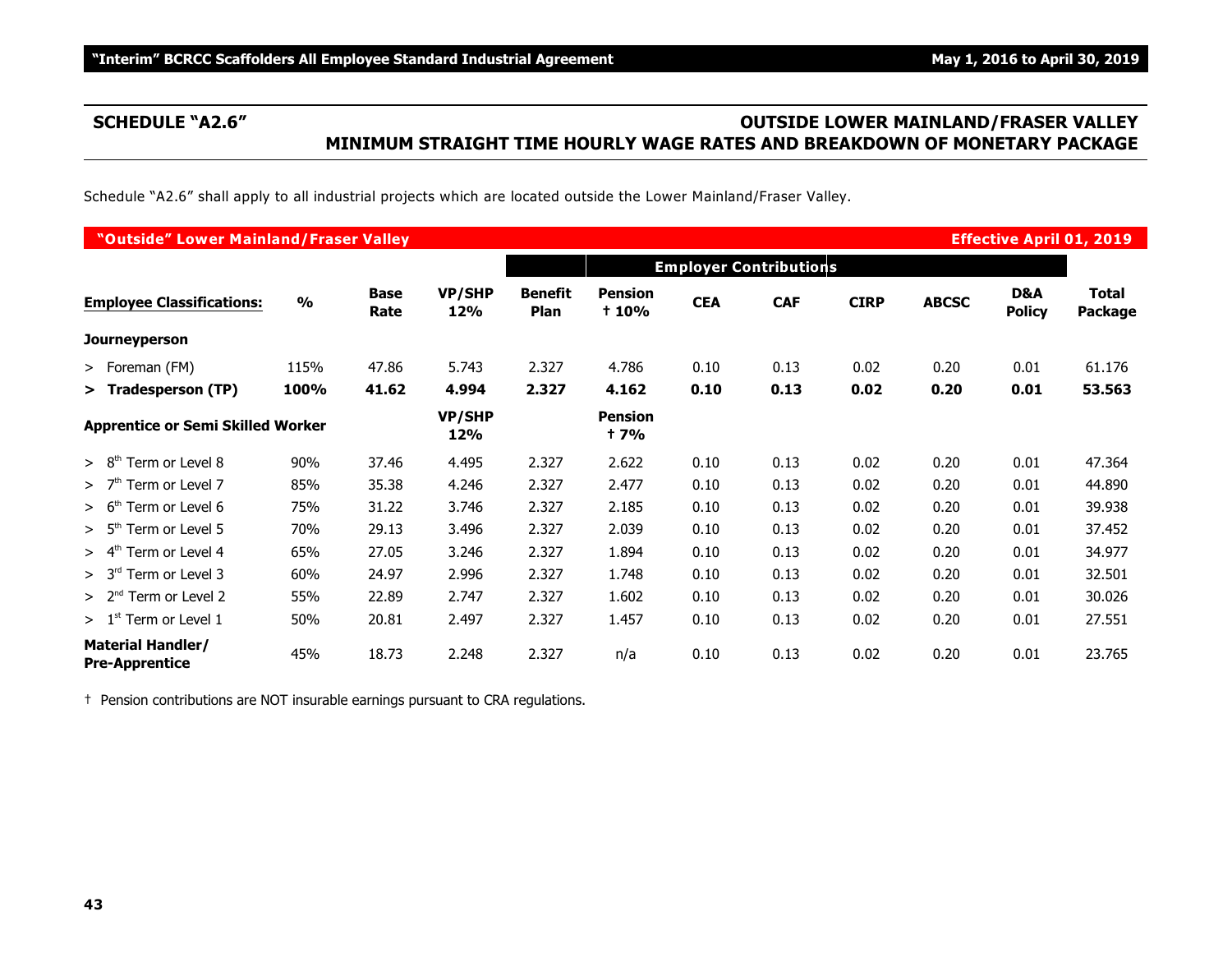### **SCHEDULE "B1.1" INSIDE LOWER MAINLAND/FRASER VALLEY EMPLOYER CONTRIBUTIONS AND EMPLOYEE DEDUCTIONS**

Schedule "B1.1" shall apply to all industrial projects which are located inside the Lower Mainland/Fraser Valley.

| "Inside" Lower Mainland/Fraser Valley       |              |        |        |        |        |                                 |        |        |        | <b>Effective May 01, 2016</b> |       |
|---------------------------------------------|--------------|--------|--------|--------|--------|---------------------------------|--------|--------|--------|-------------------------------|-------|
|                                             |              |        |        |        |        | <b>Employee Classifications</b> |        |        |        |                               |       |
| <b>‡ Employer Contributions:</b>            | <b>FM</b>    | TP     | 8      | 7      | 6      | 5                               | 4      | 3      | 2      | 1                             | MH/PA |
| Union Benefit Plan                          | 2.350        | 2.350  | 2.350  | 2.350  | 2.350  | 2.350                           | 2.350  | 2.350  | 2.350  | 2.350                         | 2.350 |
| Union Pension Plan +                        | 4.790        | 4.165  | 2.624  | 2.478  | 2.187  | 2.041                           | 1.895  | 1.749  | 1.604  | 1.458                         | n/a   |
| CEA (Carpentry Employers Association)       | 0.150        | 0.150  | 0.150  | 0.150  | 0.150  | 0.150                           | 0.150  | 0.150  | 0.150  | 0.150                         | 0.150 |
| CAF (Contract Administration Fund)          | 0.110        | 0.110  | 0.110  | 0.110  | 0.110  | 0.110                           | 0.110  | 0.110  | 0.110  | 0.110                         | 0.110 |
| CIRP (Rehabilitation Plan)                  | 0.020        | 0.020  | 0.020  | 0.020  | 0.020  | 0.020                           | 0.020  | 0.020  | 0.020  | 0.020                         | 0.020 |
| <b>ABCSC</b>                                | 0.010        | 0.010  | 0.010  | 0.010  | 0.010  | 0.010                           | 0.010  | 0.010  | 0.010  | 0.010                         | 0.010 |
| <b>‡ Total Employer Contributions</b>       | 7.430        | 6.805  | 5.264  | 5.118  | 4.827  | 4.681                           | 4.535  | 4.389  | 4.244  | 4.098                         | 2.640 |
| <b>‡ Employee Deductions:</b>               |              |        |        |        |        |                                 |        |        |        |                               |       |
| Union Dues, Training and Administration     | 0.920        | 0.920  | 0.920  | 0.920  | 0.920  | 0.920                           | 0.920  | 0.920  | 0.920  | 0.920                         | 0.920 |
| <b>‡ Total Employee Deductions</b>          | 0.920        | 0.920  | 0.920  | 0.920  | 0.920  | 0.920                           | 0.920  | 0.920  | 0.920  | 0.920                         | 0.920 |
| <b>Total Hourly Remittance</b><br><b>ST</b> | 8.350        | 7.725  | 6.184  | 6.038  | 5.747  | 5.601                           | 5.455  | 5.309  | 5.164  | 5.018                         | 3.560 |
| 1.5x OT                                     | 12.525       | 11.588 | 9.276  | 9.057  | 8.621  | 8.402                           | 8.183  | 7.964  | 7.746  | 7.527                         | 5.340 |
|                                             | 2x OT 16.700 | 15.450 | 12.368 | 12.076 | 11.494 | 11.202                          | 10.910 | 10.618 | 10.328 | 10.036                        | 7.120 |

† Pension contributions are NOT insurable earnings pursuant to CRA regulations.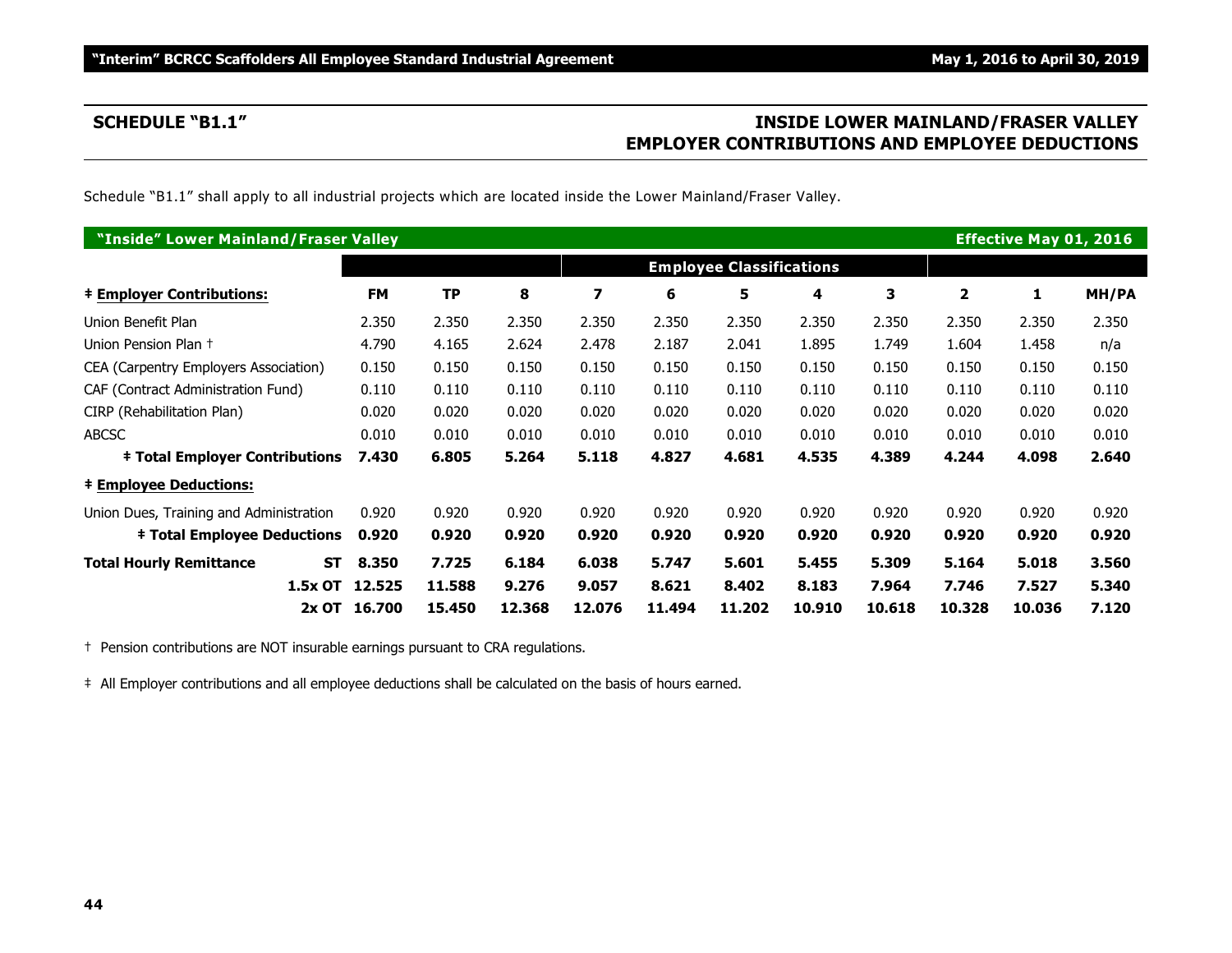### **SCHEDULE "B1.2" INSIDE LOWER MAINLAND/FRASER VALLEY EMPLOYER CONTRIBUTIONS AND EMPLOYEE DEDUCTIONS**

Schedule "B1.2" shall apply to all industrial projects which are located inside the Lower Mainland/Fraser Valley.

| "Inside" Lower Mainland/Fraser Valley       |              |        |        |        |        |                                 |        |        | <b>Effective January 01, 2017</b> |        |       |
|---------------------------------------------|--------------|--------|--------|--------|--------|---------------------------------|--------|--------|-----------------------------------|--------|-------|
|                                             |              |        |        |        |        | <b>Employee Classifications</b> |        |        |                                   |        |       |
| <b>‡ Employer Contributions:</b>            | <b>FM</b>    | TP     | 8      | 7      | 6      | 5                               | 4      | 3      | 2                                 | 1      | MH/PA |
| Union Benefit Plan                          | 2.350        | 2.350  | 2.350  | 2.350  | 2.350  | 2.350                           | 2.350  | 2.350  | 2.350                             | 2.350  | 2.350 |
| Union Pension Plan +                        | 4.790        | 4.165  | 2.624  | 2.478  | 2.187  | 2.041                           | 1.895  | 1.749  | 1.604                             | 1.458  | n/a   |
| CEA (Carpentry Employers Association)       | 0.150        | 0.150  | 0.150  | 0.150  | 0.150  | 0.150                           | 0.150  | 0.150  | 0.150                             | 0.150  | 0.150 |
| CAF (Contract Administration Fund)          | 0.110        | 0.110  | 0.110  | 0.110  | 0.110  | 0.110                           | 0.110  | 0.110  | 0.110                             | 0.110  | 0.110 |
| CIRP (Rehabilitation Plan)                  | 0.020        | 0.020  | 0.020  | 0.020  | 0.020  | 0.020                           | 0.020  | 0.020  | 0.020                             | 0.020  | 0.020 |
| <b>ABCSC</b>                                | 0.010        | 0.010  | 0.010  | 0.010  | 0.010  | 0.010                           | 0.010  | 0.010  | 0.010                             | 0.010  | 0.010 |
| <b>‡ Total Employer Contributions</b>       | 7.430        | 6.805  | 5.264  | 5.118  | 4.827  | 4.681                           | 4.535  | 4.389  | 4.244                             | 4.098  | 2.640 |
| <b>‡ Employee Deductions:</b>               |              |        |        |        |        |                                 |        |        |                                   |        |       |
| Union Dues, Training and Administration     | 1.120        | 1.120  | 1.120  | 1.120  | 1.120  | 1.120                           | 1.120  | 1.120  | 1.120                             | 1.120  | 1.120 |
| <b>‡ Total Employee Deductions</b>          | 1.120        | 1.120  | 1.120  | 1.120  | 1.120  | 1.120                           | 1.120  | 1.120  | 1.120                             | 1.120  | 1.120 |
| <b>Total Hourly Remittance</b><br><b>ST</b> | 8.550        | 7.925  | 6.384  | 6.238  | 5.947  | 5.801                           | 5.655  | 5.509  | 5.364                             | 5.218  | 3.760 |
| 1.5x OT                                     | 12.825       | 11,888 | 9.576  | 9.357  | 8.921  | 8.702                           | 8.483  | 8.264  | 8.046                             | 7.827  | 5.640 |
|                                             | 2x OT 17.100 | 15.850 | 12.768 | 12.476 | 11.894 | 11.602                          | 11.310 | 11.018 | 10.728                            | 10.436 | 7.520 |

† Pension contributions are NOT insurable earnings pursuant to CRA regulations.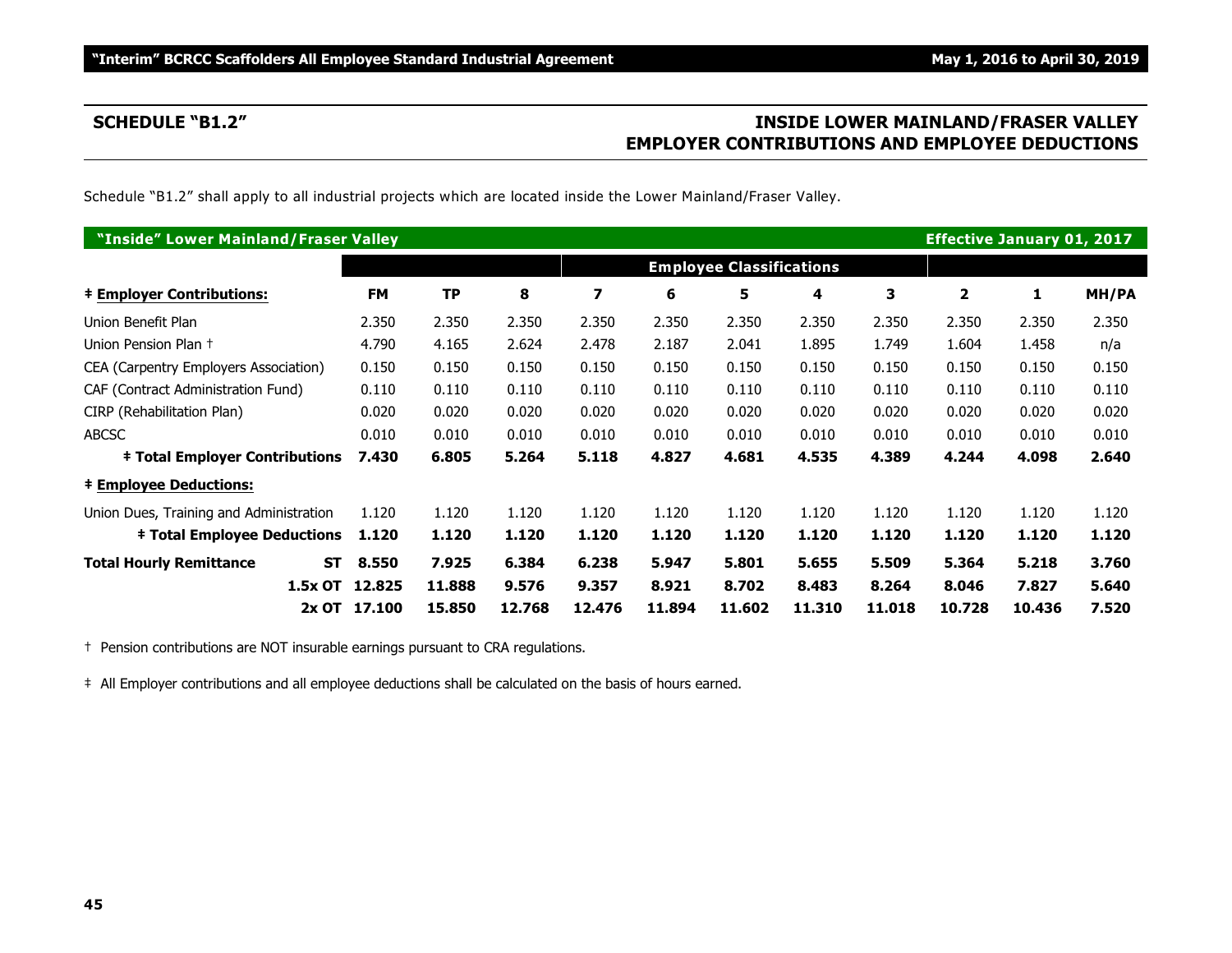### **SCHEDULE "B1.3" INSIDE LOWER MAINLAND/FRASER VALLEY EMPLOYER CONTRIBUTIONS AND EMPLOYEE DEDUCTIONS**

Schedule "B1.3" shall apply to all industrial projects which are located inside the Lower Mainland/Fraser Valley.

| "Inside" Lower Mainland/Fraser Valley       |              |           |        |        |        |                                 |        |        |                | <b>Effective May 01, 2017</b> |       |
|---------------------------------------------|--------------|-----------|--------|--------|--------|---------------------------------|--------|--------|----------------|-------------------------------|-------|
|                                             |              |           |        |        |        | <b>Employee Classifications</b> |        |        |                |                               |       |
| <b>‡ Employer Contributions:</b>            | <b>FM</b>    | <b>TP</b> | 8      | 7      | 6      | 5                               | 4      | 3      | $\overline{2}$ | 1                             | MH/PA |
| Union Benefit Plan                          | 2.327        | 2.327     | 2.327  | 2.327  | 2.327  | 2.327                           | 2.327  | 2.327  | 2.327          | 2.327                         | 2.327 |
| Union Pension Plan +                        | 4.807        | 4.180     | 2.633  | 2.487  | 2.195  | 2.048                           | 1.902  | 1.756  | 1.609          | 1.463                         | n/a   |
| CEA (Carpentry Employers Association)       | 0.100        | 0.100     | 0.100  | 0.100  | 0.100  | 0.100                           | 0.100  | 0.100  | 0.100          | 0.100                         | 0.100 |
| CAF (Contract Administration Fund)          | 0.130        | 0.130     | 0.130  | 0.130  | 0.130  | 0.130                           | 0.130  | 0.130  | 0.130          | 0.130                         | 0.130 |
| CIRP (Rehabilitation Plan)                  | 0.020        | 0.020     | 0.020  | 0.020  | 0.020  | 0.020                           | 0.020  | 0.020  | 0.020          | 0.020                         | 0.020 |
| <b>ABCSC</b>                                | 0.200        | 0.200     | 0.200  | 0.200  | 0.200  | 0.200                           | 0.200  | 0.200  | 0.200          | 0.200                         | 0.200 |
| D&A Policy                                  | n/a          | n/a       | n/a    | n/a    | n/a    | n/a                             | n/a    | n/a    | n/a            | n/a                           | n/a   |
| <b>‡ Total Employer Contributions</b>       | 7.584        | 6.957     | 5.410  | 5.264  | 4.972  | 4.825                           | 4.679  | 4.533  | 4.386          | 4.240                         | 2.777 |
| <b>‡ Employee Deductions:</b>               |              |           |        |        |        |                                 |        |        |                |                               |       |
| Union Dues, Training and Administration     | 1.270        | 1.270     | 1.270  | 1.270  | 1.270  | 1.270                           | 1.270  | 1.270  | 1.270          | 1.270                         | 1.270 |
| <b>‡ Total Employee Deductions</b>          | 1.270        | 1.270     | 1.270  | 1.270  | 1.270  | 1.270                           | 1.270  | 1.270  | 1.270          | 1.270                         | 1.270 |
| <b>Total Hourly Remittance</b><br><b>ST</b> | 8.854        | 8.227     | 6.680  | 6.534  | 6.242  | 6.095                           | 5.949  | 5.803  | 5.656          | 5.510                         | 4.047 |
| 1.5x OT                                     | 13.281       | 12.341    | 10,020 | 9.801  | 9.363  | 9.143                           | 8.924  | 8.705  | 8.484          | 8.265                         | 6.071 |
|                                             | 2x OT 17.708 | 16.454    | 13.360 | 13.068 | 12.484 | 12.190                          | 11.898 | 11.606 | 11.312         | 11.020                        | 8.094 |

† Pension contributions are NOT insurable earnings pursuant to CRA regulations.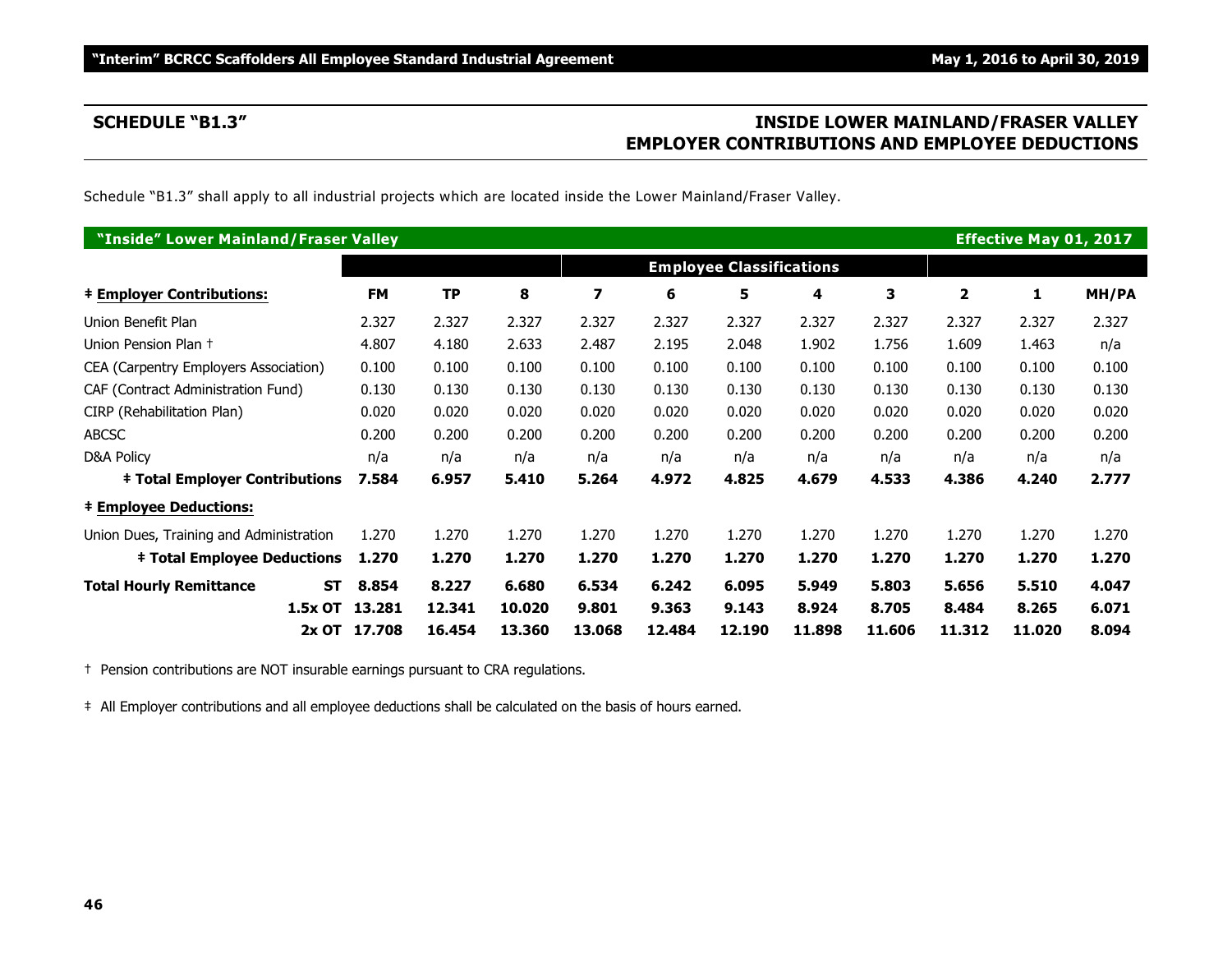### **SCHEDULE "B1.4" INSIDE LOWER MAINLAND/FRASER VALLEY EMPLOYER CONTRIBUTIONS AND EMPLOYEE DEDUCTIONS**

Schedule "B1.4" shall apply to all industrial projects which are located inside the Lower Mainland/Fraser Valley.

| "Inside" Lower Mainland/Fraser Valley       |                |           |        |                |        |                                 |        |        | <b>Effective November 26, 2017</b> |        |       |
|---------------------------------------------|----------------|-----------|--------|----------------|--------|---------------------------------|--------|--------|------------------------------------|--------|-------|
|                                             |                |           |        |                |        | <b>Employee Classifications</b> |        |        |                                    |        |       |
| <b>‡ Employer Contributions:</b>            | <b>FM</b>      | <b>TP</b> | 8      | $\overline{z}$ | 6      | 5                               | 4      | 3      | $\overline{2}$                     | 1      | MH/PA |
| Union Benefit Plan                          | 2.327          | 2.327     | 2.327  | 2.327          | 2.327  | 2.327                           | 2.327  | 2.327  | 2.327                              | 2.327  | 2.327 |
| Union Pension Plan +                        | 4.807          | 4.180     | 2.633  | 2.487          | 2.195  | 2.048                           | 1.902  | 1.756  | 1.609                              | 1.463  | n/a   |
| CEA (Carpentry Employers Association)       | 0.100          | 0.100     | 0.100  | 0.100          | 0.100  | 0.100                           | 0.100  | 0.100  | 0.100                              | 0.100  | 0.100 |
| CAF (Contract Administration Fund)          | 0.130          | 0.130     | 0.130  | 0.130          | 0.130  | 0.130                           | 0.130  | 0.130  | 0.130                              | 0.130  | 0.130 |
| CIRP (Rehabilitation Plan)                  | 0.020          | 0.020     | 0.020  | 0.020          | 0.020  | 0.020                           | 0.020  | 0.020  | 0.020                              | 0.020  | 0.020 |
| <b>ABCSC</b>                                | 0.200          | 0.200     | 0.200  | 0.200          | 0.200  | 0.200                           | 0.200  | 0.200  | 0.200                              | 0.200  | 0.200 |
| D&A Policy                                  | 0.010          | 0.010     | 0.010  | 0.010          | 0.010  | 0.010                           | 0.010  | 0.010  | 0.010                              | 0.010  | 0.010 |
| <b>‡ Total Employer Contributions</b>       | 7.594          | 6.967     | 5.420  | 5.274          | 4.982  | 4.835                           | 4.689  | 4.543  | 4.396                              | 4.250  | 2.787 |
| <b>‡ Employee Deductions:</b>               |                |           |        |                |        |                                 |        |        |                                    |        |       |
| Union Dues, Training and Administration     | 1.270          | 1.270     | 1.270  | 1.270          | 1.270  | 1.270                           | 1.270  | 1.270  | 1.270                              | 1.270  | 1.270 |
| <b>‡ Total Employee Deductions</b>          | 1.270          | 1.270     | 1.270  | 1.270          | 1.270  | 1.270                           | 1.270  | 1.270  | 1.270                              | 1.270  | 1.270 |
| <b>Total Hourly Remittance</b><br><b>ST</b> | 8.864          | 8.237     | 6.690  | 6.544          | 6.252  | 6.105                           | 5.959  | 5.813  | 5.666                              | 5.520  | 4.057 |
|                                             | 1.5x OT 13.296 | 12,356    | 10.035 | 9.816          | 9.378  | 9.158                           | 8.939  | 8.720  | 8.499                              | 8.280  | 6.086 |
|                                             | 2x OT 17.728   | 16.474    | 13.380 | 13.088         | 12.504 | 12.210                          | 11.918 | 11.626 | 11.332                             | 11.040 | 8.114 |

† Pension contributions are NOT insurable earnings pursuant to CRA regulations.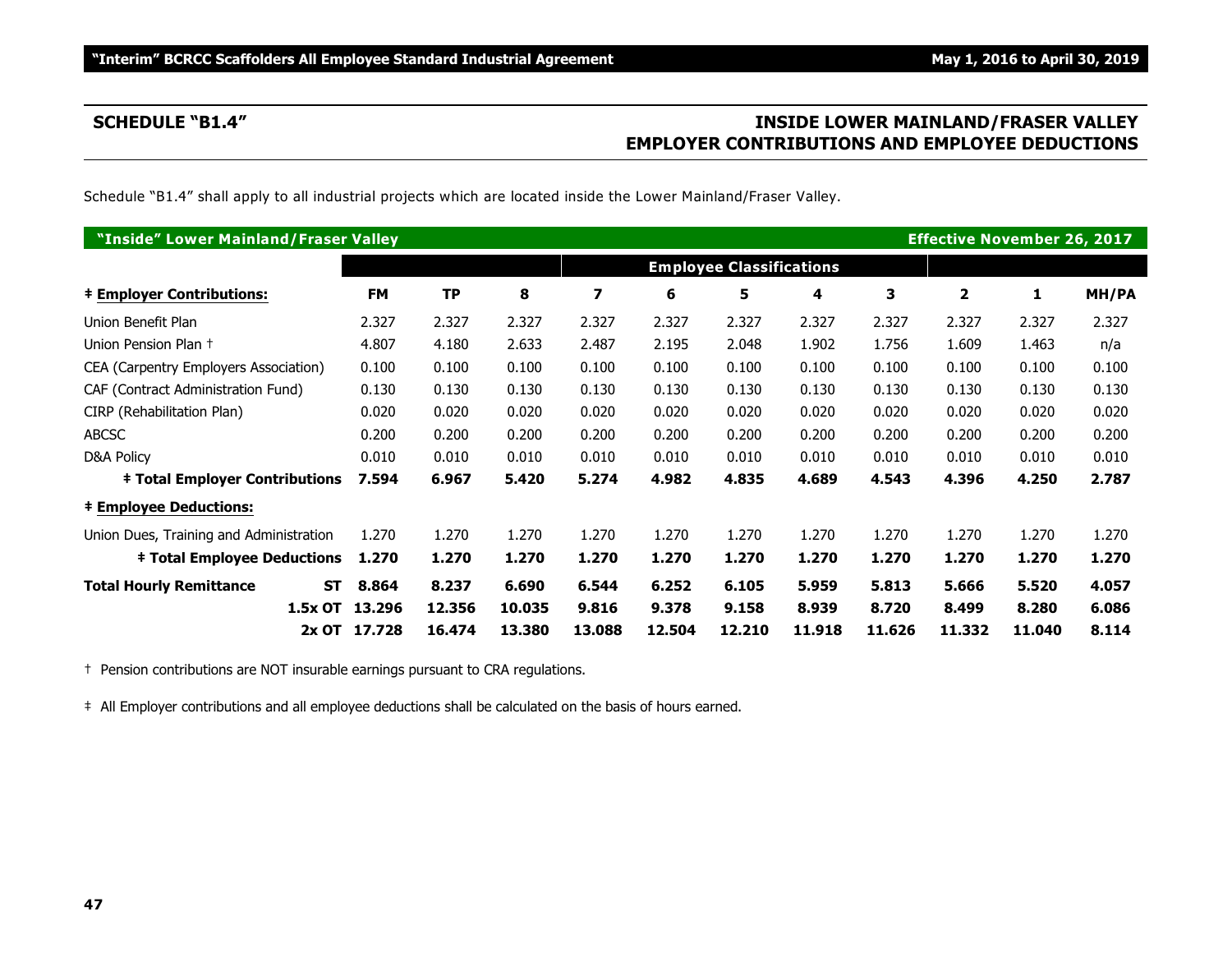### **SCHEDULE "B1.5" INSIDE LOWER MAINLAND/FRASER VALLEY EMPLOYER CONTRIBUTIONS AND EMPLOYEE DEDUCTIONS**

Schedule "B1.5" shall apply to all industrial projects which are located inside the Lower Mainland/Fraser Valley.

| "Inside" Lower Mainland/Fraser Valley       |              |           |        |        |        |                                 |        |        |                | <b>Effective May 01, 2018</b> |       |
|---------------------------------------------|--------------|-----------|--------|--------|--------|---------------------------------|--------|--------|----------------|-------------------------------|-------|
|                                             |              |           |        |        |        | <b>Employee Classifications</b> |        |        |                |                               |       |
| <b>‡ Employer Contributions:</b>            | <b>FM</b>    | <b>TP</b> | 8      | 7      | 6      | 5                               | 4      | 3      | $\overline{2}$ | 1                             | MH/PA |
| Union Benefit Plan                          | 2.327        | 2.327     | 2.327  | 2.327  | 2.327  | 2.327                           | 2.327  | 2.327  | 2.327          | 2.327                         | 2.327 |
| Union Pension Plan +                        | 4.854        | 4.221     | 2.659  | 2.512  | 2.216  | 2.069                           | 1.921  | 1.773  | 1.625          | 1.478                         | n/a   |
| CEA (Carpentry Employers Association)       | 0.100        | 0.100     | 0.100  | 0.100  | 0.100  | 0.100                           | 0.100  | 0.100  | 0.100          | 0.100                         | 0.100 |
| CAF (Contract Administration Fund)          | 0.130        | 0.130     | 0.130  | 0.130  | 0.130  | 0.130                           | 0.130  | 0.130  | 0.130          | 0.130                         | 0.130 |
| CIRP (Rehabilitation Plan)                  | 0.020        | 0.020     | 0.020  | 0.020  | 0.020  | 0.020                           | 0.020  | 0.020  | 0.020          | 0.020                         | 0.020 |
| <b>ABCSC</b>                                | 0.200        | 0.200     | 0.200  | 0.200  | 0.200  | 0.200                           | 0.200  | 0.200  | 0.200          | 0.200                         | 0.200 |
| D&A Policy                                  | 0.010        | 0.010     | 0.010  | 0.010  | 0.010  | 0.010                           | 0.010  | 0.010  | 0.010          | 0.010                         | 0.010 |
| <b>‡ Total Employer Contributions</b>       | 7.641        | 7.008     | 5.446  | 5.299  | 5.003  | 4.856                           | 4.708  | 4.560  | 4.412          | 4.265                         | 2.787 |
| <b>‡ Employee Deductions:</b>               |              |           |        |        |        |                                 |        |        |                |                               |       |
| Union Dues, Training and Administration     | 1.270        | 1.270     | 1.270  | 1.270  | 1.270  | 1.270                           | 1.270  | 1.270  | 1.270          | 1.270                         | 1.270 |
| <b>‡ Total Employee Deductions</b>          | 1.270        | 1.270     | 1.270  | 1.270  | 1.270  | 1.270                           | 1.270  | 1.270  | 1.270          | 1.270                         | 1.270 |
| <b>Total Hourly Remittance</b><br><b>ST</b> | 8.911        | 8.278     | 6.716  | 6.569  | 6.273  | 6.126                           | 5.978  | 5.830  | 5.682          | 5.535                         | 4.057 |
| 1.5x OT                                     | 13.367       | 12.417    | 10.074 | 9.854  | 9.410  | 9.189                           | 8.967  | 8.745  | 8.523          | 8.303                         | 6.086 |
|                                             | 2x OT 17.822 | 16.556    | 13.432 | 13.138 | 12.546 | 12.252                          | 11.956 | 11.660 | 11.364         | 11.070                        | 8.114 |

† Pension contributions are NOT insurable earnings pursuant to CRA regulations.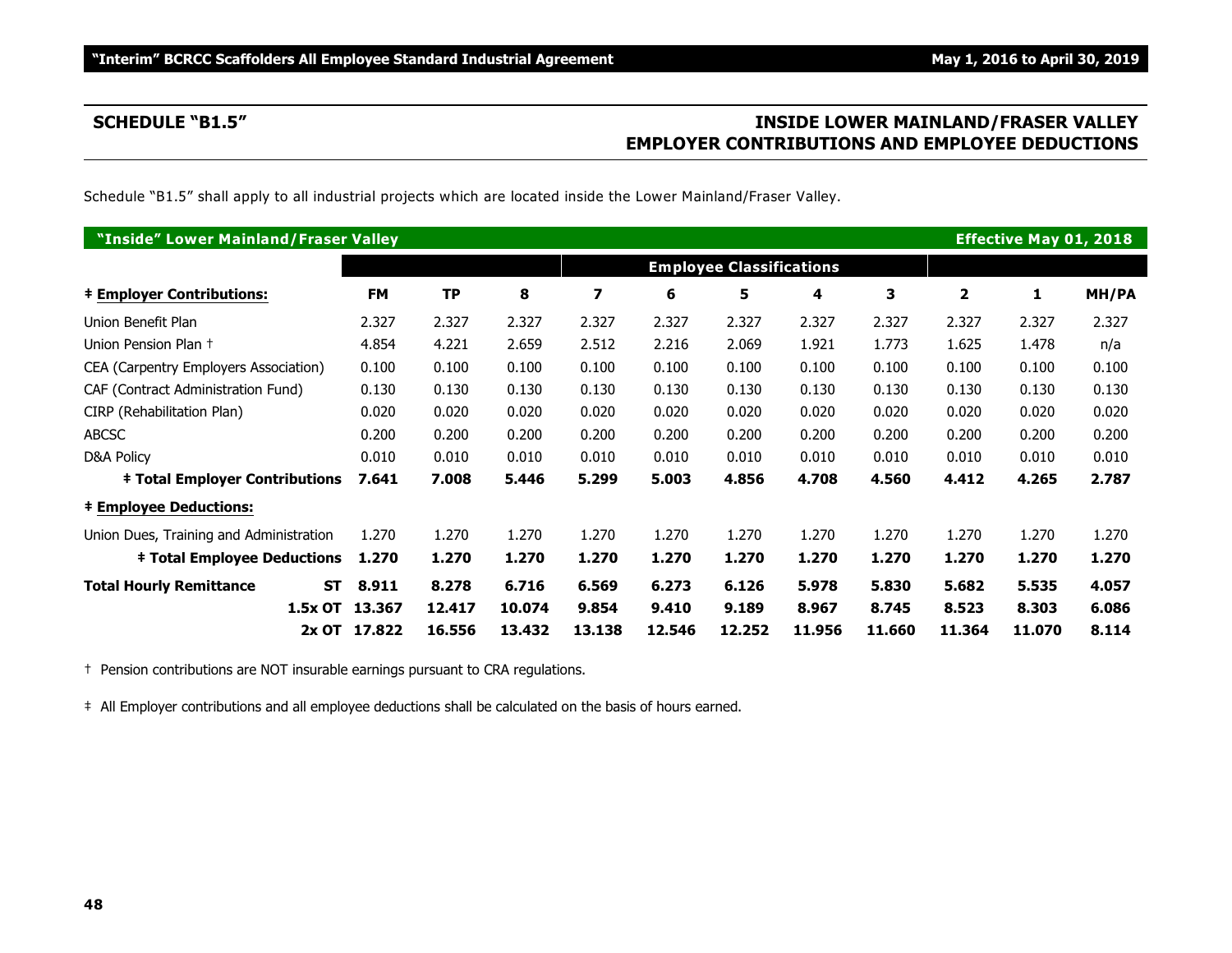### **SCHEDULE "B1.6" INSIDE LOWER MAINLAND/FRASER VALLEY EMPLOYER CONTRIBUTIONS AND EMPLOYEE DEDUCTIONS**

Schedule "B1.6" shall apply to all industrial projects which are located inside the Lower Mainland/Fraser Valley.

| "Inside" Lower Mainland/Fraser Valley       |                |           |        |        |        |                                 |        |        |                | <b>Effective April 01, 2019</b> |       |
|---------------------------------------------|----------------|-----------|--------|--------|--------|---------------------------------|--------|--------|----------------|---------------------------------|-------|
|                                             |                |           |        |        |        | <b>Employee Classifications</b> |        |        |                |                                 |       |
| <b>‡ Employer Contributions:</b>            | <b>FM</b>      | <b>TP</b> | 8      | 7      | 6      | 5                               | 4      | 3      | $\overline{2}$ | 1                               | MH/PA |
| Union Benefit Plan                          | 2.327          | 2.327     | 2.327  | 2.327  | 2.327  | 2.327                           | 2.327  | 2.327  | 2.327          | 2.327                           | 2.327 |
| Union Pension Plan +                        | 4.901          | 4.262     | 2.685  | 2.536  | 2.238  | 2.088                           | 1.939  | 1.790  | 1.641          | 1.492                           | n/a   |
| CEA (Carpentry Employers Association)       | 0.100          | 0.100     | 0.100  | 0.100  | 0.100  | 0.100                           | 0.100  | 0.100  | 0.100          | 0.100                           | 0.100 |
| CAF (Contract Administration Fund)          | 0.130          | 0.130     | 0.130  | 0.130  | 0.130  | 0.130                           | 0.130  | 0.130  | 0.130          | 0.130                           | 0.130 |
| CIRP (Rehabilitation Plan)                  | 0.020          | 0.020     | 0.020  | 0.020  | 0.020  | 0.020                           | 0.020  | 0.020  | 0.020          | 0.020                           | 0.020 |
| <b>ABCSC</b>                                | 0.200          | 0.200     | 0.200  | 0.200  | 0.200  | 0.200                           | 0.200  | 0.200  | 0.200          | 0.200                           | 0.200 |
| D&A Policy                                  | 0.010          | 0.010     | 0.010  | 0.010  | 0.010  | 0.010                           | 0.010  | 0.010  | 0.010          | 0.010                           | 0.010 |
| <b>‡ Total Employer Contributions</b>       | 7.688          | 7.049     | 5.472  | 5.323  | 5.025  | 4.875                           | 4.726  | 4.577  | 4.428          | 4.279                           | 2.787 |
| <b>‡ Employee Deductions:</b>               |                |           |        |        |        |                                 |        |        |                |                                 |       |
| Union Dues, Training and Administration     | 1.270          | 1.270     | 1.270  | 1.270  | 1.270  | 1.270                           | 1.270  | 1.270  | 1.270          | 1.270                           | 1.270 |
| <b>‡ Total Employee Deductions</b>          | 1.270          | 1.270     | 1.270  | 1.270  | 1.270  | 1.270                           | 1.270  | 1.270  | 1.270          | 1.270                           | 1.270 |
| <b>Total Hourly Remittance</b><br><b>ST</b> | 8.958          | 8.319     | 6.742  | 6.593  | 6.295  | 6.145                           | 5.996  | 5.847  | 5.698          | 5.549                           | 4.057 |
|                                             | 1.5x OT 13.437 | 12.479    | 10.113 | 9.890  | 9.443  | 9.218                           | 8.994  | 8.771  | 8.547          | 8.324                           | 6.086 |
|                                             | 2x OT 17.916   | 16.638    | 13.484 | 13.186 | 12.590 | 12.290                          | 11.992 | 11.694 | 11.396         | 11.098                          | 8.114 |

† Pension contributions are NOT insurable earnings pursuant to CRA regulations.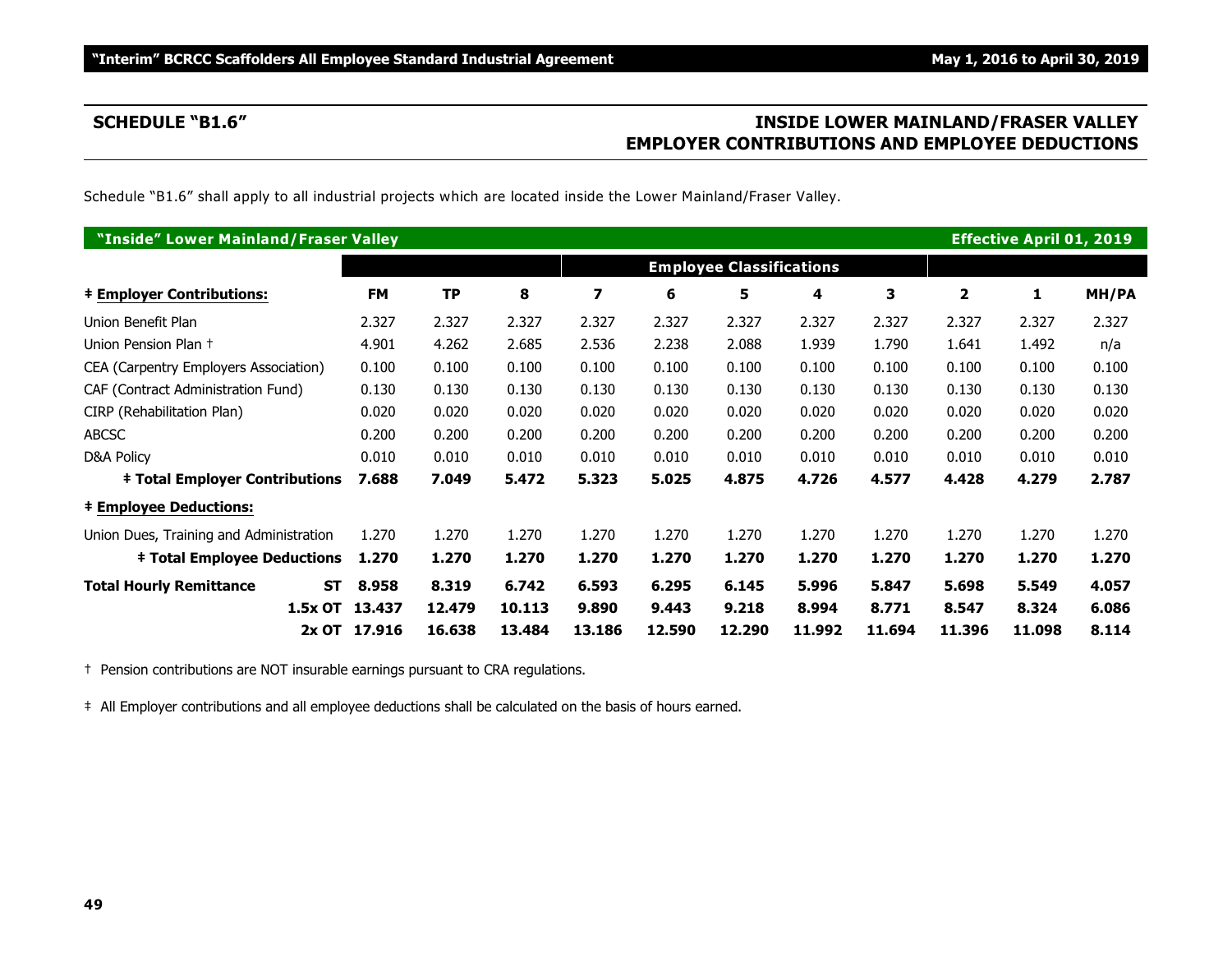### **SCHEDULE "B2.1" OUTSIDE LOWER MAINLAND/FRASER VALLEY EMPLOYER CONTRIBUTIONS AND EMPLOYEE DEDUCTIONS**

Schedule "B2.1" shall apply to all industrial projects which are located outside the Lower Mainland/Fraser Valley.

| "Outside" Lower Mainland/Fraser Valley      |              |                                 |        |        |        |        |        |        |                | <b>Effective May 01, 2016</b> |       |
|---------------------------------------------|--------------|---------------------------------|--------|--------|--------|--------|--------|--------|----------------|-------------------------------|-------|
|                                             |              | <b>Employee Classifications</b> |        |        |        |        |        |        |                |                               |       |
| <b>‡ Employer Contributions:</b>            | <b>FM</b>    | <b>TP</b>                       | 8      | 7      | 6      | 5      | 4      | 3      | $\overline{2}$ | 1                             | MH/PA |
| Union Benefit Plan                          | 2.350        | 2.350                           | 2.350  | 2.350  | 2.350  | 2.350  | 2.350  | 2.350  | 2.350          | 2.350                         | 2.350 |
| Union Pension Plan +                        | 4.675        | 4.065                           | 2.561  | 2.419  | 2.134  | 1.992  | 1.849  | 1.707  | 1.565          | 1.423                         | n/a   |
| CEA (Carpentry Employers Association)       | 0.150        | 0.150                           | 0.150  | 0.150  | 0.150  | 0.150  | 0.150  | 0.150  | 0.150          | 0.150                         | 0.150 |
| CAF (Contract Administration Fund)          | 0.110        | 0.110                           | 0.110  | 0.110  | 0.110  | 0.110  | 0.110  | 0.110  | 0.110          | 0.110                         | 0.110 |
| CIRP (Rehabilitation Plan)                  | 0.020        | 0.020                           | 0.020  | 0.020  | 0.020  | 0.020  | 0.020  | 0.020  | 0.020          | 0.020                         | 0.020 |
| <b>ABCSC</b>                                | 0.010        | 0.010                           | 0.010  | 0.010  | 0.010  | 0.010  | 0.010  | 0.010  | 0.010          | 0.010                         | 0.010 |
| <b>‡ Total Employer Contributions</b>       | 7.315        | 6.705                           | 5.201  | 5.059  | 4.774  | 4.632  | 4.489  | 4.347  | 4.205          | 4.063                         | 2.640 |
| <b>‡ Employee Deductions:</b>               |              |                                 |        |        |        |        |        |        |                |                               |       |
| Union Dues, Training and Administration     | 0.920        | 0.920                           | 0.920  | 0.920  | 0.920  | 0.920  | 0.920  | 0.920  | 0.920          | 0.920                         | 0.920 |
| <b>‡ Total Employee Deductions</b>          | 0.920        | 0.920                           | 0.920  | 0.920  | 0.920  | 0.920  | 0.920  | 0.920  | 0.920          | 0.920                         | 0.920 |
| <b>Total Hourly Remittance</b><br><b>ST</b> | 8.235        | 7.625                           | 6.121  | 5.979  | 5.694  | 5.552  | 5.409  | 5.267  | 5.125          | 4.983                         | 3.560 |
| 1.5x OT                                     | 12.353       | 11.438                          | 9.182  | 8.969  | 8.541  | 8.328  | 8.114  | 7.901  | 7.688          | 7.475                         | 5.340 |
|                                             | 2x OT 16.470 | 15.250                          | 12.242 | 11.958 | 11.388 | 11.104 | 10.818 | 10.534 | 10.250         | 9.966                         | 7.120 |

† Pension contributions are NOT insurable earnings pursuant to CRA regulations.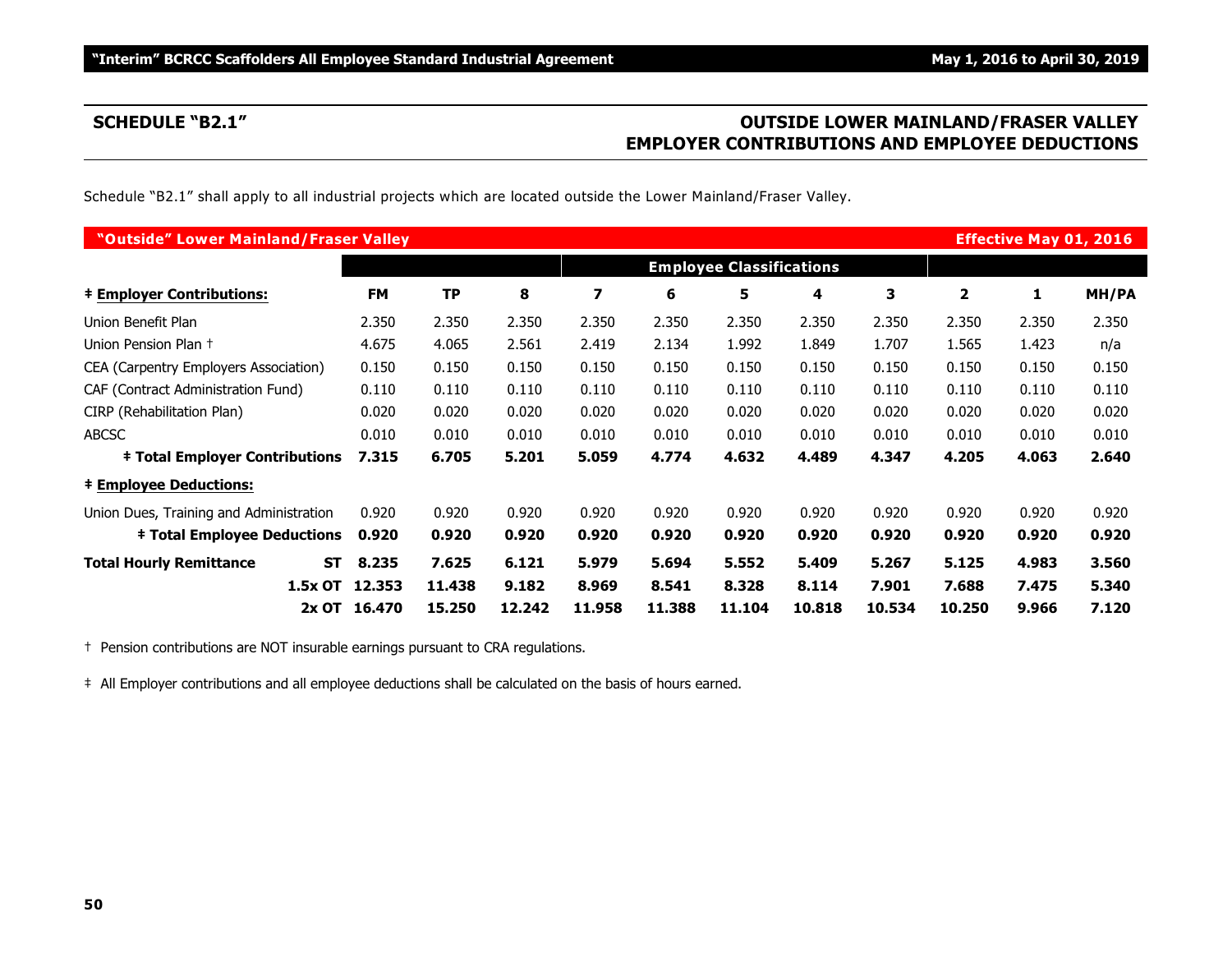### **SCHEDULE "B2.2" OUTSIDE LOWER MAINLAND/FRASER VALLEY EMPLOYER CONTRIBUTIONS AND EMPLOYEE DEDUCTIONS**

Schedule "B2.2" shall apply to all industrial projects which are located outside the Lower Mainland/Fraser Valley.

| "Outside" Lower Mainland/Fraser Valley      |              |                                 |        |        |        |        |        |        | <b>Effective January 01, 2017</b> |        |       |
|---------------------------------------------|--------------|---------------------------------|--------|--------|--------|--------|--------|--------|-----------------------------------|--------|-------|
|                                             |              | <b>Employee Classifications</b> |        |        |        |        |        |        |                                   |        |       |
| <b>‡ Employer Contributions:</b>            | <b>FM</b>    | TP                              | 8      | 7      | 6      | 5      | 4      | 3      | 2                                 | 1      | MH/PA |
| Union Benefit Plan                          | 2.350        | 2.350                           | 2.350  | 2.350  | 2.350  | 2.350  | 2.350  | 2.350  | 2.350                             | 2.350  | 2.350 |
| Union Pension Plan +                        | 4.675        | 4.065                           | 2.561  | 2.419  | 2.134  | 1.992  | 1.849  | 1.707  | 1.565                             | 1.423  | n/a   |
| CEA (Carpentry Employers Association)       | 0.150        | 0.150                           | 0.150  | 0.150  | 0.150  | 0.150  | 0.150  | 0.150  | 0.150                             | 0.150  | 0.150 |
| CAF (Contract Administration Fund)          | 0.110        | 0.110                           | 0.110  | 0.110  | 0.110  | 0.110  | 0.110  | 0.110  | 0.110                             | 0.110  | 0.110 |
| CIRP (Rehabilitation Plan)                  | 0.020        | 0.020                           | 0.020  | 0.020  | 0.020  | 0.020  | 0.020  | 0.020  | 0.020                             | 0.020  | 0.020 |
| <b>ABCSC</b>                                | 0.010        | 0.010                           | 0.010  | 0.010  | 0.010  | 0.010  | 0.010  | 0.010  | 0.010                             | 0.010  | 0.010 |
| <b>‡ Total Employer Contributions</b>       | 7.315        | 6.705                           | 5.201  | 5.059  | 4.774  | 4.632  | 4.489  | 4.347  | 4.205                             | 4.063  | 2.640 |
| <b>‡ Employee Deductions:</b>               |              |                                 |        |        |        |        |        |        |                                   |        |       |
| Union Dues, Training and Administration     | 1.120        | 1.120                           | 1.120  | 1.120  | 1.120  | 1.120  | 1.120  | 1.120  | 1.120                             | 1.120  | 1.120 |
| <b>‡ Total Employee Deductions</b>          | 1.120        | 1.120                           | 1.120  | 1.120  | 1.120  | 1.120  | 1.120  | 1.120  | 1.120                             | 1.120  | 1.120 |
| <b>Total Hourly Remittance</b><br><b>ST</b> | 8.435        | 7.825                           | 6.321  | 6.179  | 5.894  | 5.752  | 5.609  | 5.467  | 5.325                             | 5.183  | 3.760 |
| 1.5x OT                                     | 12.653       | 11.738                          | 9.482  | 9.269  | 8.841  | 8.628  | 8.414  | 8.201  | 7.988                             | 7.775  | 5.640 |
|                                             | 2x OT 16.870 | 15.650                          | 12.642 | 12.358 | 11.788 | 11.504 | 11.218 | 10.934 | 10.650                            | 10.366 | 7.520 |

† Pension contributions are NOT insurable earnings pursuant to CRA regulations.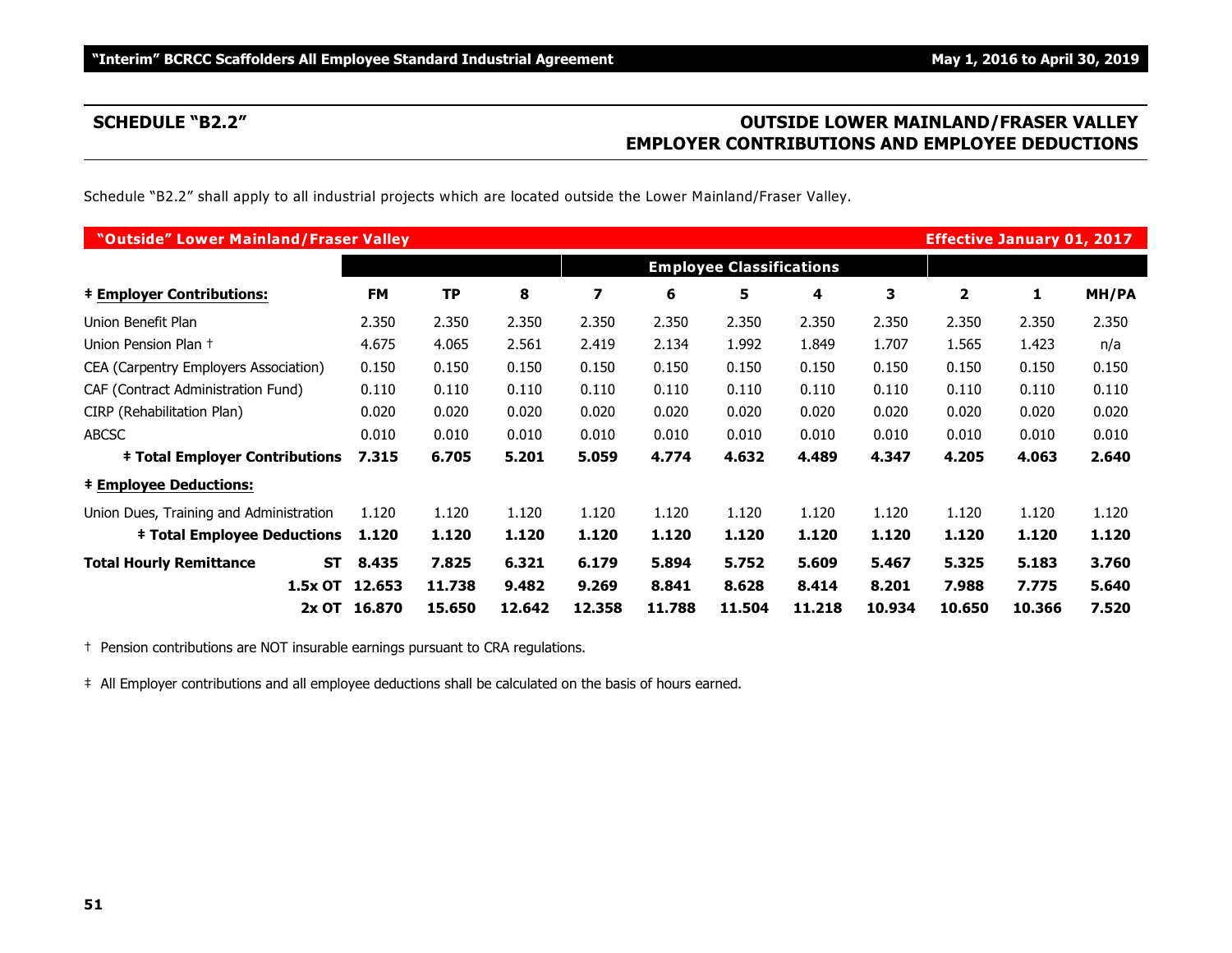### **SCHEDULE "B2.3" OUTSIDE LOWER MAINLAND/FRASER VALLEY EMPLOYER CONTRIBUTIONS AND EMPLOYEE DEDUCTIONS**

Schedule "B2.3" shall apply to all industrial projects which are located outside the Lower Mainland/Fraser Valley.

| "Outside" Lower Mainland/Fraser Valley      |              |           |        |        |        |                                 |        |        |                | <b>Effective May 01, 2017</b> |       |
|---------------------------------------------|--------------|-----------|--------|--------|--------|---------------------------------|--------|--------|----------------|-------------------------------|-------|
|                                             |              |           |        |        |        | <b>Employee Classifications</b> |        |        |                |                               |       |
| <b>‡ Employer Contributions:</b>            | <b>FM</b>    | <b>TP</b> | 8      | 7      | 6      | 5                               | 4      | 3      | $\overline{2}$ | 1                             | MH/PA |
| Union Benefit Plan                          | 2.327        | 2.327     | 2.327  | 2.327  | 2.327  | 2.327                           | 2.327  | 2.327  | 2.327          | 2.327                         | 2.327 |
| Union Pension Plan +                        | 4.692        | 4.080     | 2.570  | 2.428  | 2.142  | 1.999                           | 1.856  | 1.714  | 1.571          | 1.428                         | n/a   |
| CEA (Carpentry Employers Association)       | 0.100        | 0.100     | 0.100  | 0.100  | 0.100  | 0.100                           | 0.100  | 0.100  | 0.100          | 0.100                         | 0.100 |
| CAF (Contract Administration Fund)          | 0.130        | 0.130     | 0.130  | 0.130  | 0.130  | 0.130                           | 0.130  | 0.130  | 0.130          | 0.130                         | 0.130 |
| CIRP (Rehabilitation Plan)                  | 0.020        | 0.020     | 0.020  | 0.020  | 0.020  | 0.020                           | 0.020  | 0.020  | 0.020          | 0.020                         | 0.020 |
| <b>ABCSC</b>                                | 0.200        | 0.200     | 0.200  | 0.200  | 0.200  | 0.200                           | 0.200  | 0.200  | 0.200          | 0.200                         | 0.200 |
| D&A Policy                                  | n/a          | n/a       | n/a    | n/a    | n/a    | n/a                             | n/a    | n/a    | n/a            | n/a                           | n/a   |
| <b>‡ Total Employer Contributions</b>       | 7.469        | 6.857     | 5.347  | 5.205  | 4.919  | 4.776                           | 4.633  | 4.491  | 4.348          | 4.205                         | 2.777 |
| <b>‡ Employee Deductions:</b>               |              |           |        |        |        |                                 |        |        |                |                               |       |
| Union Dues, Training and Administration     | 1.270        | 1.270     | 1.270  | 1.270  | 1.270  | 1.270                           | 1.270  | 1.270  | 1.270          | 1.270                         | 1.270 |
| <b>‡ Total Employee Deductions</b>          | 1.270        | 1.270     | 1.270  | 1.270  | 1.270  | 1.270                           | 1.270  | 1.270  | 1.270          | 1.270                         | 1.270 |
| <b>Total Hourly Remittance</b><br><b>ST</b> | 8.739        | 8.127     | 6.617  | 6.475  | 6.189  | 6.046                           | 5.903  | 5.761  | 5.618          | 5.475                         | 4.047 |
| 1.5x OT                                     | 13.109       | 12.191    | 9.926  | 9.713  | 9.284  | 9.069                           | 8.855  | 8.642  | 8.427          | 8.213                         | 6.071 |
|                                             | 2x OT 17.478 | 16.254    | 13.234 | 12.950 | 12.378 | 12.092                          | 11.806 | 11.522 | 11.236         | 10.950                        | 8.094 |

† Pension contributions are NOT insurable earnings pursuant to CRA regulations.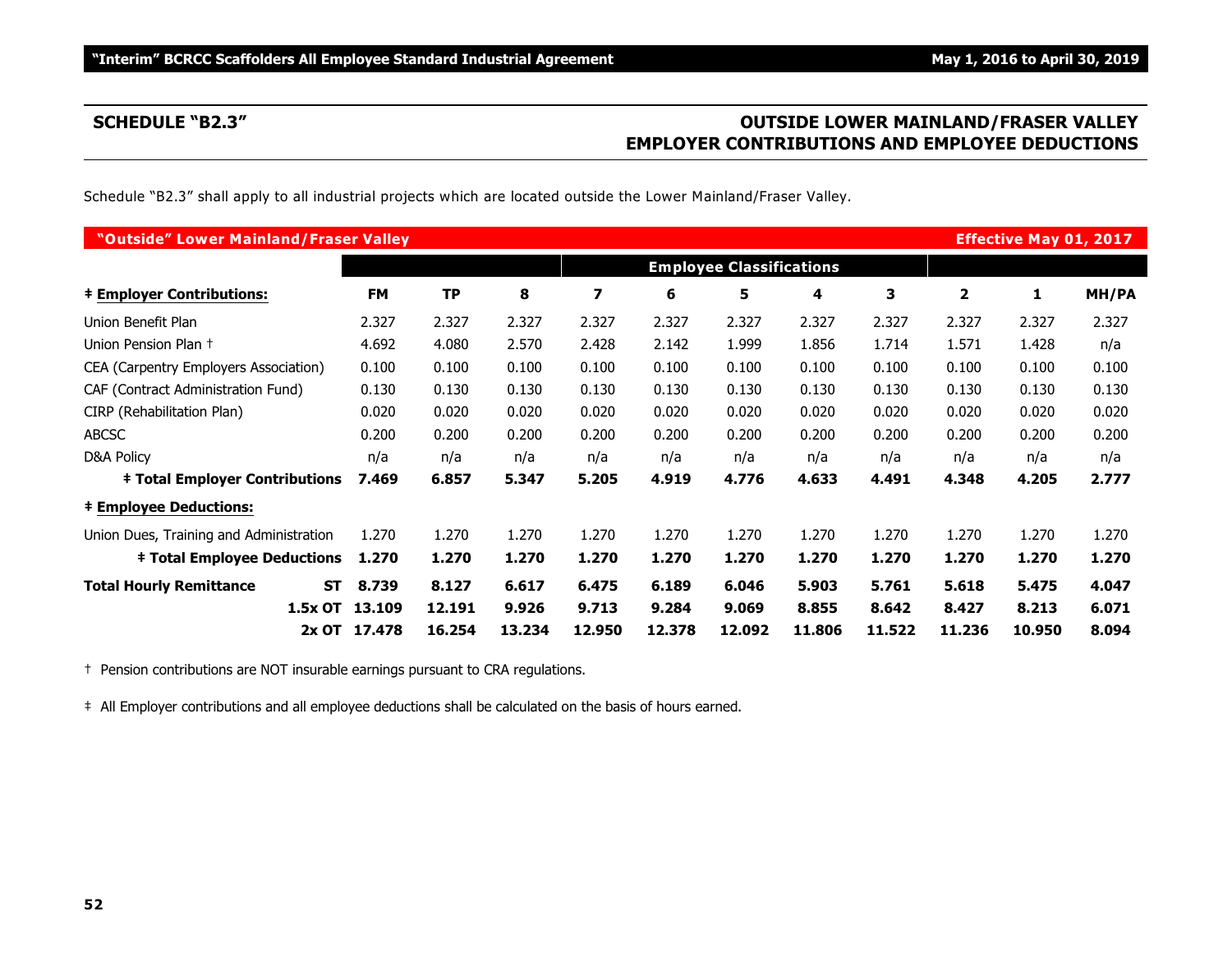### **SCHEDULE "B2.4" OUTSIDE LOWER MAINLAND/FRASER VALLEY EMPLOYER CONTRIBUTIONS AND EMPLOYEE DEDUCTIONS**

Schedule "B2.4" shall apply to all industrial projects which are located outside the Lower Mainland/Fraser Valley.

| "Outside" Lower Mainland/Fraser Valley      |              |           |        |        |        |                                 |        |        | <b>Effective November 26, 2017</b> |        |       |
|---------------------------------------------|--------------|-----------|--------|--------|--------|---------------------------------|--------|--------|------------------------------------|--------|-------|
|                                             |              |           |        |        |        | <b>Employee Classifications</b> |        |        |                                    |        |       |
| <b>‡ Employer Contributions:</b>            | <b>FM</b>    | <b>TP</b> | 8      | 7      | 6      | 5                               | 4      | 3      | $\overline{2}$                     | 1      | MH/PA |
| Union Benefit Plan                          | 2.327        | 2.327     | 2.327  | 2.327  | 2.327  | 2.327                           | 2.327  | 2.327  | 2.327                              | 2.327  | 2.327 |
| Union Pension Plan +                        | 4.692        | 4.080     | 2.570  | 2.428  | 2.142  | 1.999                           | 1.856  | 1.714  | 1.571                              | 1.428  | n/a   |
| CEA (Carpentry Employers Association)       | 0.100        | 0.100     | 0.100  | 0.100  | 0.100  | 0.100                           | 0.100  | 0.100  | 0.100                              | 0.100  | 0.100 |
| CAF (Contract Administration Fund)          | 0.130        | 0.130     | 0.130  | 0.130  | 0.130  | 0.130                           | 0.130  | 0.130  | 0.130                              | 0.130  | 0.130 |
| CIRP (Rehabilitation Plan)                  | 0.020        | 0.020     | 0.020  | 0.020  | 0.020  | 0.020                           | 0.020  | 0.020  | 0.020                              | 0.020  | 0.020 |
| <b>ABCSC</b>                                | 0.200        | 0.200     | 0.200  | 0.200  | 0.200  | 0.200                           | 0.200  | 0.200  | 0.200                              | 0.200  | 0.200 |
| D&A Policy                                  | 0.010        | 0.010     | 0.010  | 0.010  | 0.010  | 0.010                           | 0.010  | 0.010  | 0.010                              | 0.010  | 0.010 |
| <b>‡ Total Employer Contributions</b>       | 7.479        | 6.867     | 5.357  | 5.215  | 4.929  | 4.786                           | 4.643  | 4.501  | 4.358                              | 4.215  | 2.787 |
| <b>‡ Employee Deductions:</b>               |              |           |        |        |        |                                 |        |        |                                    |        |       |
| Union Dues, Training and Administration     | 1.270        | 1.270     | 1.270  | 1.270  | 1.270  | 1.270                           | 1.270  | 1.270  | 1.270                              | 1.270  | 1.270 |
| <b>‡ Total Employee Deductions</b>          | 1.270        | 1.270     | 1.270  | 1.270  | 1.270  | 1.270                           | 1.270  | 1.270  | 1.270                              | 1.270  | 1.270 |
| <b>Total Hourly Remittance</b><br><b>ST</b> | 8.749        | 8.137     | 6.627  | 6.485  | 6.199  | 6.056                           | 5.913  | 5.771  | 5.628                              | 5.485  | 4.057 |
| 1.5x OT                                     | 13.124       | 12.206    | 9.941  | 9.728  | 9.299  | 9.084                           | 8.870  | 8.657  | 8.442                              | 8.228  | 6.086 |
|                                             | 2x OT 17.498 | 16.274    | 13.254 | 12.970 | 12.398 | 12.112                          | 11.826 | 11.542 | 11.256                             | 10.970 | 8.114 |

† Pension contributions are NOT insurable earnings pursuant to CRA regulations.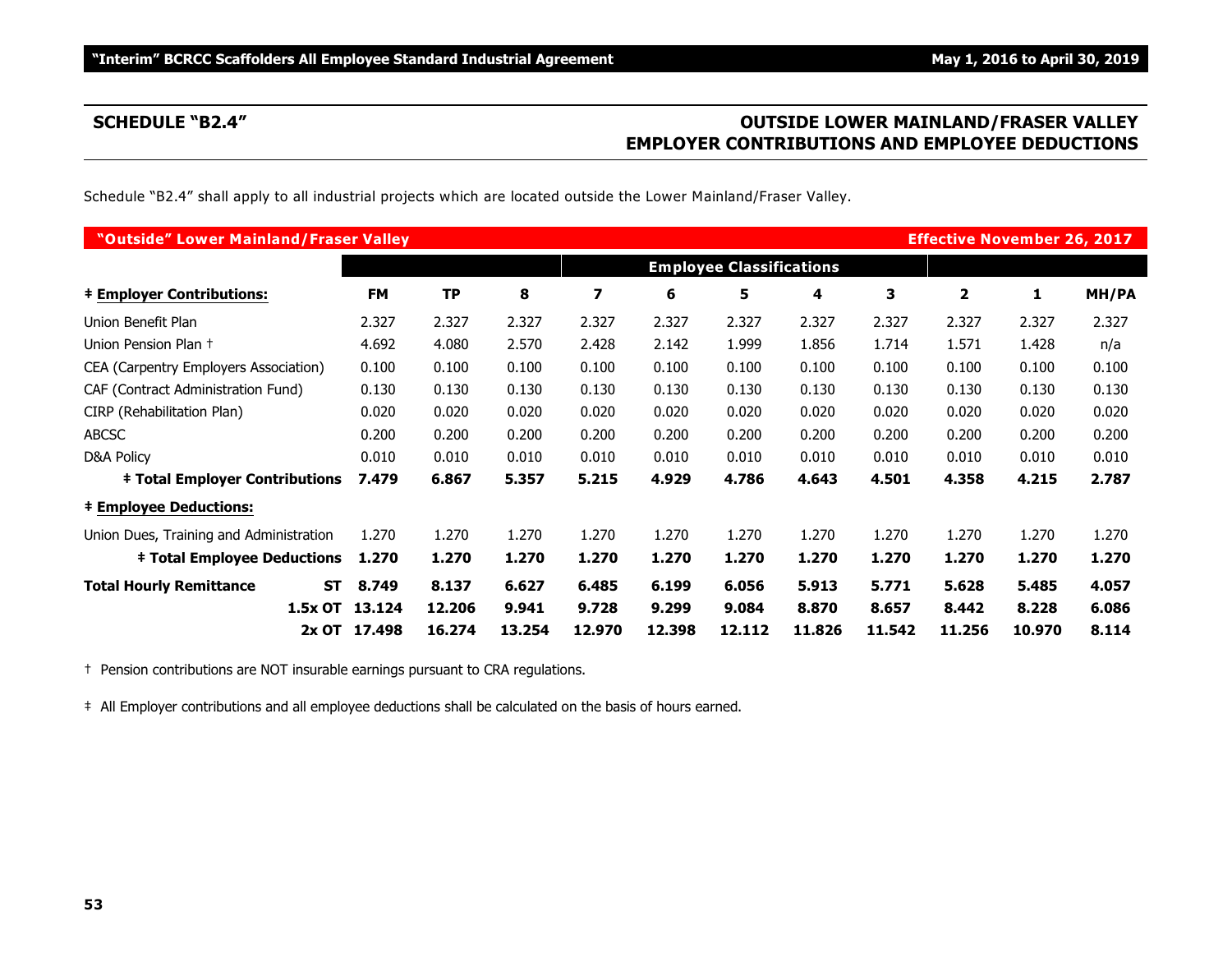### **SCHEDULE "B2.5" OUTSIDE LOWER MAINLAND/FRASER VALLEY EMPLOYER CONTRIBUTIONS AND EMPLOYEE DEDUCTIONS**

Schedule "B2.5" shall apply to all industrial projects which are located outside the Lower Mainland/Fraser Valley.

| "Outside" Lower Mainland/Fraser Valley  |           |              |           |        |        |        |        |        |        |        | <b>Effective May 01, 2018</b> |       |
|-----------------------------------------|-----------|--------------|-----------|--------|--------|--------|--------|--------|--------|--------|-------------------------------|-------|
|                                         |           |              |           |        |        |        |        |        |        |        |                               |       |
| <b>‡ Employer Contributions:</b>        |           | <b>FM</b>    | <b>TP</b> | 8      | 7      | 6      | 5      | 4      | 3      | 2      | 1                             | MH/PA |
| Union Benefit Plan                      |           | 2.327        | 2.327     | 2.327  | 2.327  | 2.327  | 2.327  | 2.327  | 2.327  | 2.327  | 2.327                         | 2.327 |
| Union Pension Plan +                    |           | 4.739        | 4.121     | 2.596  | 2.452  | 2.164  | 2.020  | 1.875  | 1.731  | 1.587  | 1.443                         | n/a   |
| CEA (Carpentry Employers Association)   |           | 0.100        | 0.100     | 0.100  | 0.100  | 0.100  | 0.100  | 0.100  | 0.100  | 0.100  | 0.100                         | 0.100 |
| CAF (Contract Administration Fund)      |           | 0.130        | 0.130     | 0.130  | 0.130  | 0.130  | 0.130  | 0.130  | 0.130  | 0.130  | 0.130                         | 0.130 |
| CIRP (Rehabilitation Plan)              |           | 0.020        | 0.020     | 0.020  | 0.020  | 0.020  | 0.020  | 0.020  | 0.020  | 0.020  | 0.020                         | 0.020 |
| <b>ABCSC</b>                            |           | 0.200        | 0.200     | 0.200  | 0.200  | 0.200  | 0.200  | 0.200  | 0.200  | 0.200  | 0.200                         | 0.200 |
| <b>D&amp;A Policy</b>                   |           | 0.010        | 0.010     | 0.010  | 0.010  | 0.010  | 0.010  | 0.010  | 0.010  | 0.010  | 0.010                         | 0.010 |
| <b>‡ Total Employer Contributions</b>   |           | 7.526        | 6.908     | 5.383  | 5.239  | 4.951  | 4.807  | 4.662  | 4.518  | 4.374  | 4.230                         | 2.787 |
| <b>‡ Employee Deductions:</b>           |           |              |           |        |        |        |        |        |        |        |                               |       |
| Union Dues, Training and Administration |           | 1.270        | 1.270     | 1.270  | 1.270  | 1.270  | 1.270  | 1.270  | 1.270  | 1.270  | 1.270                         | 1.270 |
| <b>‡ Total Employee Deductions</b>      |           | 1.270        | 1.270     | 1.270  | 1.270  | 1.270  | 1.270  | 1.270  | 1.270  | 1.270  | 1.270                         | 1.270 |
| <b>Total Hourly Remittance</b>          | <b>ST</b> | 8.796        | 8.178     | 6.653  | 6.509  | 6.221  | 6.077  | 5.932  | 5.788  | 5.644  | 5.500                         | 4.057 |
|                                         | 1.5x OT   | 13.194       | 12.267    | 9.980  | 9.764  | 9.332  | 9.116  | 8.898  | 8.682  | 8.466  | 8.250                         | 6.086 |
|                                         |           | 2x OT 17.592 | 16.356    | 13.306 | 13.018 | 12.442 | 12.154 | 11.864 | 11.576 | 11.288 | 11.000                        | 8.114 |

† Pension contributions are NOT insurable earnings pursuant to CRA regulations.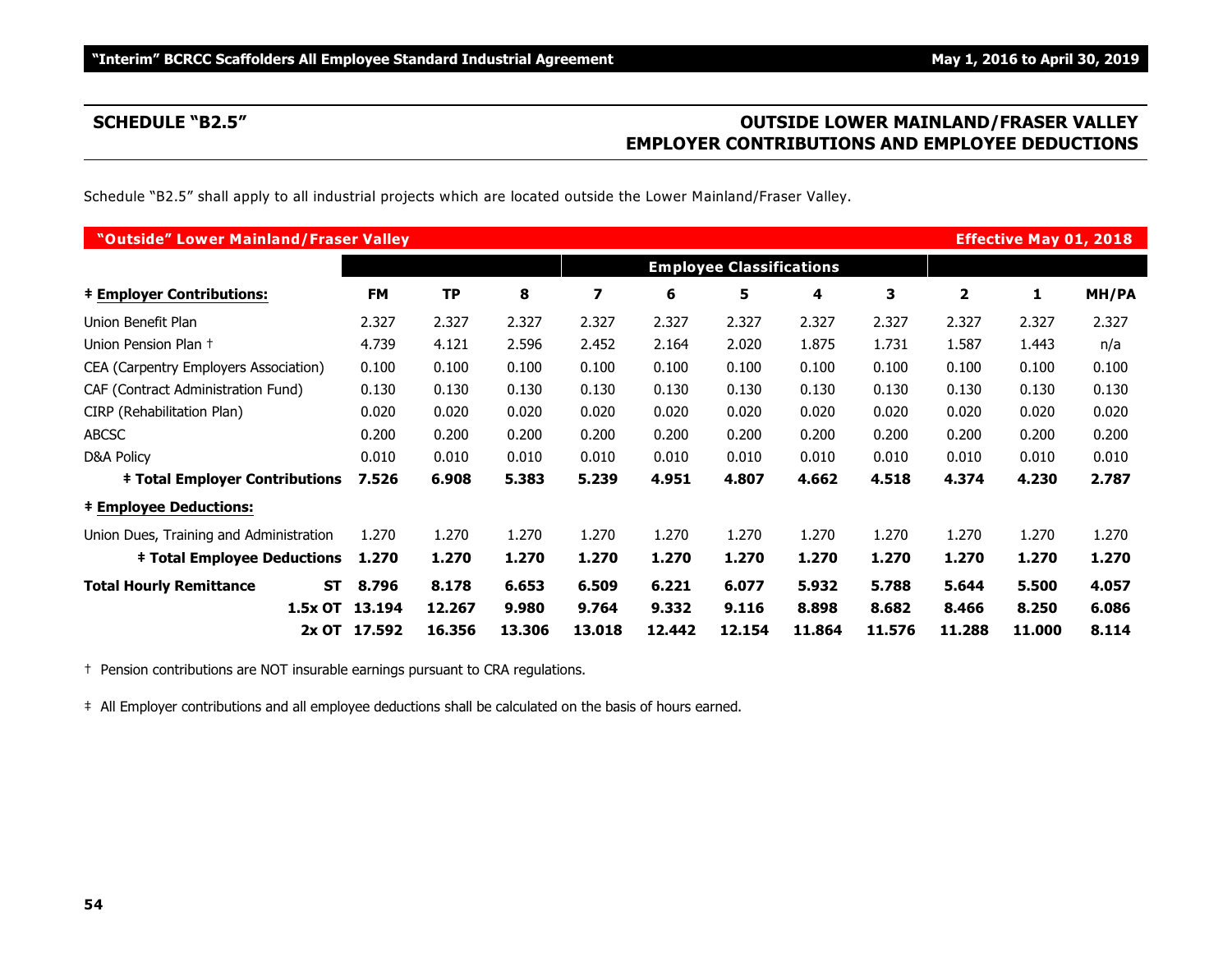### **SCHEDULE "B2.6" OUTSIDE LOWER MAINLAND/FRASER VALLEY EMPLOYER CONTRIBUTIONS AND EMPLOYEE DEDUCTIONS**

Schedule "B2.6" shall apply to all industrial projects which are located outside the Lower Mainland/Fraser Valley.

| "Outside" Lower Mainland/Fraser Valley  |           |              |                                 |        |        |        |        |        |        |        | <b>Effective April 01, 2019</b> |       |
|-----------------------------------------|-----------|--------------|---------------------------------|--------|--------|--------|--------|--------|--------|--------|---------------------------------|-------|
|                                         |           |              | <b>Employee Classifications</b> |        |        |        |        |        |        |        |                                 |       |
| <b>‡ Employer Contributions:</b>        |           | <b>FM</b>    | <b>TP</b>                       | 8      | 7      | 6      | 5      | 4      | 3      | 2      | $\mathbf{1}$                    | MH/PA |
| Union Benefit Plan                      |           | 2.327        | 2.327                           | 2.327  | 2.327  | 2.327  | 2.327  | 2.327  | 2.327  | 2.327  | 2.327                           | 2.327 |
| Union Pension Plan +                    |           | 4.786        | 4.162                           | 2.622  | 2.477  | 2.185  | 2.039  | 1.894  | 1.748  | 1.602  | 1.457                           | n/a   |
| CEA (Carpentry Employers Association)   |           | 0.100        | 0.100                           | 0.100  | 0.100  | 0.100  | 0.100  | 0.100  | 0.100  | 0.100  | 0.100                           | 0.100 |
| CAF (Contract Administration Fund)      |           | 0.130        | 0.130                           | 0.130  | 0.130  | 0.130  | 0.130  | 0.130  | 0.130  | 0.130  | 0.130                           | 0.130 |
| CIRP (Rehabilitation Plan)              |           | 0.020        | 0.020                           | 0.020  | 0.020  | 0.020  | 0.020  | 0.020  | 0.020  | 0.020  | 0.020                           | 0.020 |
| <b>ABCSC</b>                            |           | 0.200        | 0.200                           | 0.200  | 0.200  | 0.200  | 0.200  | 0.200  | 0.200  | 0.200  | 0.200                           | 0.200 |
| D&A Policy                              |           | 0.010        | 0.010                           | 0.010  | 0.010  | 0.010  | 0.010  | 0.010  | 0.010  | 0.010  | 0.010                           | 0.010 |
| <b>‡ Total Employer Contributions</b>   |           | 7.573        | 6.949                           | 5.409  | 5.264  | 4.972  | 4.826  | 4.681  | 4.535  | 4.389  | 4.244                           | 2.787 |
| <b>‡ Employee Deductions:</b>           |           |              |                                 |        |        |        |        |        |        |        |                                 |       |
| Union Dues, Training and Administration |           | 1.270        | 1.270                           | 1.270  | 1.270  | 1.270  | 1.270  | 1.270  | 1.270  | 1.270  | 1.270                           | 1.270 |
| <b>‡ Total Employee Deductions</b>      |           | 1.270        | 1.270                           | 1.270  | 1.270  | 1.270  | 1.270  | 1.270  | 1.270  | 1.270  | 1.270                           | 1.270 |
| <b>Total Hourly Remittance</b>          | <b>ST</b> | 8.843        | 8.219                           | 6.679  | 6.534  | 6.242  | 6.096  | 5.951  | 5.805  | 5.659  | 5.514                           | 4.057 |
|                                         | 1.5x OT   | 13.265       | 12,329                          | 10.019 | 9.801  | 9.363  | 9.144  | 8.927  | 8.708  | 8.489  | 8.271                           | 6.086 |
|                                         |           | 2x OT 17.686 | 16.438                          | 13.358 | 13.068 | 12.484 | 12.192 | 11.902 | 11.610 | 11.318 | 11.028                          | 8.114 |

† Pension contributions are NOT insurable earnings pursuant to CRA regulations.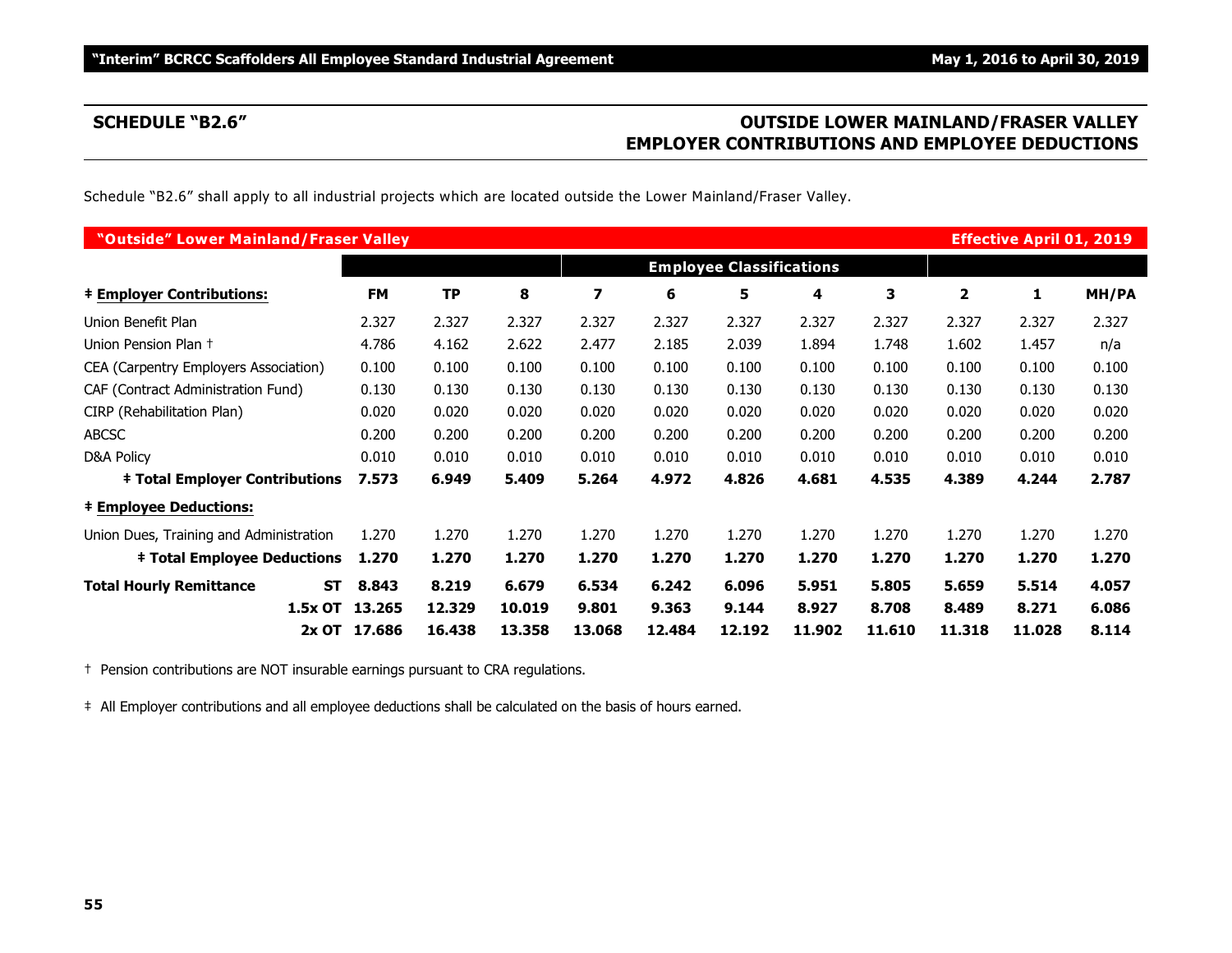### **APPENDIX "A" PAGE 1 OF 3 DEFINITIONS AND ABBREVIATIONS**

The following definitions and abbreviations shall be applicable to the interpretation of this Agreement.

### **1. ABCSC**

Association of BC Scaffold Contractors

### **2. BCRCC**

British Columbia Regional Council of Carpenters

### **3. BCBT**

BC Building Trades (the British Columbia and Yukon Territory Building and Construction Trades Council)

### **4. CEA**

Carpentry Employers Association of BC

### **5. CLR**

Construction Labour Relations Association of B.C.

### **6. CSA**

Canadian Standards Association

### **7. Employee**

Any individual who is a member of the Union, and/or such other person, employed by the Employer under the terms of this Agreement.

### **8. Employer**

- **(a)** Any individual, business, partnership, company, corporation, or other similar entity, signatory to this Agreement.
- **(b)** Where the term Employer is used within this Agreement, and the context of such usage makes it appropriate and logical to regard this term as a reference to a person, as opposed to a legal entity, then such usage shall be considered to refer to an authorized representative of the Employer.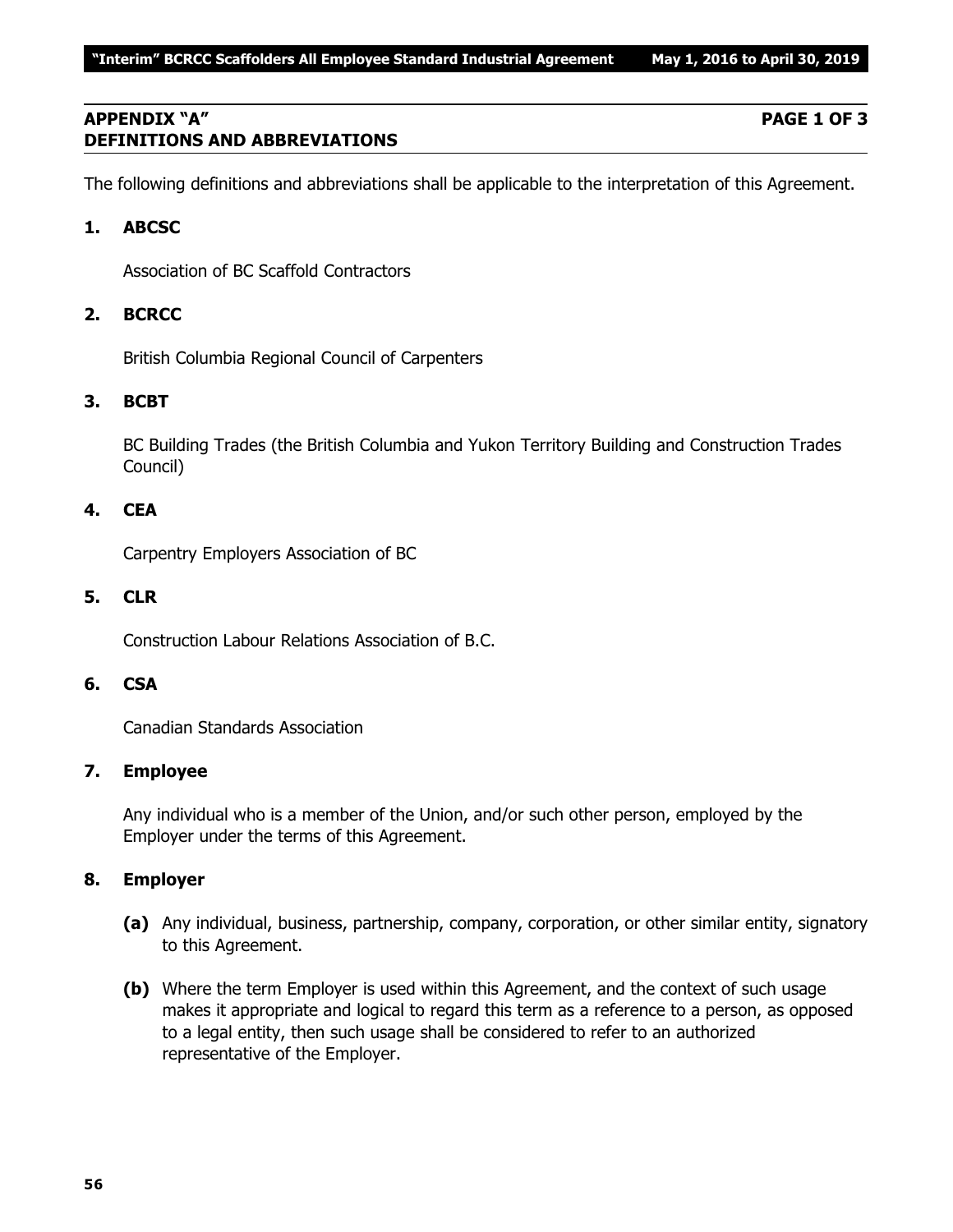### **APPENDIX "A" PAGE 2 OF 3 DEFINITIONS AND ABBREVIATIONS**

The following definitions and abbreviations shall be applicable to the interpretation of this Agreement.

### **9. Gender**

Wherever the words "man", "men", "he" or "his" are utilized in this Agreement they shall be considered to apply equally to both genders (i.e. male and female).

### **10. Hours Earned and Hours Worked**

| (a) 1 straight time hour              | $= 1$ hour earned             | $= 1$ hour worked |
|---------------------------------------|-------------------------------|-------------------|
| (b) 1 time and one-half overtime hour | $= 1\frac{1}{2}$ hours earned | $= 1$ hour worked |
| (c) 1 double time overtime hour       | $= 2$ hours earned            | $= 1$ hour worked |

### **11. Industrial Construction**

- **(a)** Shall include production plants such as pulp mills; chemical plants; refineries, including the transmission facilities; metre pumping; compressor stations; munitions plants; mines; power generating plants; bulk loading terminals; dams; breweries; and any/all other projects which are mutually agreed to by the Parties.
- **(b)** On industrial construction projects, any employee required to work underground shall receive a premium of ten percent (10%) over and above the otherwise applicable minimum hourly wage rate. The foregoing shall not apply to work performed within open ditches or basements of buildings.

### **12. LRB**

British Columbia Labour Relations Board

### **13. Local**

An affiliated Local of the Union.

### **14. Local Resident Employee**

An employee who resides within one hundred (100) road kilometres of the project or, where ferry travel is involved, within seventy-five (75) minutes travel time, including ferry travel and road kilometres.

### **15. Lower Mainland/Fraser Valley**

Inclusive of West Vancouver to the west, Chilliwack to the east, and all cities, towns, municipalities, villages, communities, etc. in between.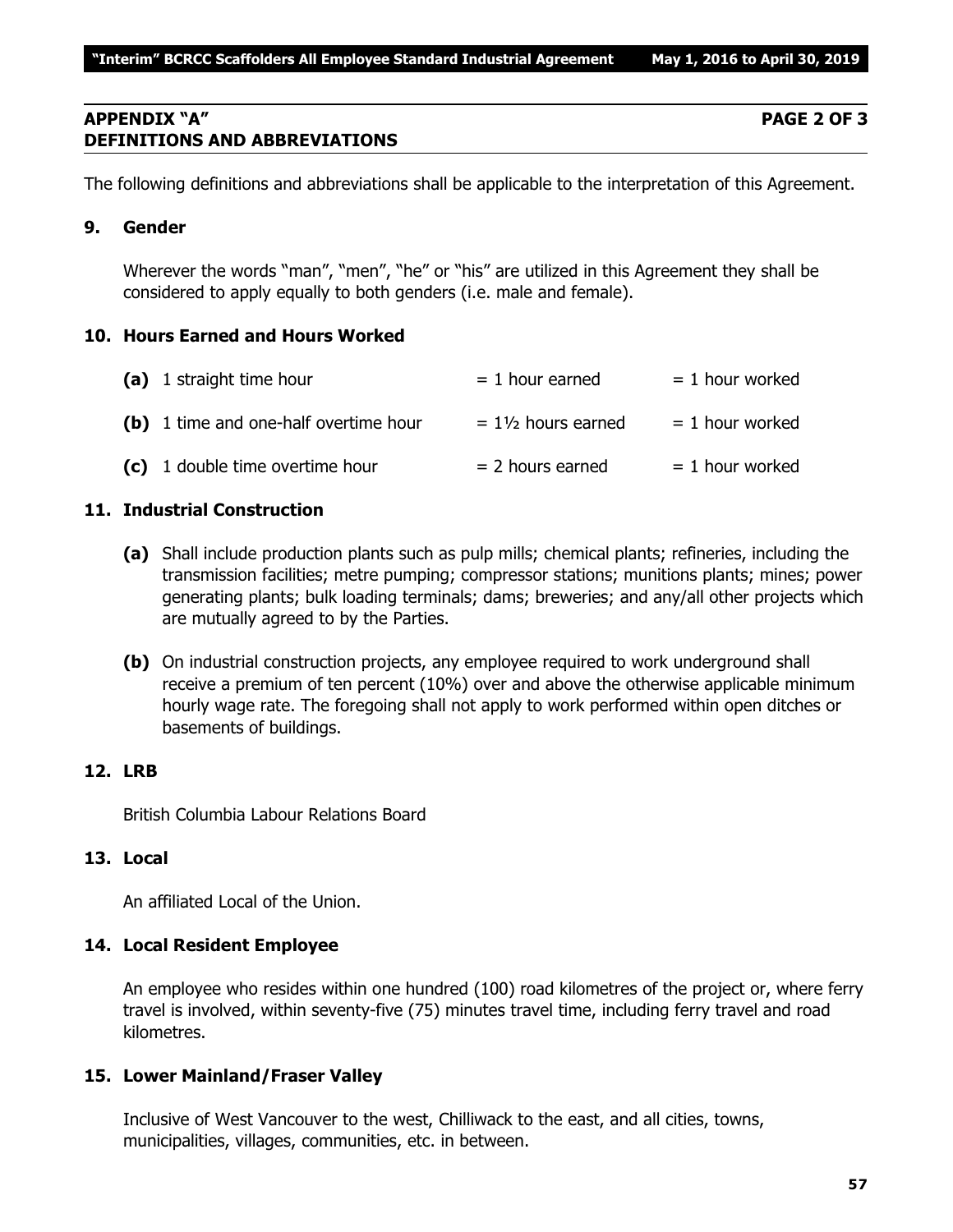### **APPENDIX "A" PAGE 3 OF 3 DEFINITIONS AND ABBREVIATIONS**

The following definitions and abbreviations shall be applicable to the interpretation of this Agreement.

### **16. Union**

- **(a)** British Columbia Regional Council of Carpenters (BCRCC), acting on behalf of its affiliated Locals.
- **(b)** Where the term Union is used within this Agreement, and the context of such usage makes it appropriate and logical to regard this term as a reference to a person, as opposed to a legal entity, then such usage shall be considered to refer to an authorized representative of the Union.

### **17. UBCJA**

United Brotherhood of Carpenters and Joiners of America

### **18. WSBC**

WorkSafe BC (the Workers' Compensation Board of BC)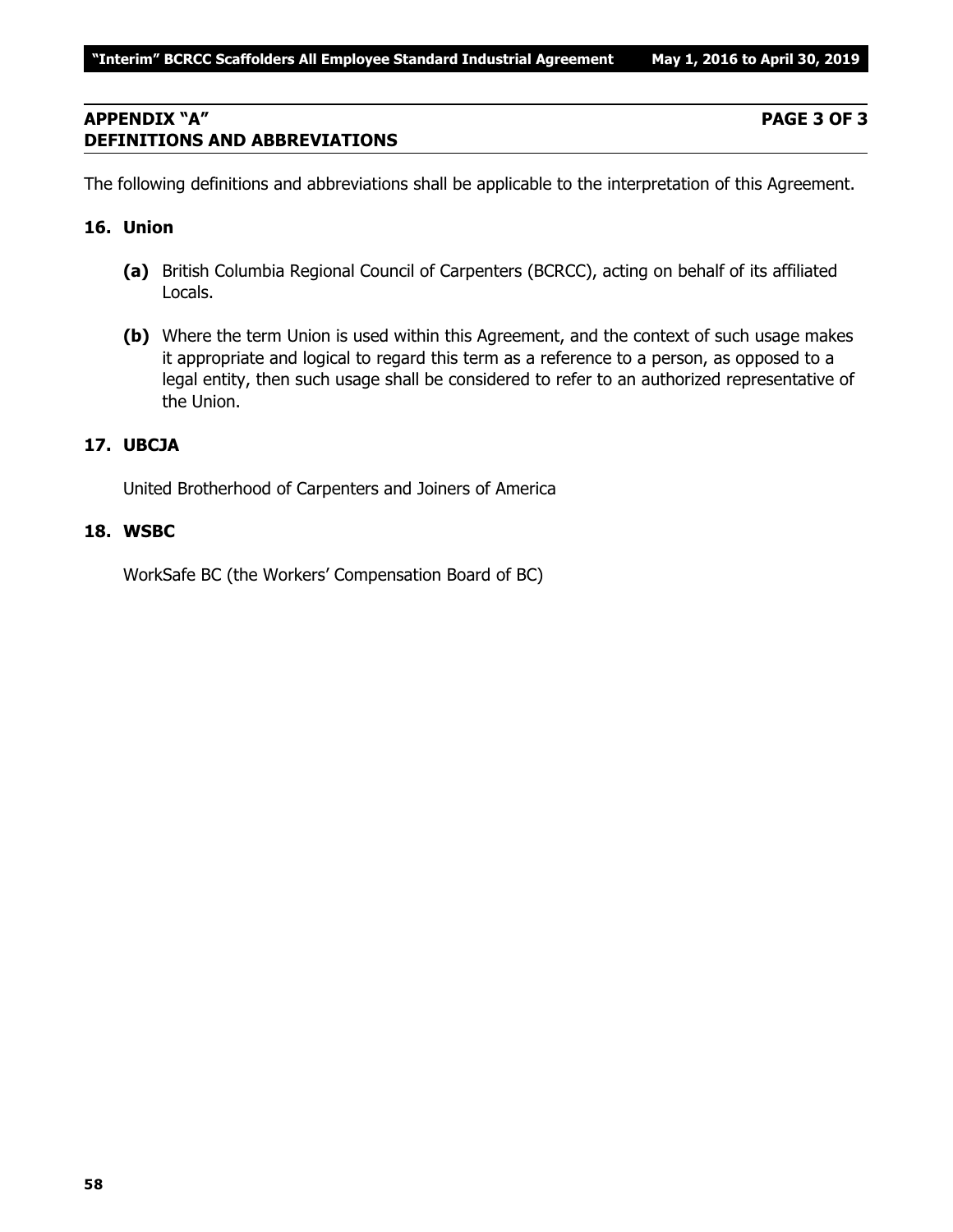### **APPENDIX "B" PAGE 1 OF 2 SCHEDULE OF STATUTORY HOLIDAYS**

The following schedule of statutory holidays shall be applicable to the interpretation of this Agreement.

### **1. 2016**

### Statutory Holiday **Actual Date Conserved Date** Observed Date

New Years' Day **Friday**, Jan. 1<sup>st</sup> Family Day **Monday, Feb. 8th** Monday, Feb. 8th Good Friday **Friday** Friday, Mar. 25<sup>th</sup> Friday, Mar. 25<sup>th</sup> Friday, Mar. 25<sup>th</sup> Easter Monday Monday, Mar. 28<sup>th</sup> Monday, Mar. 28<sup>th</sup> Monday, Mar. 28<sup>th</sup> Victoria Day **Monday, May 23<sup>rd</sup>** Monday, May 23<sup>rd</sup> Monday, May 23<sup>rd</sup> Canada Day **Friday, July 1<sup>st</sup> Senary Article** Scanada Day 1st structure of the Scanada Day Friday before BC Day  $Friday$ , July 29<sup>th</sup> Friday, July 29<sup>th</sup>  $BC$  Day Monday, Aug.  $1<sup>st</sup>$ Friday before Labour Day Friday, Sept. 2<sup>nd</sup> Labour Day Monday, Sept. 5<sup>th</sup> Monday, Sept. 5<sup>th</sup> Monday, Sept. 5<sup>th</sup> Thanksgiving Day Monday, Oct.  $10<sup>th</sup>$  Monday, Oct.  $10<sup>th</sup>$  Monday, Oct.  $10<sup>th</sup>$ Remembrance Day  $\qquad \qquad$  Friday, Nov.  $11^{\text{th}}$  Friday, Nov.  $11^{\text{th}}$ Christmas Day  $S$ unday, Dec. 25<sup>th</sup> Monday, Dec. 26<sup>th</sup> Boxing Day Monday, Dec. 26<sup>th</sup> Tuesday, Dec. 27<sup>th</sup>

### **2. 2017**

### Statutory Holiday **Actual Date** Actual Date **Conserved Date** Observed Date

New Years' Day North Sunday, Jan. 1<sup>st</sup> Monday, Jan. 2<sup>nd</sup> Monday, Jan. 2<sup>nd</sup> Family Day Monday, Feb.  $13<sup>th</sup>$  Monday, Feb  $13<sup>th</sup>$ Good Friday **Friday**, Apr. 14<sup>th</sup> Friday, Apr. 14<sup>th</sup> Friday, Apr. 14<sup>th</sup> Easter Monday **Monday, Apr. 17<sup>th</sup> Monday, Apr. 17<sup>th</sup> Monday, Apr. 17<sup>th</sup>** Victoria Day **Monday, May 22<sup>nd</sup> Monday, May 22<sup>nd</sup> Monday, May 22<sup>nd</sup> Monday, May 22<sup>nd</sup>** Canada Day Saturday, July  $1^{\text{st}}$  Monday, July  $3^{\text{rd}}$ Friday before BC Day  $Friday$ , Aug.  $4<sup>th</sup>$  Friday, Aug.  $4<sup>th</sup>$ BC Day Monday, Aug. 7<sup>th</sup> Friday before Labour Day Friday, Sept. 1<sup>st</sup> Labour Day Monday, Sept. 4<sup>th</sup> Monday, Sept. 4<sup>th</sup> Monday, Sept. 4<sup>th</sup> Thanksgiving Day Monday, Oct. 9th Remembrance Day  $Saturday$ , Nov.  $11<sup>th</sup>$  Monday, Nov.  $13<sup>th</sup>$ Christmas Day  $M$ onday, Dec. 25<sup>th</sup> Monday, Dec. 25<sup>th</sup> Monday, Dec. 25<sup>th</sup> Boxing Day **Bridge Community Community** Tuesday, Dec. 26<sup>th</sup> Tuesday, Dec. 26<sup>th</sup>

Friday, Jan.  $1<sup>st</sup>$ Monday, Feb 8th Monday, Aug. 1st Friday, Sept. 2<sup>nd</sup>

Monday, Aug.  $7<sup>th</sup>$ Friday, Sept. 1st Monday, Oct. 9th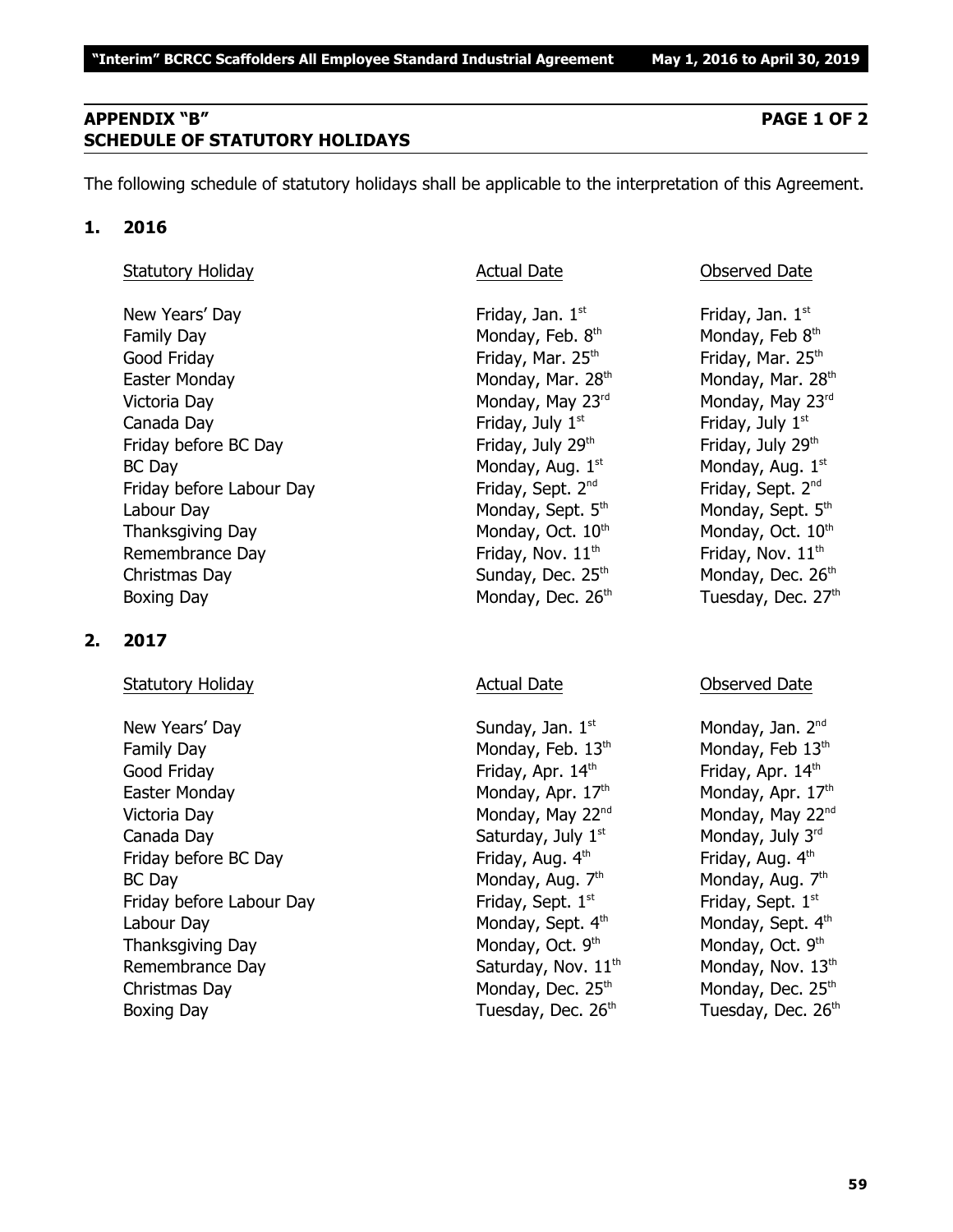Victoria Day **Monday, May 21**<sup>st</sup> Monday, May 21<sup>st</sup> Monday, May 21<sup>st</sup> Canada Day  $Sunday, July 1<sup>st</sup>$  Monday, July  $2<sup>nd</sup>$ Friday before BC Day  $\qquad \qquad$  Friday, Aug. 3<sup>rd</sup> Friday, Aug. 3<sup>rd</sup>  $BC$  Day Monday, Aug.  $6<sup>th</sup>$ Friday before Labour Day Friday, Aug. 31st striday, Aug. 31st striday, Aug. 31st Labour Day Monday, Sept. 3<sup>rd</sup> Monday, Sept. 3<sup>rd</sup> Monday, Sept. 3<sup>rd</sup> Rept. 3<sup>rd</sup> Rept. 3<sup>rd</sup> Thanksgiving Day Monday, Oct. 8<sup>th</sup> Remembrance Day  $Sunday, Nov. 11<sup>th</sup>$  Monday, Nov.  $12<sup>th</sup>$ Christmas Day  $\qquad \qquad$  Tuesday, Dec. 25<sup>th</sup>  $\qquad \qquad$  Tuesday, Dec. 25<sup>th</sup>

### **4. 2019**

Statutory Holiday **Actual Date** Actual Date **Conserved Date** Observed Date

New Years' Day  $\qquad \qquad$  Tuesday, Jan.  $1^{st}$  Tuesday, Jan.  $1^{st}$ Family Day Monday, Feb  $11<sup>th</sup>$  Monday, Feb  $11<sup>th</sup>$ Good Friday **Friday, Apr. 19th Friday, Apr. 19th 19th** Friday, Apr. 19th the three states of the three states of the three states of the three states of the three states of the three states of the three states of the three Easter Monday **Monday, Apr. 22<sup>nd</sup> Monday, Apr. 22**<sup>nd</sup> Monday, Apr. 22<sup>nd</sup> Victoria Day **Monday, May 20<sup>th</sup> Monday, May 20<sup>th</sup> Monday, May 20<sup>th</sup> Monday, May 20<sup>th</sup>** Canada Day  $\qquad \qquad \qquad \qquad$  Monday, July 1st structure  $\qquad$  Monday, July 1st Friday before BC Day Friday, Aug. 2<sup>nd</sup> Friday, Aug. 2<sup>nd</sup> Friday, Aug. 2<sup>nd</sup> Friday, Aug. 2<sup>nd</sup> BC Day Monday, Aug. 5<sup>th</sup> Friday before Labour Day Friday, Aug. 30<sup>th</sup> Friday, Aug. 30<sup>th</sup> Friday, Aug. 30<sup>th</sup> Labour Day Monday, Sept. 2<sup>nd</sup> Monday, Sept. 2<sup>nd</sup> Monday, Sept. 2<sup>nd</sup> Thanksgiving Day Monday, Oct.  $14<sup>th</sup>$  Monday, Oct.  $14<sup>th</sup>$  Monday, Oct.  $14<sup>th</sup>$ Remembrance Day  $M$ onday, Nov.  $11<sup>th</sup>$  Monday, Nov.  $11<sup>th</sup>$ Christmas Day **Mathem Christmas Day Christmas Day Christmas Day Albert Christmas Day Albert Christmas Albert Christmas Albert Christmas Mathem Christmas Albert Christmas Albert Christmas Albert Christmas Albert Christmas A** Boxing Day Thursday, Dec. 26<sup>th</sup> Thursday, Dec. 26<sup>th</sup> Thursday, Dec. 26<sup>th</sup>

**60**

### **APPENDIX "B" PAGE 2 OF 2 SCHEDULE OF STATUTORY HOLIDAYS**

The following schedule of statutory holidays shall be applicable to the interpretation of this Agreement.

### **3. 2018**

### Statutory Holiday **Actual Date Conserved Date** Observed Date

Family Day Monday, Feb.  $12<sup>th</sup>$  Monday, Feb.  $12<sup>th</sup>$ Good Friday **Friday**, Mar. 30<sup>th</sup> Friday, Mar. 30<sup>th</sup> Friday, Mar. 30<sup>th</sup> Easter Monday **Monday, Apr. 2<sup>nd</sup> Monday, Apr. 2<sup>nd</sup> Monday, Apr. 2<sup>nd</sup> Monday, Apr. 2<sup>nd</sup>** Boxing Day **Bridge Community Community** Wednesday, Dec. 26<sup>th</sup> Wednesday, Dec. 26<sup>th</sup>

New Years' Day  $\blacksquare$  Monday, Jan. 1st  $\blacksquare$  Monday, Jan. 1st structure  $\blacksquare$  Monday, Jan. 1st Monday, Aug. 6th Monday, Oct. 8th

Monday, Aug.  $5<sup>th</sup>$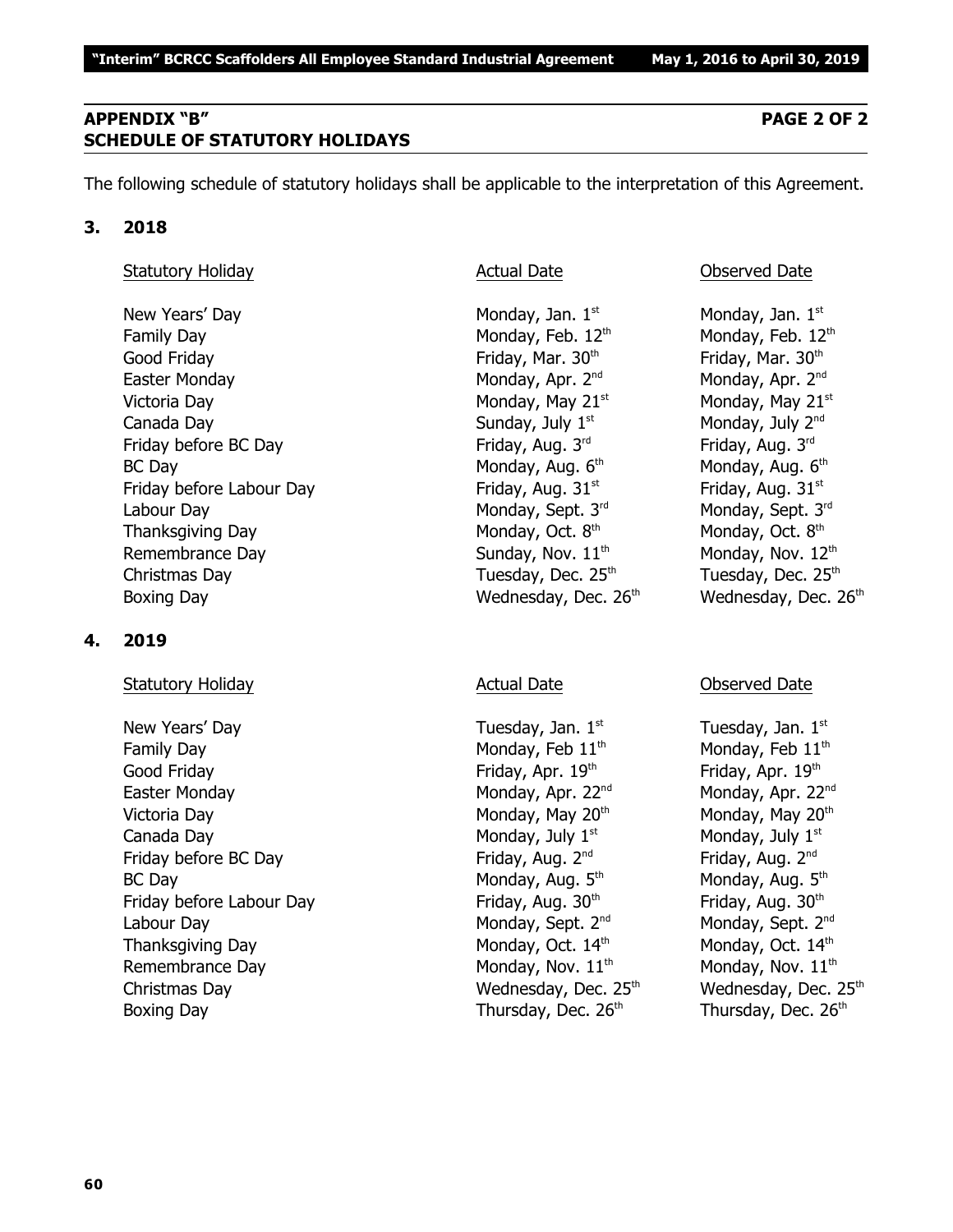### **APPENDIX "C" PAGE 1 OF 1 SCHEDULE OF TRAVEL ALLOWANCE AMOUNTS**

### **A. Application**

The following schedule of travel allowance amounts shall govern the daily travel allowance amounts payable in accordance with Article 7.102 (b), the initial and terminal travel allowance amounts payable in accordance with Article 7.201 (a), the daily travel allowance amounts payable in accordance with Article 7.301 Option #2 (b) (ii), and the project transfer travel allowance amounts payable in accordance with Article 8.200. Refer also to item B. below.

### Effective

| January 1, 2016 | First 5,000 road kilometres actually driven $=$<br>All additional road kilometres actually driven $=$ | \$0.54 per road kilometre<br>\$0.48 per road kilometre |
|-----------------|-------------------------------------------------------------------------------------------------------|--------------------------------------------------------|
| January 1, 2017 | First 5,000 road kilometres actually driven $=$<br>All additional road kilometres actually driven $=$ | \$0.54 per road kilometre<br>\$0.48 per road kilometre |

### **B. Annual Adjustments**

The foregoing schedule of travel allowance amounts shall be subject to annual adjustments throughout the duration of this Agreement. Notwithstanding any/all contrary provisions of this Agreement, the effective "per road kilometre" amounts which shall be payable pursuant to Article 7.102 (b), Article 7.201 (a), Article 7.301 Option #2 (b) (ii), and Article 8.200 shall be the maximum allowable tax-free rate for mileage expense reimbursement as published annually by the Canada Revenue Agency.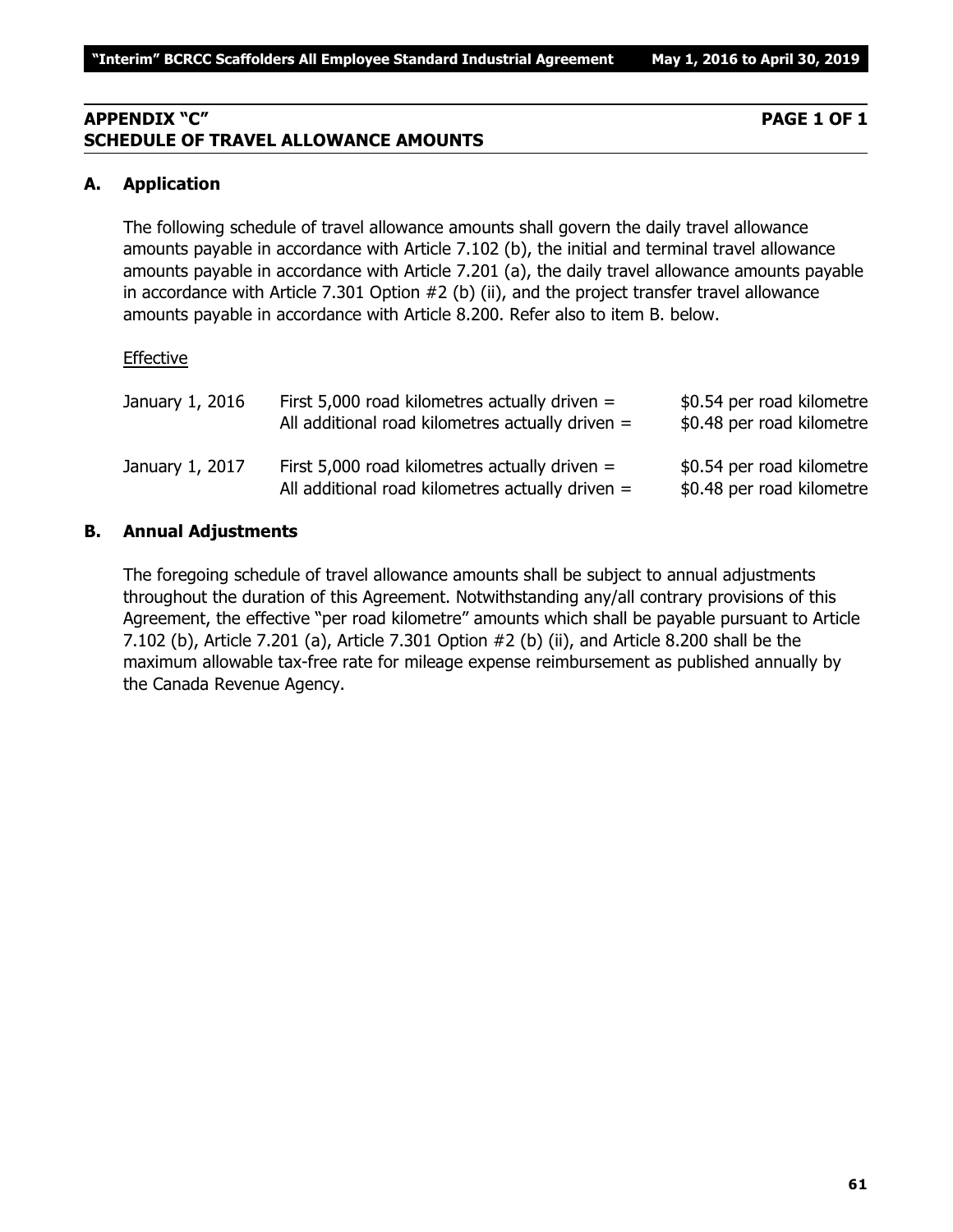### **APPENDIX "D" PAGE 1 OF 4 LETTER OF INTERPRETATION RE: MEAL BREAKS**

The following terms and conditions shall supercede any/all contrary application and/or interpretation of the BCRCC Scaffolders All Employee Standard Industrial Agreement. In particular, the Parties agree that the provisions of this Letter of Interpretation are applicable only on shifts in excess of ten (10) hours. Where mutual agreement is referenced within this Letter of Interpretation, the voluntary consent of the majority of Employees on a crew shall be required in order for such agreement to have been achieved.

### **A. Shifts in Excess of Ten (10) Hours**

The Parties agree that shifts in excess of ten (10) hours occur as a result of either a "Scheduled Shift" or an "Unscheduled Overtime Shift". Each of these Shifts is defined below by way of an example. Such definitions shall apply only for the purposes of this Letter of Interpretation.

### **1. Scheduled Shifts**

When an Employee commences work on a shift in excess of ten (10) hours and such Employee only works the originally scheduled hours, such a shift would be defined as a Scheduled Shift. For example, the shift is scheduled to be eleven (11) hours and the Employee only works eleven (11) hours.

### **2. Unscheduled Overtime Shifts**

- **a.** When an Employee commences work on a shift in excess of ten (10) hours but such Employee ultimately works more than the originally scheduled hours, such a shift would be defined as a Unscheduled Overtime Shift. For example, the shift is scheduled to be eleven (11) hours but the Employee ultimately works twelve (12) hours.
- **b.** When an Employee commences work on a shift of ten (10) hours or less but such Employee ultimately works in excess of ten (10) hours, such a shift would also be defined as an Unscheduled Overtime Shift. For example, the shift is scheduled to be eight (8) hours but the Employee ultimately works eleven (11) hours.

### **B. Objective**

The objective of this Letter of Interpretation is to address the practical differences between providing for second (and subsequent) meal breaks on Scheduled Shifts in excess of ten (10) hours, and providing for second (and subsequent) meal breaks on Unscheduled Overtime Shifts in excess of ten (10) hours.

### **C. Paid Meal Breaks and Hot Meals**

Notwithstanding any/all contrary interpretation of this Letter of Interpretation, the second, third and any/all subsequent meal breaks shall be paid for by the Employer at the otherwise applicable straight time hourly wage rate. Second, third and subsequent meals shall be a hot meal wherever possible and shall be supplied by the Employer. Notwithstanding the foregoing, in the event that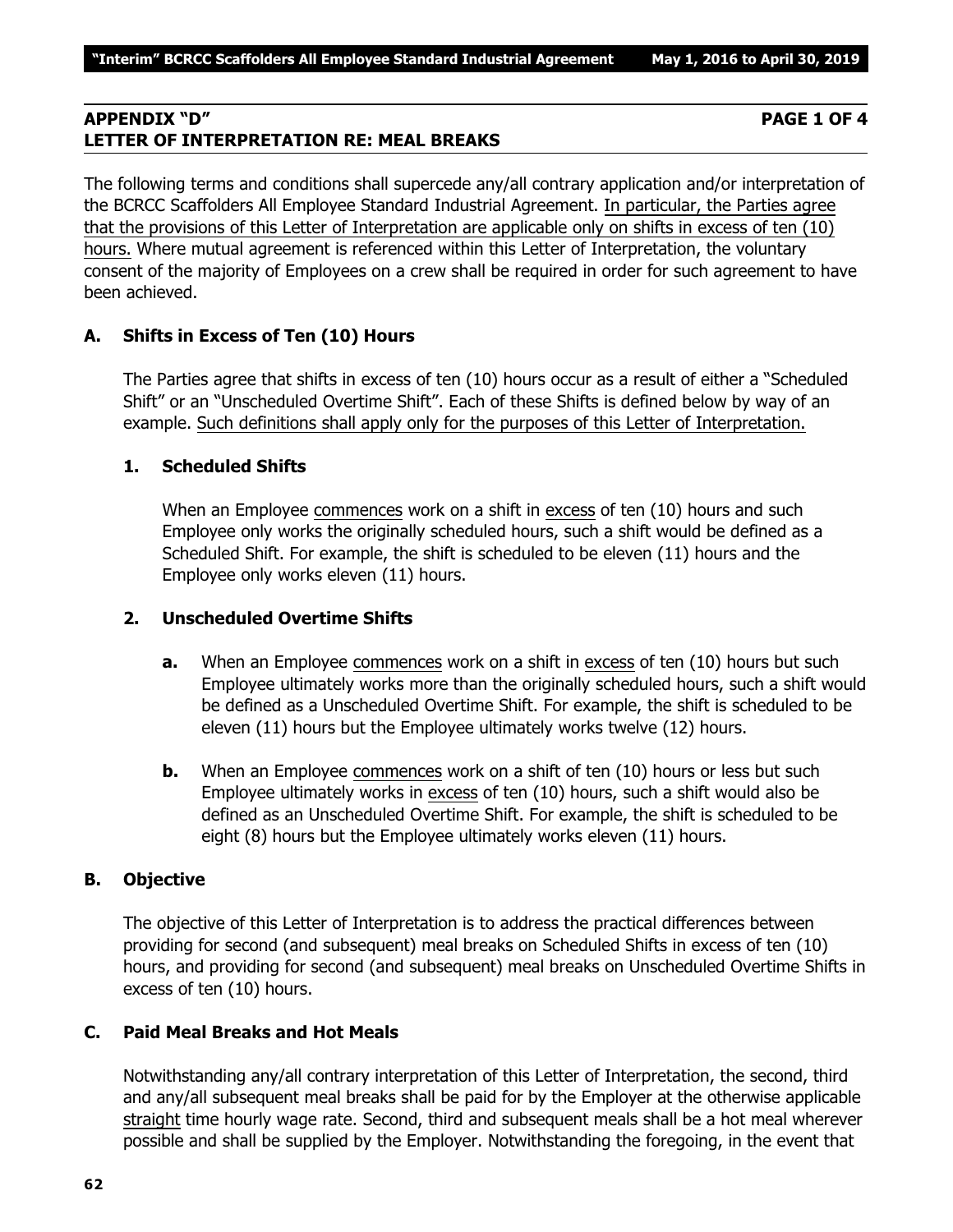### **APPENDIX "D" PAGE 2 OF 4 LETTER OF INTERPRETATION RE: MEAL BREAKS**

a hot meal is not supplied, the Employer shall pay a twenty five dollar (\$25.00) meal allowance to each affected Employee in lieu thereof.

### **D. Meal Breaks on Scheduled Shifts**

### **1. Scheduled Shifts In Excess of Ten (10) Hours**

Two (2) meal breaks of one-half (½) hour each shall be provided on all Scheduled Shifts in excess of ten (10) hours, up to and including twelve (12) hours.

- **a.** The first one-half (½) hour meal break shall be scheduled as near as is practical to the one-third  $(1/3)$  point of the shift and shall not be considered as time worked/earned.
- **b.** The second one-half ( $\frac{1}{2}$ ) hour meal break shall be scheduled as near as is practical to the two-thirds  $(2)$  point of the shift and shall not be considered as time worked/earned.

### **c. Example - Scheduled Shift of Twelve (12) Hours**

| 4.0 hours   | 8:00 am to 12:00 noon  | work (straight time or overtime as the day/shift warrants) |
|-------------|------------------------|------------------------------------------------------------|
| 0.5 hours   | 12:00 noon to 12:30 pm | first meal break (not paid)                                |
| 4.0 hours   | 12:30 pm to 4:30 pm    | work (straight time or overtime as the day/shift warrants) |
| $0.5$ hours | $4:30$ pm to 5:00 pm   | second meal break (payable at straight time)               |
| 4.0 hours   | 5:00 pm to 9:00 pm     | work (straight time or overtime as the day/shift warrants) |

### **2. Scheduled Shifts in Excess of Twelve (12) Hours**

Three (3) meal breaks of one-half ( $\frac{1}{2}$ ) hour each shall be provided on all Scheduled Shifts in excess of twelve (12) hours, up to and including sixteen (16) hours.

- **a.** The first one-half (½) hour meal break shall be scheduled as near as is practical to the one-quarter (¼) point of the shift and shall not be considered as time worked/earned.
- **b.** The second one-half ( $\frac{1}{2}$ ) hour meal break shall be scheduled as near as is practical to the one-half  $(V_2)$  point of the shift and shall not be considered as time worked/earned.
- **c.** The third one-half (½) hour meal break shall be scheduled as near as is practical to the three-quarters (¾) point of the shift and shall not be considered as time worked/earned.

### **d. Example - Scheduled Shift of Fourteen (14) Hours**

| 3.5 hours | $8:00$ am to $11:30$ am | work (straight time or overtime as the day/shift warrants) |
|-----------|-------------------------|------------------------------------------------------------|
| 0.5 hours | 11:30 am to 12:00 noon  | first meal break (not paid)                                |
| 3.5 hours | 12:00 noon to 3:30 pm   | work (straight time or overtime as the day/shift warrants) |
| 0.5 hours | $3:30$ pm to $4:00$ pm  | second meal break (payable at straight time)               |
| 3.5 hours | 4:00 pm to 7:30 pm      | work (straight time or overtime as the day/shift warrants) |
| 0.5 hours | 7:30 pm to 8:00 pm      | third meal break (payable at straight time)                |
| 3.5 hours | 8:00 pm to 11:00 pm     | work (overtime as the day/shift warrants)                  |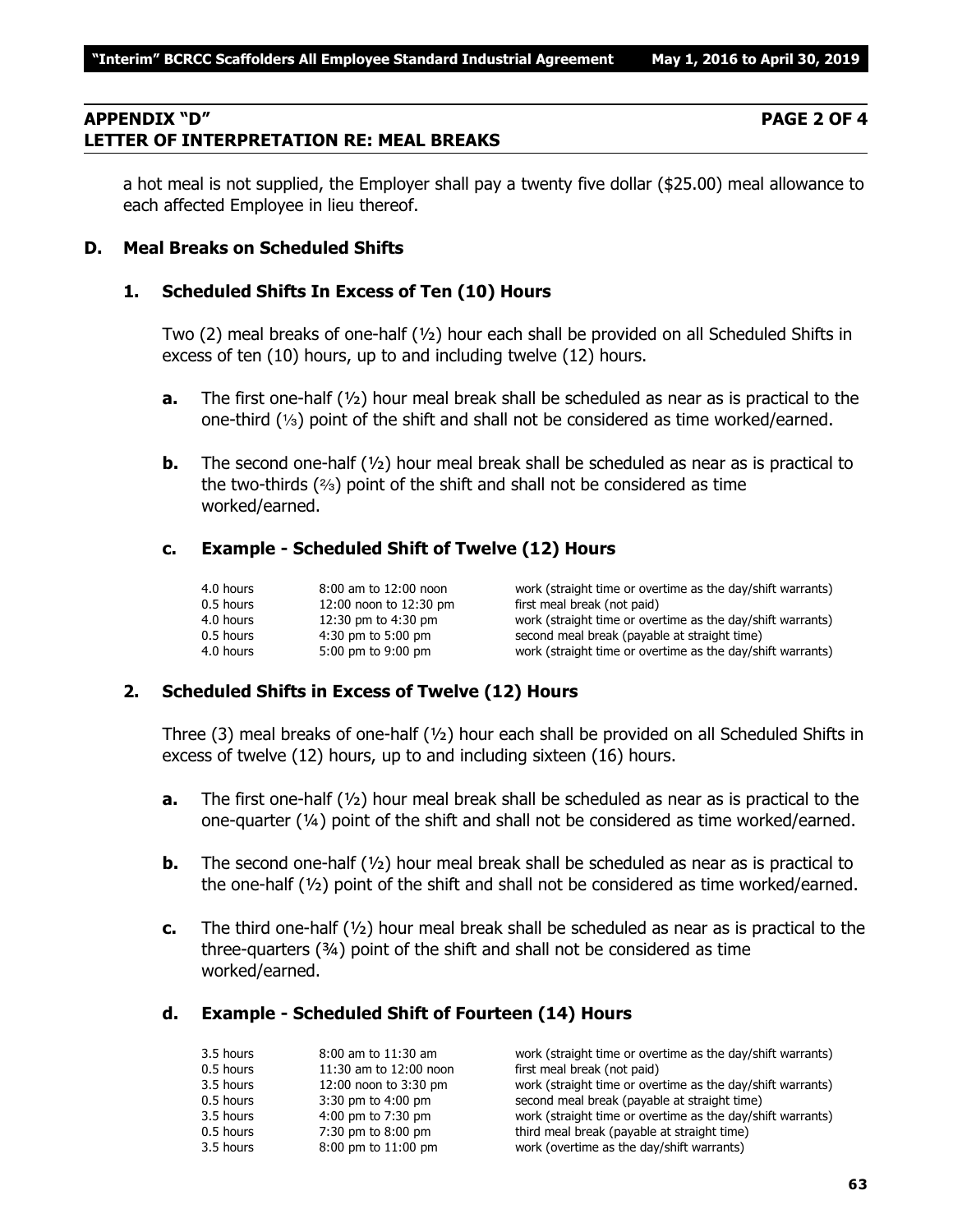### **APPENDIX "D" PAGE 3 OF 4 LETTER OF INTERPRETATION RE: MEAL BREAKS**

### **E. Meal Breaks on Unscheduled Overtime Shifts**

The Parties acknowledge that it is the "unscheduled" nature of an Unscheduled Overtime Shift that complicates the process of definitively scheduling meal breaks on such shifts.

### **Option #1 - Early Decision to Work Unscheduled Overtime**

If a decision to work extended hours on a shift occurs early enough after the commencement of such shift to allow for the application of either item D1 or D2, such application shall prevail. For example, Employees report to the project and commence work on an eight (8) hour shift, however, prior to eight (8) hours of work being completed it is determined that unscheduled overtime will be required. This unscheduled overtime will extend the shift to a total of twelve (12) hours. In such a situation, the example schedule provided for in item D1 would apply. The same would be true even if the original shift was a nine (9) hour or ten (10) hour shift.

### **Option #2 - Late Decision to Work Unscheduled Overtime**

If a decision to work extended hours on a shift does not occur early enough after the commencement of such shift to allow for the application of either item D1 or D2, either the default provision or flexible provision (see below for details) shall apply. For example, Employees report to the project and commence work on a ten (10) hour shift. However, it is not determined that unscheduled overtime will be required until nine and one-half (9½) hours of the shift has already been worked. As a result, it is impossible to take the second meal break after eight (8) hours.

### **a. Default Provision**

The Option #2 default provision is for the second meal break to take place as quickly as practical after the determination that unscheduled overtime will be required For example, Employees report to the project and commence work on a ten (10) hour shift. However, after nine and one-half (9½) hours of work has been completed it is determined that two (2) hours of unscheduled overtime will be required. In such a situation, the second meal break would take place immediately, providing this can be accomplished without any significant negative impact on the efficiency of the work being performed.

### **b. Flexible Provision**

The Option #2 flexible provision requires the Employer (or the on-site representative of the Employer) to first achieve the mutual agreement of the majority of the affected Employees. If this is not possible, then the default provision shall prevail. The intent of the flexible provision is to provide both the Employer and Employees with the ability to adjust the scheduling of second and subsequent meal breaks to the realities of the project and work being performed. The typical application of the flexible provision would be to delay the second meal break until the conclusion of work on the shift.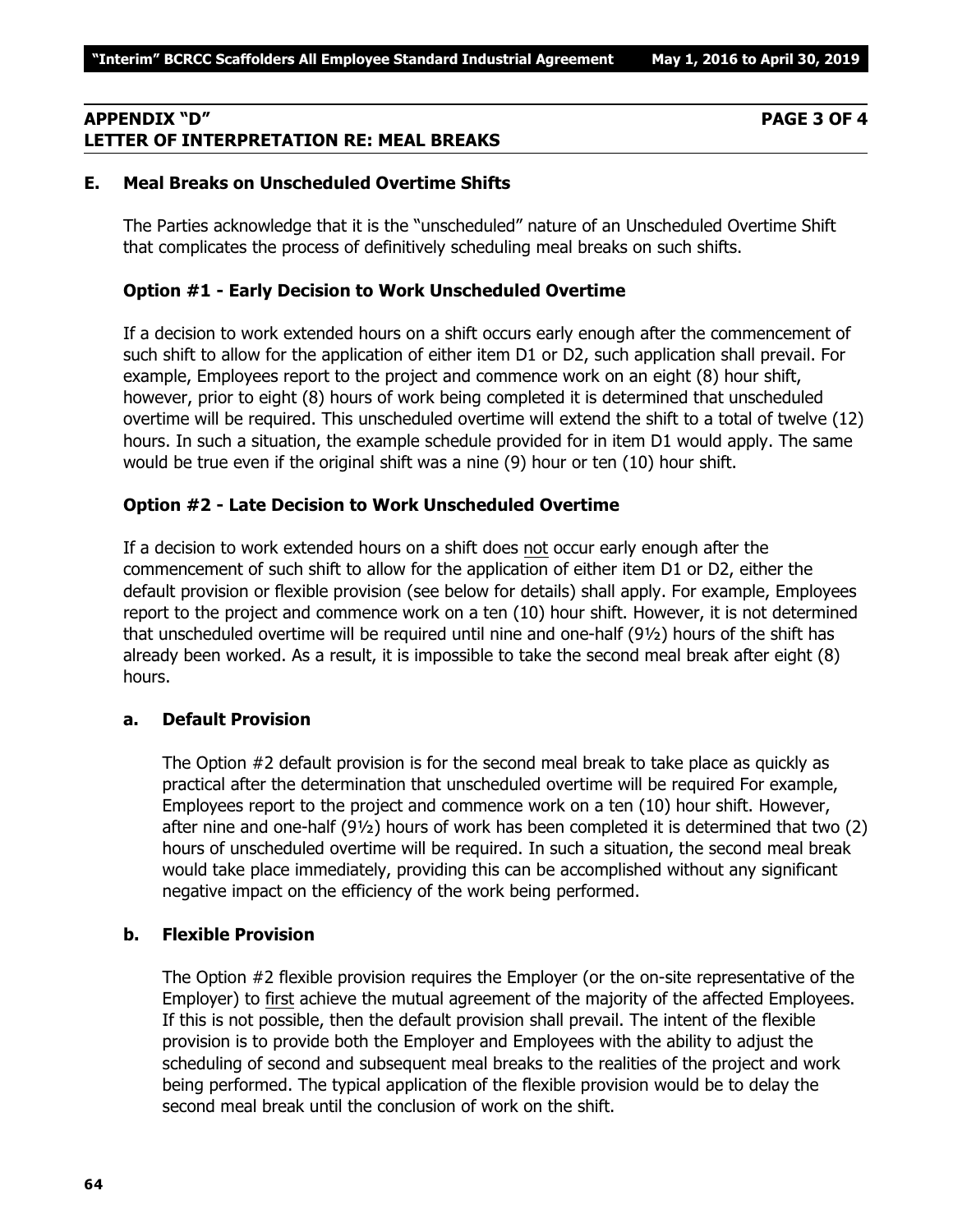### **APPENDIX "D" PAGE 4 OF 4 LETTER OF INTERPRETATION RE: MEAL BREAKS**

For example, Employees report to the project and commence work on a ten (10) hour shift. However, after ten (10) hours of work has been completed it is determined that one-half (½) hour of unscheduled overtime will be required. In such a situation, the Employer would consult with all of the affected Employees in order to determine if a majority of the crew wishes to delay the second meal break until after the one-half (1/2) hour of unscheduled overtime has been completed. If mutual agreement is achieved, the following schedule would prevail. If mutual agreement is not achieved, the default provision would prevail.

| 5.0 hours | 7:00 am to 12:00 noon  | work (straight time or overtime as the day/shift warrants) |
|-----------|------------------------|------------------------------------------------------------|
| 0.5 hours | 12:00 noon to 12:30 pm | first meal break (not paid)                                |
| 5.0 hours | 12:30 pm to 5:30 pm    | work (straight time or overtime as the day/shift warrants) |
| 0.5 hours | 5:30 pm to 6:30 pm     | work (overtime)                                            |
| 0.5 hours | $6:30$ pm to $7:00$ pm | second meal break (payable at straight time)               |
|           |                        |                                                            |

The typical application of this schedule would allow for Employees to depart for home at 6:30 pm, and be paid the twenty-five dollar (\$25.00) allowance in lieu of the hot meal.